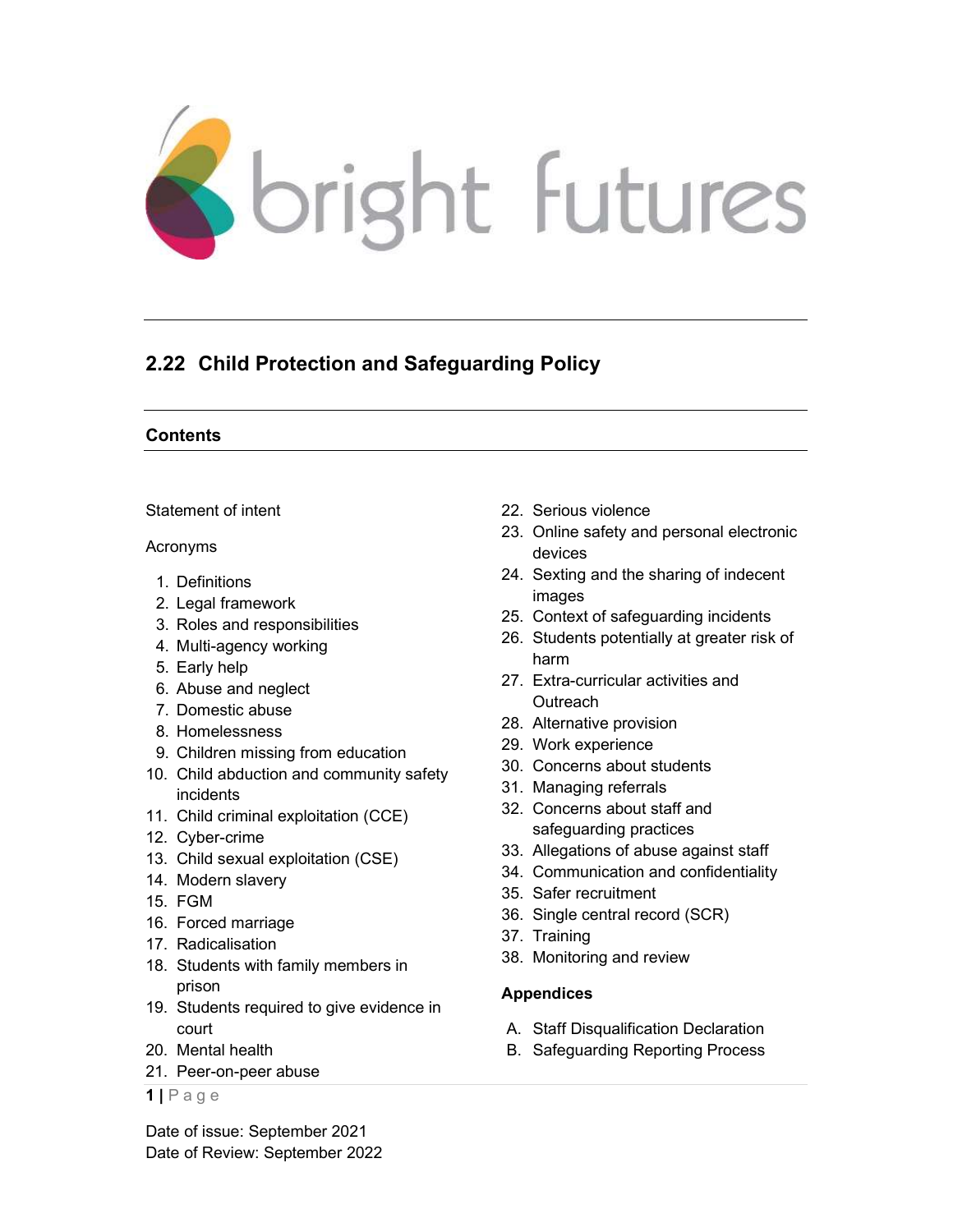# Statement of intent

Bright Futures School and college is committed to safeguarding and promoting the physical, mental and emotional welfare of every student, both inside and outside of the school and college premises. We implement a whole-school and college preventative approach to managing safeguarding concerns, ensuring that the wellbeing of students is at the forefront of all action taken.

This policy sets out a clear and consistent framework for delivering this promise, in line with safeguarding legislation and statutory guidance. It will be achieved by:

- Ensuring that members of the governance team, the headteacher and staff understand their responsibilities under safeguarding legislation and statutory guidance, are alert to the signs of child abuse, and know to refer concerns to the DSL.
- Teaching students how to keep safe and recognise behaviour that is unacceptable.
- Identifying and making provision for any student that has been subject to, or is at risk of, abuse, neglect, or exploitation.
- Creating a culture of safer recruitment by adopting procedures that help deter, reject or identify people who might pose a risk to children.
- Ensuring that the headteacher and any new staff and volunteers are only appointed when all the appropriate checks have been satisfactorily completed.

The school and college DSL is **Ruth Clifford**. In the absence of the DSL, child protection matters will be dealt with by the company DSL, Caroline Davies.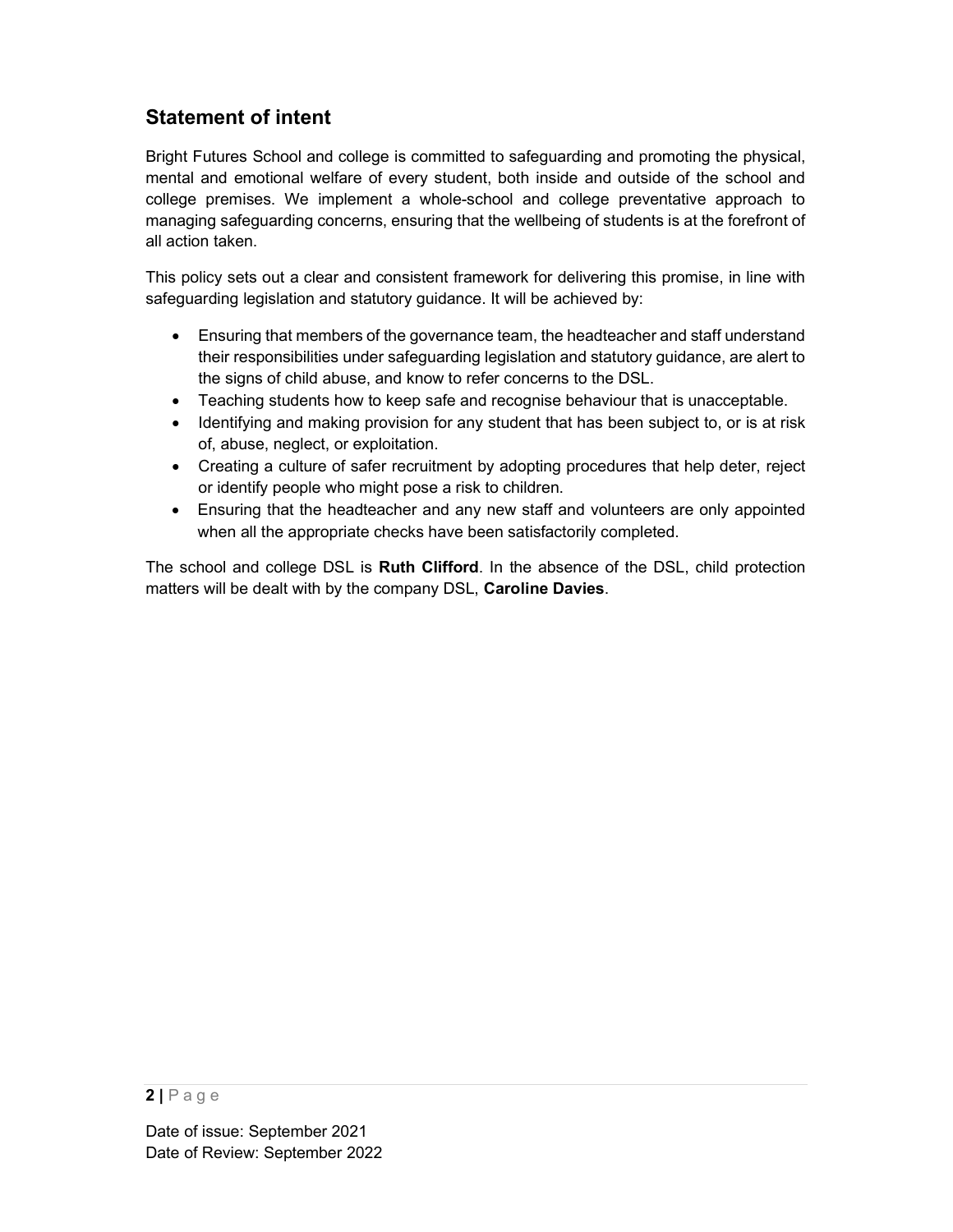## Acronyms

This policy contains a number of acronyms used in the Education sector. These acronyms are listed below alongside their descriptions.

| <b>Acronym</b> | Long form                             | <b>Description</b>                                                                                                                                                                                                                                                                                                                                                                                                  |  |
|----------------|---------------------------------------|---------------------------------------------------------------------------------------------------------------------------------------------------------------------------------------------------------------------------------------------------------------------------------------------------------------------------------------------------------------------------------------------------------------------|--|
| <b>CCE</b>     | Child criminal<br>exploitation        | A form of abuse where an individual or group takes<br>advantage of an imbalance of power to coerce,<br>manipulate or deceive a child into taking part in<br>criminal activity in exchange for something the victim<br>needs or wants, for the financial advantage or other<br>advantage of the perpetrator or facilitator, and/or<br>through violence or the threat of violence.                                    |  |
| <b>CSCS</b>    | Children's social<br>care services    | The branch of the local authority that deals with                                                                                                                                                                                                                                                                                                                                                                   |  |
| <b>CSE</b>     | Child sexual<br>exploitation          | children's social care.<br>A form of sexual abuse where an individual or group<br>takes advantage of an imbalance of power to coerce,<br>manipulate or deceive a child into sexual activity in<br>exchange for something the victim needs or wants, for<br>the financial advantage, increased status or other<br>advantage of the perpetrator or facilitator, and/or<br>through violence or the threat of violence. |  |
| <b>DBS</b>     | Disclosure and<br>barring service     | The service that performs the statutory check of<br>criminal records for anyone working or volunteering in<br>a school and college.                                                                                                                                                                                                                                                                                 |  |
| <b>DfE</b>     | Department for<br>Education           | The national government body with responsibility for<br>children's services, policy and education, including<br>early years, school and colleges, higher and further<br>education policy, apprenticeships and wider skills in<br>England.                                                                                                                                                                           |  |
| <b>DPO</b>     | Data protection<br>officer            | The appointed person in school and college with<br>responsibility for overseeing data protection strategy<br>and implementation to ensure compliance with the UK<br><b>GDPR and Data Protection Act.</b>                                                                                                                                                                                                            |  |
| <b>DSL</b>     | Designated<br>safeguarding<br>lead    | A member of the senior leadership team who has lead<br>responsibility for safeguarding and child protection<br>throughout the school and college.                                                                                                                                                                                                                                                                   |  |
| EEA            | European<br>Economic Area             | The Member States of the European Union (EU) and<br>three countries of the European Free Trade<br>Association (EFTA) (Iceland, Liechtenstein and<br>Norway; excluding Switzerland).                                                                                                                                                                                                                                 |  |
| EHC plan       | Education,<br>health and care<br>plan | A funded intervention plan which coordinates the<br>educational, health and care needs for students who<br>have significant needs that impact on their learning and<br>access to education. The plan identifies any additional<br>support needs or interventions and the intended impact<br>they will have for the student.                                                                                         |  |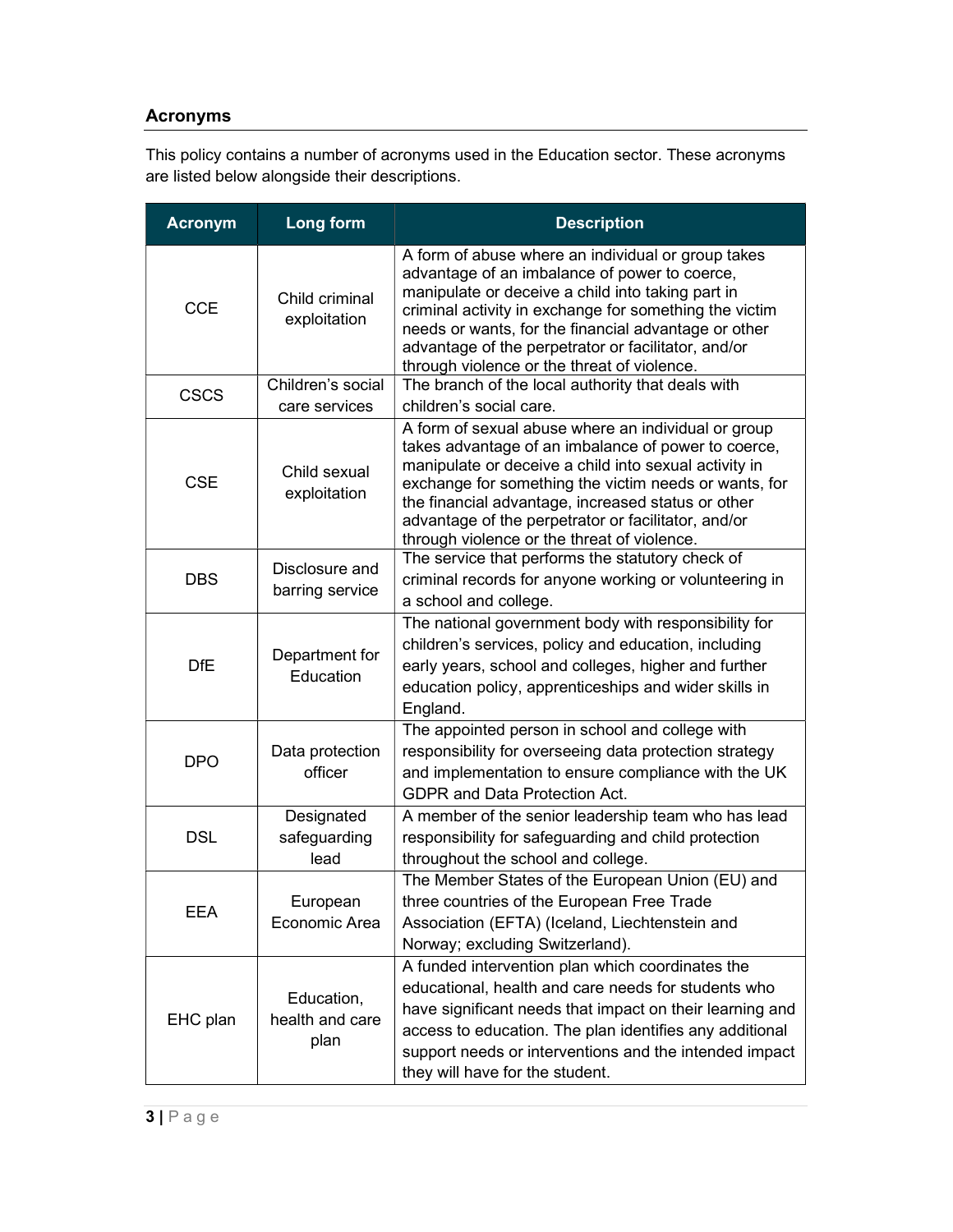| <b>ESFA</b>  | <b>Education and</b><br><b>Skills Funding</b>               | An agency sponsored by the Department for Education<br>with accountability for funding education and skills                                                                                                                                                                                         |  |  |
|--------------|-------------------------------------------------------------|-----------------------------------------------------------------------------------------------------------------------------------------------------------------------------------------------------------------------------------------------------------------------------------------------------|--|--|
|              | Agency                                                      | training for children, young people and adults.                                                                                                                                                                                                                                                     |  |  |
| <b>FGM</b>   | Female genital<br>mutilation                                | All procedures involving the partial or total removal of<br>the external female genitalia or other injury to the<br>female genital organs. FGM is illegal in the UK and a<br>form of child abuse with long-lasting harmful<br>consequences.                                                         |  |  |
| UK GDPR      | <b>UK General</b><br>Data Protection<br>Regulation          | Legislative provision designed to strengthen the safety<br>and security of all data held within an organisation and<br>ensure that procedures relating to personal data are<br>fair and consistent.                                                                                                 |  |  |
| <b>HBA</b>   | 'Honour-based'<br>abuse                                     | So-called 'honour-based' abuse involves crimes that<br>have been committed to defend the honour of the<br>family and/or community.                                                                                                                                                                  |  |  |
| <b>HMCTS</b> | <b>HM Courts and</b><br><b>Tribunals</b><br>Service         | HM Courts and Tribunals Service is responsible for the<br>administration of criminal, civil and family courts and<br>tribunals in England and Wales. HMCTS is an<br>executive agency, sponsored by the Ministry of Justice.                                                                         |  |  |
| <b>IICSA</b> | Independent<br>Inquiry into Child<br><b>Sexual Abuse</b>    | The Independent Inquiry into Child Sexual Abuse is<br>analysing case files from the Disclosure and Barring<br>Service to learn more about the behaviours of<br>perpetrators who have sexually abused children in<br>institutions, and to understand institutional responses<br>to these behaviours. |  |  |
| <b>KCSIE</b> | Keeping children<br>safe in<br>education                    | Statutory guidance setting out school and colleges and<br>colleges' duties to safeguard and promote the welfare<br>of children.                                                                                                                                                                     |  |  |
| LA           | Local authority                                             | A local government agency responsible for the<br>provision of a range of services in a specified local<br>area, including education.                                                                                                                                                                |  |  |
| <b>LAC</b>   | Looked-after<br>children                                    | Children who have been placed in local authority care<br>or where children's services have looked after children<br>for more than a period of 24 hours.                                                                                                                                             |  |  |
| LGBTQ+       | Lesbian, gay,<br>bisexual,<br>transgender and<br>queer plus | Term relating to a community of people, protected by<br>the Equality Act 2010, who identify as lesbian, gay,<br>bisexual or transgender, or other protected sexual or<br>gender identities.                                                                                                         |  |  |
| MAT          | Multi-academy<br>trust                                      | A trust established to undertake strategic collaboration<br>and provide education across a number of school and<br>colleges                                                                                                                                                                         |  |  |
| <b>NPCC</b>  | <b>The National</b><br>Police Chiefs'<br>Council            | The National Police Chiefs' Council is a national<br>coordination body for law enforcement in the United<br>Kingdom and the representative body for British police<br>chief officers.                                                                                                               |  |  |

## $4 | P \text{age}$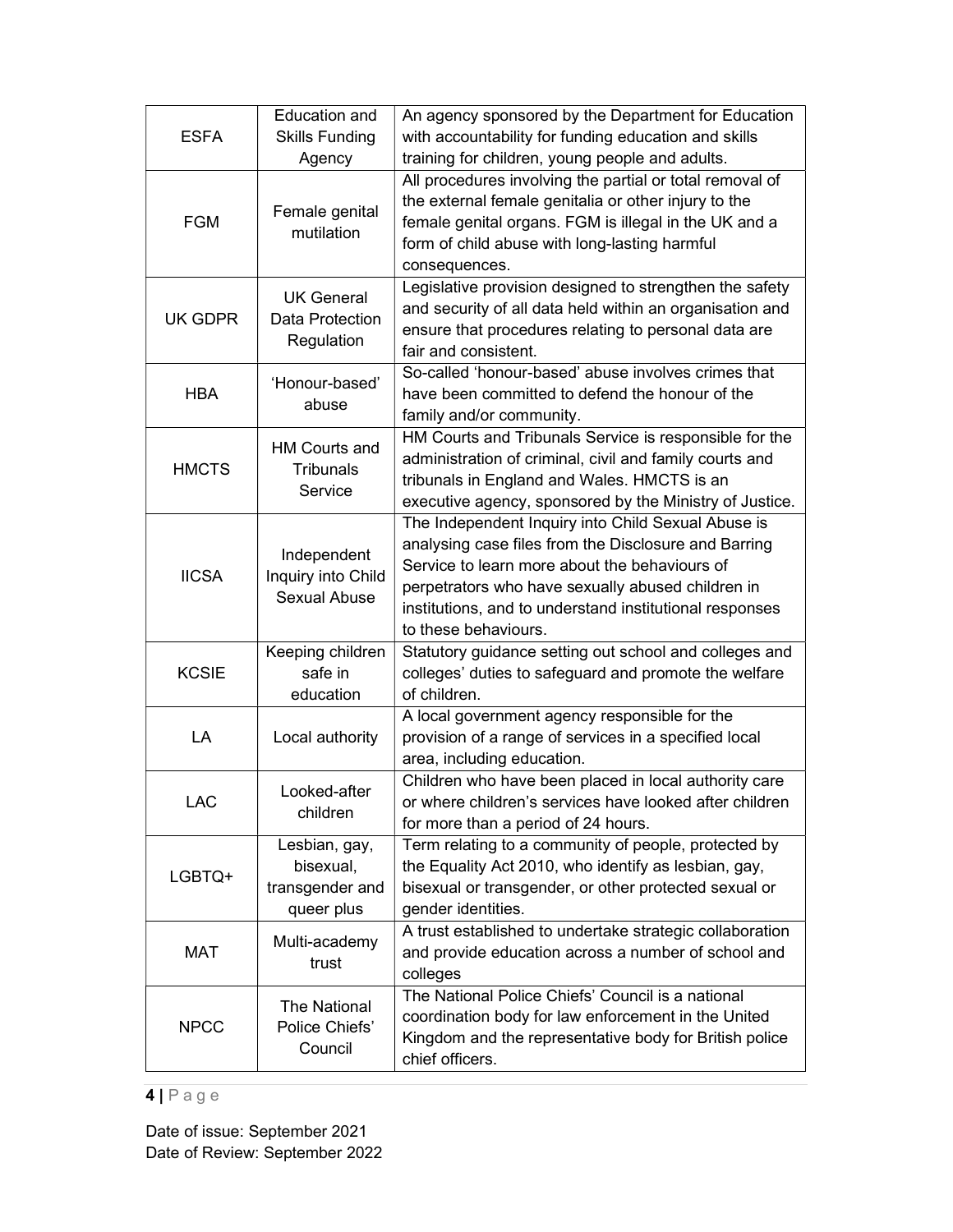| <b>PLAC</b>  | Previously<br>looked-after<br>children         | Children who were previously in local authority care or<br>were looked after by children's services for more than a<br>period of 24 hours. PLAC are also known as care<br>leavers.                                                                        |  |
|--------------|------------------------------------------------|-----------------------------------------------------------------------------------------------------------------------------------------------------------------------------------------------------------------------------------------------------------|--|
| <b>PSHE</b>  | Personal, social<br>and health<br>education    | A non-statutory subject in which students learn about<br>themselves, other people, rights, responsibilities and<br>relationships.                                                                                                                         |  |
| <b>PHE</b>   | <b>Public Health</b><br>England                | An executive agency of the Department of Health and<br>Social Care which aims to protect and improve the<br>nation's health and wellbeing.                                                                                                                |  |
| <b>RSHE</b>  | Relationships,<br>sex and health<br>education  | A compulsory subject from Year 7 for all students.<br>Includes the teaching of sexual health, reproduction<br>and sexuality, as well as promoting positive<br>relationships.                                                                              |  |
| <b>SCR</b>   | Single central<br>record                       | A statutory secure record of recruitment and identity<br>checks for all permanent and temporary staff,<br>proprietors, contractors, external coaches and<br>instructors, and volunteers who attend the school and<br>college in a non-visitor capacity.   |  |
| <b>SENCO</b> | Special<br>educational<br>needs<br>coordinator | A statutory role within all school and colleges<br>maintaining oversight and coordinating the<br>implementation of the school and college's special<br>educational needs policy and provision of education to<br>students with special educational needs. |  |
| <b>SLT</b>   | Senior<br>leadership team                      | Staff members who have been delegated leadership<br>responsibilities in a school and college.                                                                                                                                                             |  |
| <b>TRA</b>   | Teaching<br>Regulation<br>Agency               | An executive agency of the DfE with responsibility for<br>the regulation of the teaching profession.                                                                                                                                                      |  |
| <b>VSH</b>   | Virtual school<br>and college<br>head          | Virtual school and college heads are in charge of<br>promoting the educational achievement of all the<br>children looked after by the local authority they work<br>for, and all children who currently have, or previously<br>had, a social worker.       |  |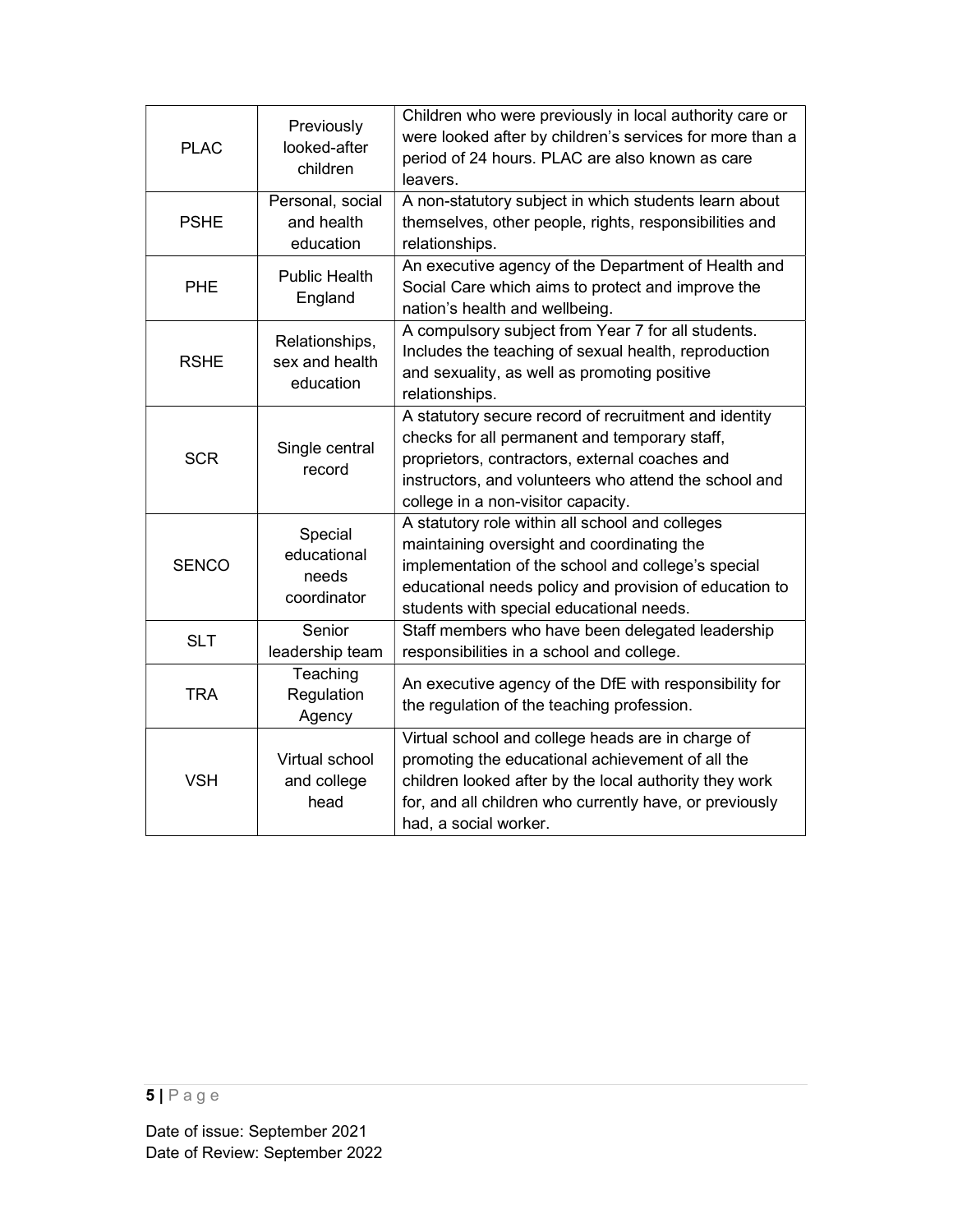## 1. Definitions

The terms "children" and "child" refer to anyone under the age of 18.

For the purposes of this policy, "safequarding and protecting the welfare of children" is defined as:

- Protecting students from maltreatment.
- Preventing the impairment of students' mental and physical health or development.
- Ensuring that students grow up in circumstances consistent with the provision of safe and effective care.
- Taking action to enable all students to have the best outcomes.

For the purposes of this policy, "consent" is defined as having the freedom and capacity to choose to engage in sexual activity. Consent may be given to one sort of sexual activity but not another, and can be withdrawn at any time during sexual activity and each time activity occurs. A person only consents to a sexual activity if they agree by choice to that activity, and has the freedom and capacity to make that choice. Children under the age of 13 can never consent to any sexual activity. The age of consent is 16.

For the purposes of this policy, "sexual violence" refers to the following offences as defined under the Sexual Offences Act 2003:

- Rape: A person (A) commits an offence of rape if they intentionally penetrate the vagina, anus or mouth of another person (B) with their penis, B does not consent to the penetration, and A does not reasonably believe that B consents.
- Assault by penetration: A person (A) commits an offence if they intentionally penetrate the vagina or anus of another person (B) with a part of their body or anything else, the penetration is sexual, B does not consent to the penetration, and A does not reasonably believe that B consents.
- Sexual assault: A person (A) commits an offence of sexual assault if they intentionally touch another person (B), the touching is sexual, B does not consent to the touching, and A does not reasonably believe that B consents.
- Causing someone to engage in sexual activity without consent: A person (A) commits an offence if they intentionally cause another person (B) to engage in an activity, the activity is sexual, B does not consent to engaging in the activity, and A does not reasonably believe that B consents. This could include forcing someone to strip, touch themselves sexually, or to engage in sexual activity with a third party.

For the purposes of this policy, "sexual harassment" refers to unwanted conduct of a sexual nature that occurs online or offline, inside or outside of school and college. Sexual harassment is likely to violate a student's dignity, make them feel intimidated, degraded or humiliated, and create a hostile, offensive, or sexualised environment. If left unchallenged, sexual harassment can create an atmosphere that normalises inappropriate behaviour and may lead to sexual violence. Sexual harassment can include, but is not limited to:

 $6$ | Page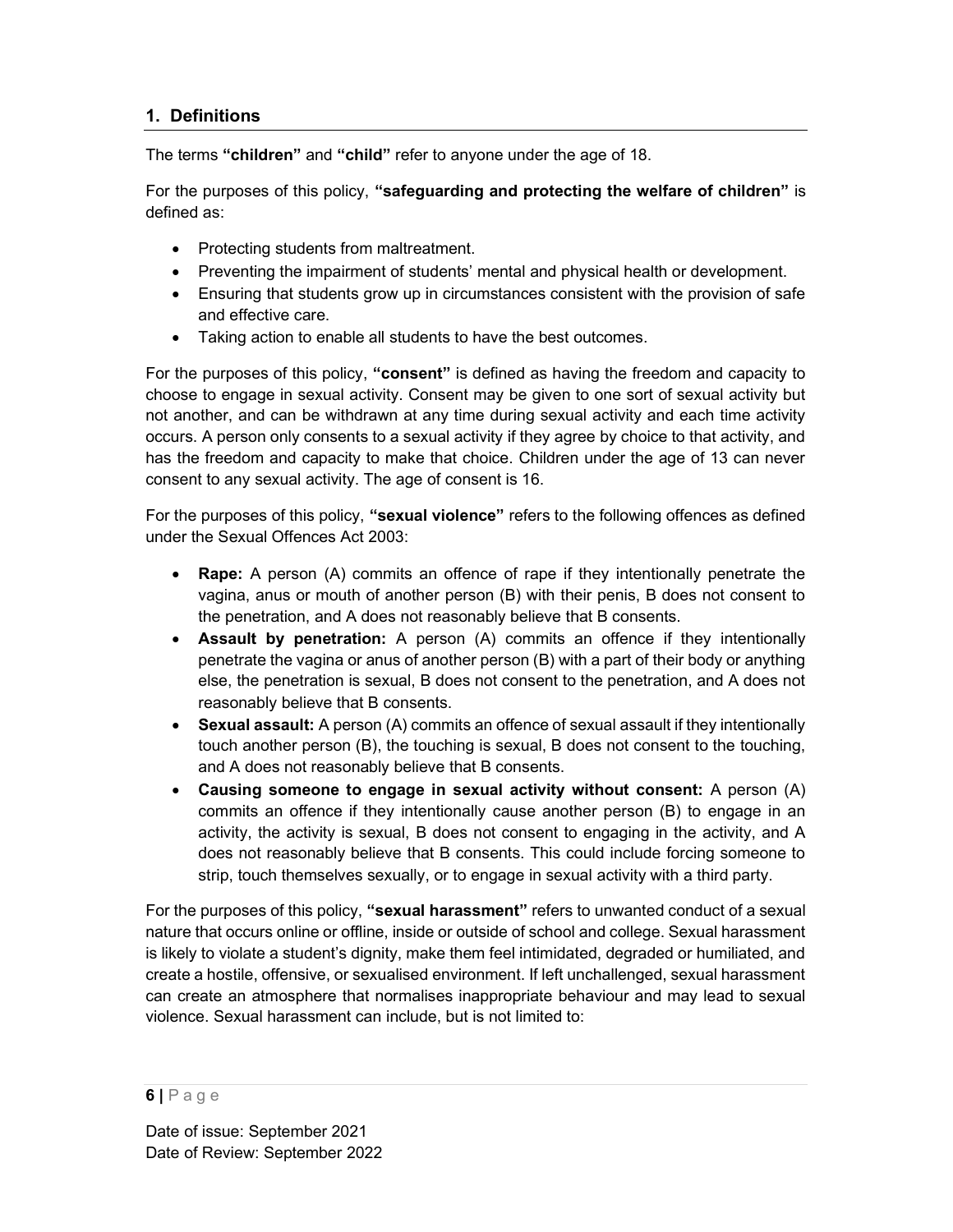- Sexual comments, such as sexual stories, lewd comments, sexual remarks about clothes and appearance, and sexualised name-calling.
- Sexual "jokes" and taunting.
- Physical behaviour, such as deliberately brushing against someone, interfering with someone's clothes, and displaying images of a sexual nature.
- Online sexual harassment, which may be standalone or part of a wider pattern of sexual harassment and/or sexual violence. This includes:
	- The consensual and non-consensual sharing of nude and semi-nude images and/or videos.
	- Sharing unwanted explicit content.
	- Upskirting.
	- Sexualised online bullying.
	- Unwanted sexual comments and messages, including on social media.
	- Sexual exploitation, coercion, and threats.

For the purposes of this policy, "upskirting" refers to the act, as identified the Voyeurism (Offences) Act 2019, of taking a picture or video under another person's clothing, without their knowledge or consent, with the intention of viewing that person's genitals or buttocks, with or without clothing, to obtain sexual gratification, or cause the victim humiliation, distress or alarm. Upskirting is a criminal offence. Anyone, including students and staff, of any gender can be a victim of upskirting.

For the purposes of this policy, the "consensual and non-consensual sharing of nude and semi-nude images and/or videos", colloquially known as "sexting", is defined as the sharing between students of sexually explicit content, including indecent imagery. For the purposes of this policy, "indecent imagery" is defined as an image which meets one or more of the following criteria:

- Nude or semi-nude sexual posing
- A child touching themselves in a sexual way
- Any sexual activity involving a child
- Someone hurting a child sexually
- Sexual activity that involves animals

## 2. Legal framework

This policy has due regard to all relevant legislation and statutory guidance including, but not limited to, the following:

### Legislation

- Children Act 1989
- Children Act 2004
- Safeguarding Vulnerable Groups Act 2006
- The Education (School and college Teachers' Appraisal) (England) Regulations 2012 (as amended)

### $7 P a g e$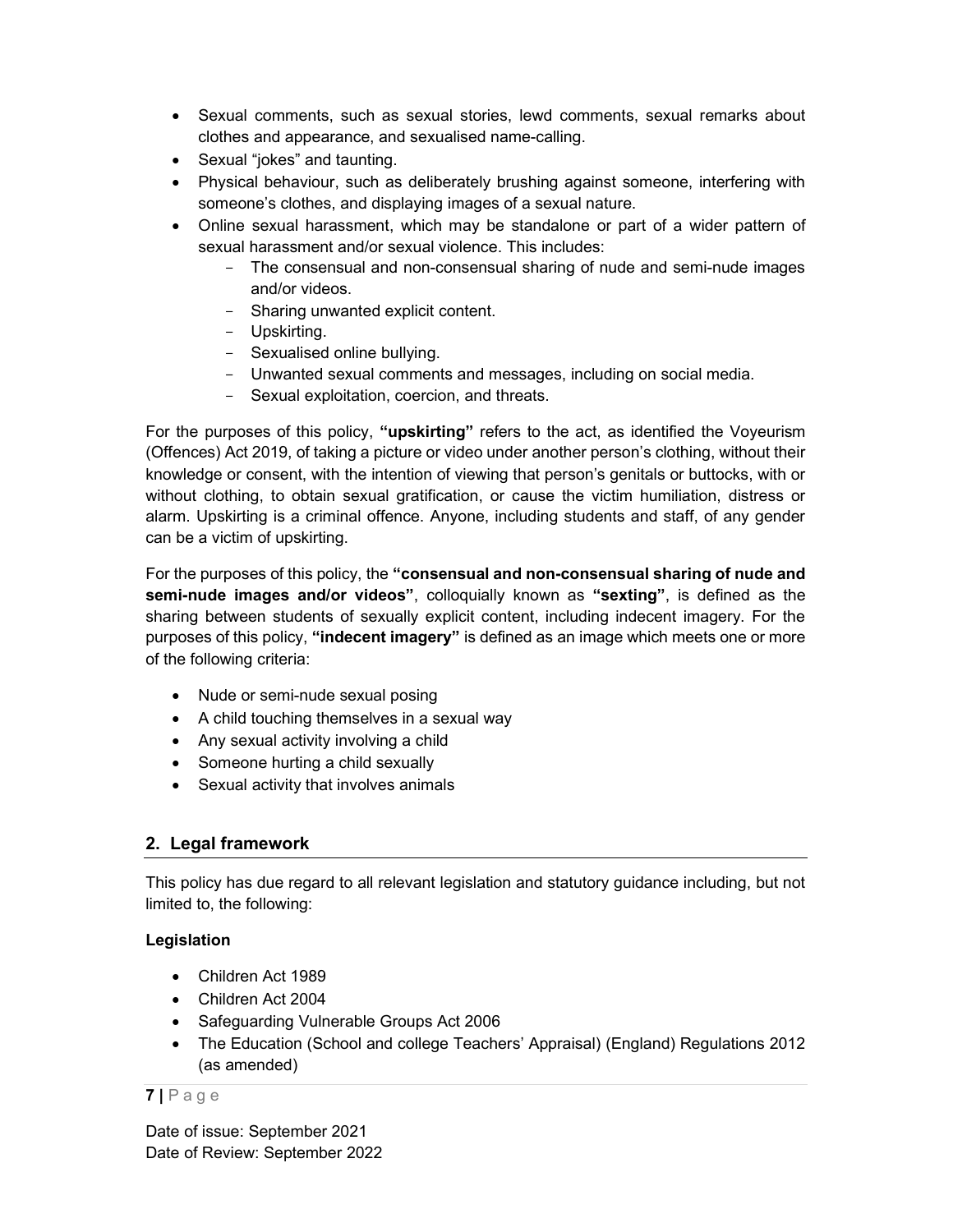- Sexual Offences Act 2003
- Female Genital Mutilation Act 2003 (as inserted by the Serious Crime Act 2015)
- Equality Act 2010
- Counter-Terrorism and Security Act 2015
- The UK General Data Protection Regulation (UK GDPR)
- Data Protection Act 2018
- The Childcare (Disqualification) and Childcare (Early Years Provision Free of Charge) (Extended Entitlement) (Amendment) Regulations 2018
- Voyeurism (Offences) Act 2019
- Domestic Abuse Act 2021

#### Statutory guidance

- HM Government (2020) 'Multi-agency statutory guidance on female genital mutilation'
- HM Government (2013) 'Multi-agency practice guidelines: Handling cases of Forced Marriage'
- HM Government (2021) 'Channel Duty Guidance: Protecting people vulnerable to being drawn into terrorism'
- DfE (2021) 'Keeping children safe in education 2021'
- DfE (2018) 'Working Together to Safeguard Children'
- DfE (2015) 'The Prevent duty'
- DfE (2018) 'Disqualification under the Childcare Act 2006'

#### Non-statutory guidance

- DfE (2015) 'What to do if you're worried a child is being abused'
- DfE (2018) 'Information sharing'
- DfE (2017) 'Child sexual exploitation'
- DfE (2021) 'Sexual violence and sexual harassment between children in school and colleges and colleges'
- DfE (2021) 'Recruit teachers from overseas'
- DfE (2020) 'Sharing nudes and semi-nudes: advice for education settings working with children and young people'

This policy operates in conjunction with the following school and college policies:

- Children Missing Education Policy
- Child Sexual Exploitation (CSE) Policy
- Prevent Duty Policy
- Peer-on-Peer Abuse Policy
- Anti-Bullying Policy
- **•** Exclusion Policy
- Online Safety Policy
- Data and Cyber-security Breach Prevention and Management Plan
- Personal Electronic Devices Policy
- Data Protection Policy

#### $8$  | P a g e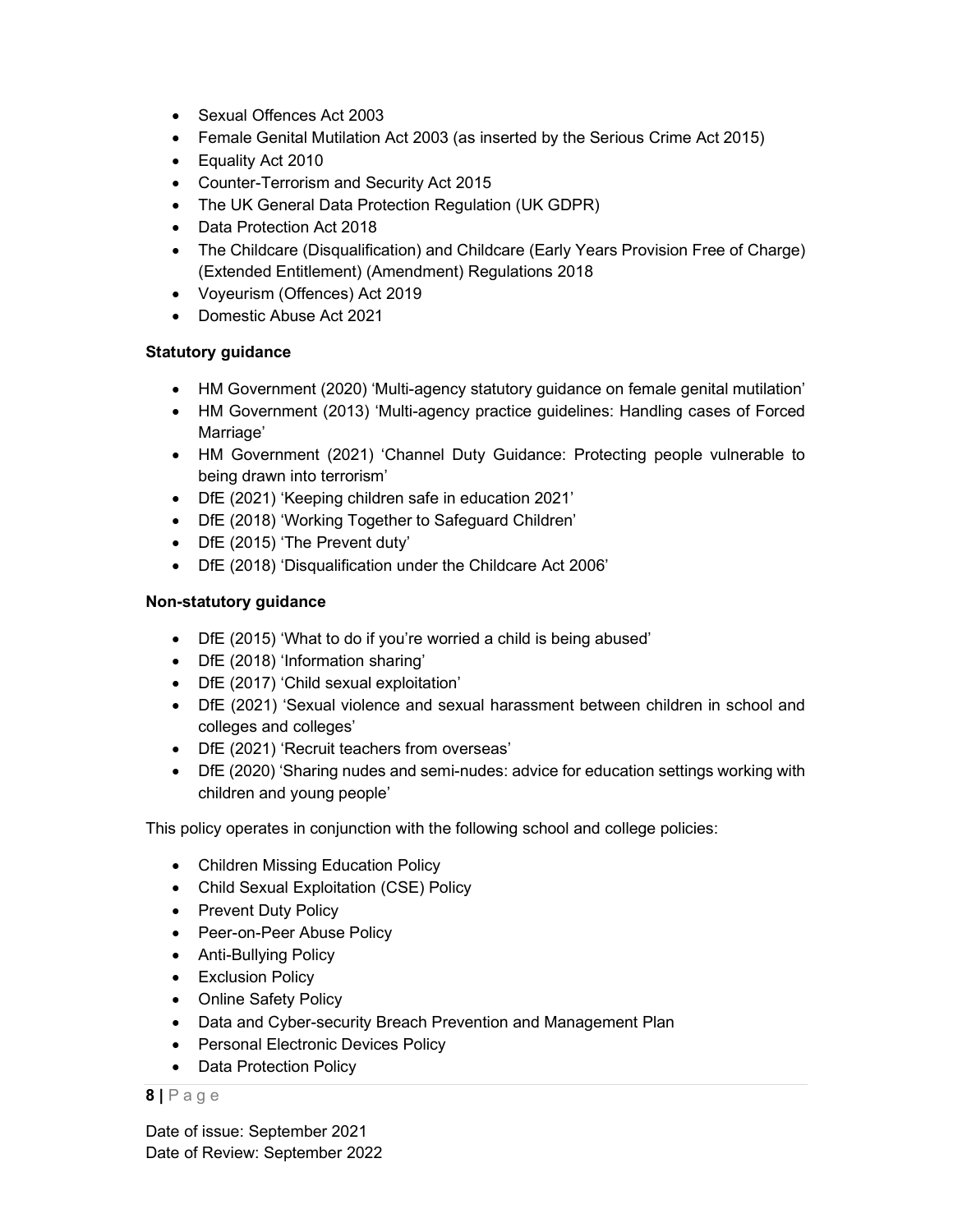- Photography Policy
- Records Management Policy
- LAC Policy
- Whistleblowing Policy
- Allegations of Abuse Against Staff Policy
- Safer Recruitment Policy
- Staff Code of Conduct
- Behavioural Policy

#### 3. Roles and responsibilities

All staff have a responsibility to:

- Consider, at all times, what is in the best interests of the student.
- Maintain an attitude of 'it could happen here' where safeguarding is concerned.
- Provide a safe environment in which students can learn.
- Be prepared to identify students who may benefit from early help.
- Be aware of the school and college's systems which support safeguarding, including any policies, procedures, information and training provided upon induction.
- Be aware of the role and identity of the school and college DSL and company DSLs.
- Undertake safeguarding training, including online safety training, during their induction – this will be regularly updated.
- Receive and understand child protection and safeguarding (including online safety) updates, e.g. via email, as required, and at least annually.
- Be aware of the local early help process and understand their role in it.
- Be aware of, and understand, the process for making referrals to CSCS, as well as for making statutory assessments under the Children Act 1989 and their role in these assessments.
- Make a referral to CSCS and/or the police immediately, if at any point there is a risk of immediate serious harm to a child.
- Support social workers in making decisions about individual children, in collaboration with the DSL.
- Be aware of and understand the procedure to follow in the event that a student confides they are being abused, exploited or neglected.
- Maintain appropriate levels of confidentiality when dealing with individual cases.
- Reassure victims that they are being taken seriously, that they will be supported, and that they will be kept safe.
- Speak to the DSL if they are unsure about how to handle safeguarding matters.
- Be aware of safeguarding issues that can put students at risk of harm.
- Be aware of behaviours linked to issues such as drug-taking, alcohol misuse, deliberately missing education, and sharing indecent images, and other signs that students may be at risk of harm.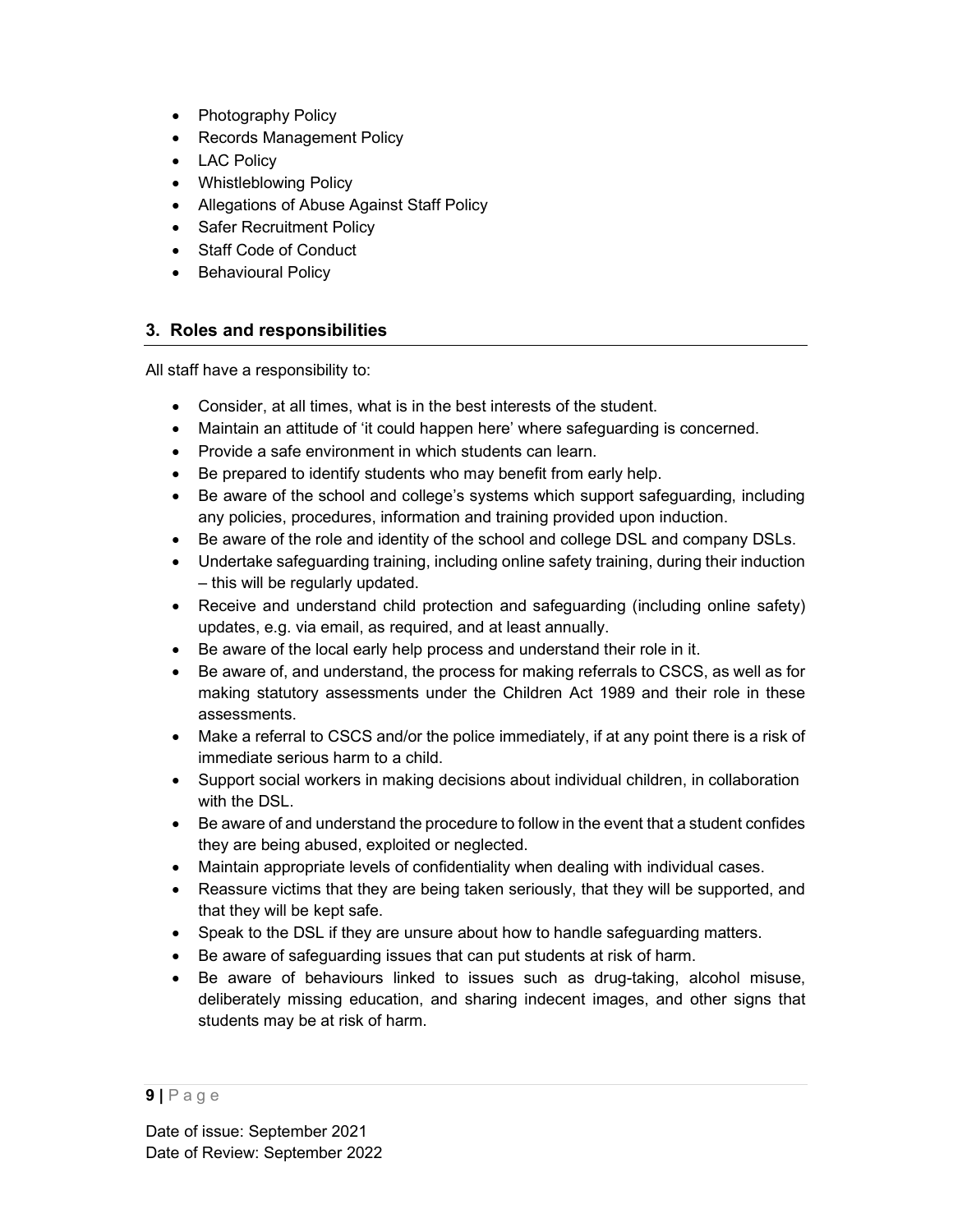Teachers, including the head of school and Executive headteacher, have a responsibility to:

• Safeguard students' wellbeing and maintain public trust in the teaching profession as part of their professional duties, as outlined in the 'Teachers' Standards'.

The governance team have a duty to:

- Take strategic leadership responsibility for the school and college's safeguarding arrangements.
- Ensure that the school and college complies with its duties under the above child protection and safeguarding legislation.
- Guarantee that the policies, procedures and training opportunities in the school and college are effective and comply with the law at all times.
- Guarantee that the school and college contributes to multi-agency working in line with the statutory guidance 'Working Together to Safeguard Children'.
- Confirm that the school and college's safeguarding arrangements take into account the procedures and practices of the LA as part of the inter-agency safeguarding procedures.
- Understand the local criteria for action and the local protocol for assessment, and ensure these are reflected in the school and college's policies and procedures.
- Comply with its obligations under section 14B of the Children Act 2004 to supply the local safeguarding arrangements with information to fulfil its functions.
- Ensure that staff working directly with children read at least Part one of KCSIE.
- Ensure that staff who do not work directly with children read either Part one or Annex A of KCSIE.
- Ensure that mechanisms are in place to assist staff to understand and discharge their role and responsibilities in regard to safeguarding children.
- Ensure a senior board level lead takes leadership responsibility for safeguarding arrangements.
- Appoint a member of staff from the SLT to the role of DSL as an explicit part of the role-holder's job description.
- Appoint one or more deputy DSLs to provide support to the DSL, and ensure that they are trained to the same standard as the DSL and that the role is explicit in their job description(s).
- Facilitate a whole-school and college approach to safeguarding; this includes ensuring that safeguarding and child protection are at the forefront and underpin all relevant aspects of process and policy development.
- Where there is a safeguarding concern, ensure the child's wishes and feelings are taken into account when determining what action to take and what services to provide.
- Ensure systems are in place, children to confidently report abuse, knowing that their concerns will be treated seriously, and they can safely express their views and give feedback; these systems will be well-promoted, easily understood, and easily accessible.
- Ensure that staff have due regard to relevant data protection principles that allow them to share and withhold personal information.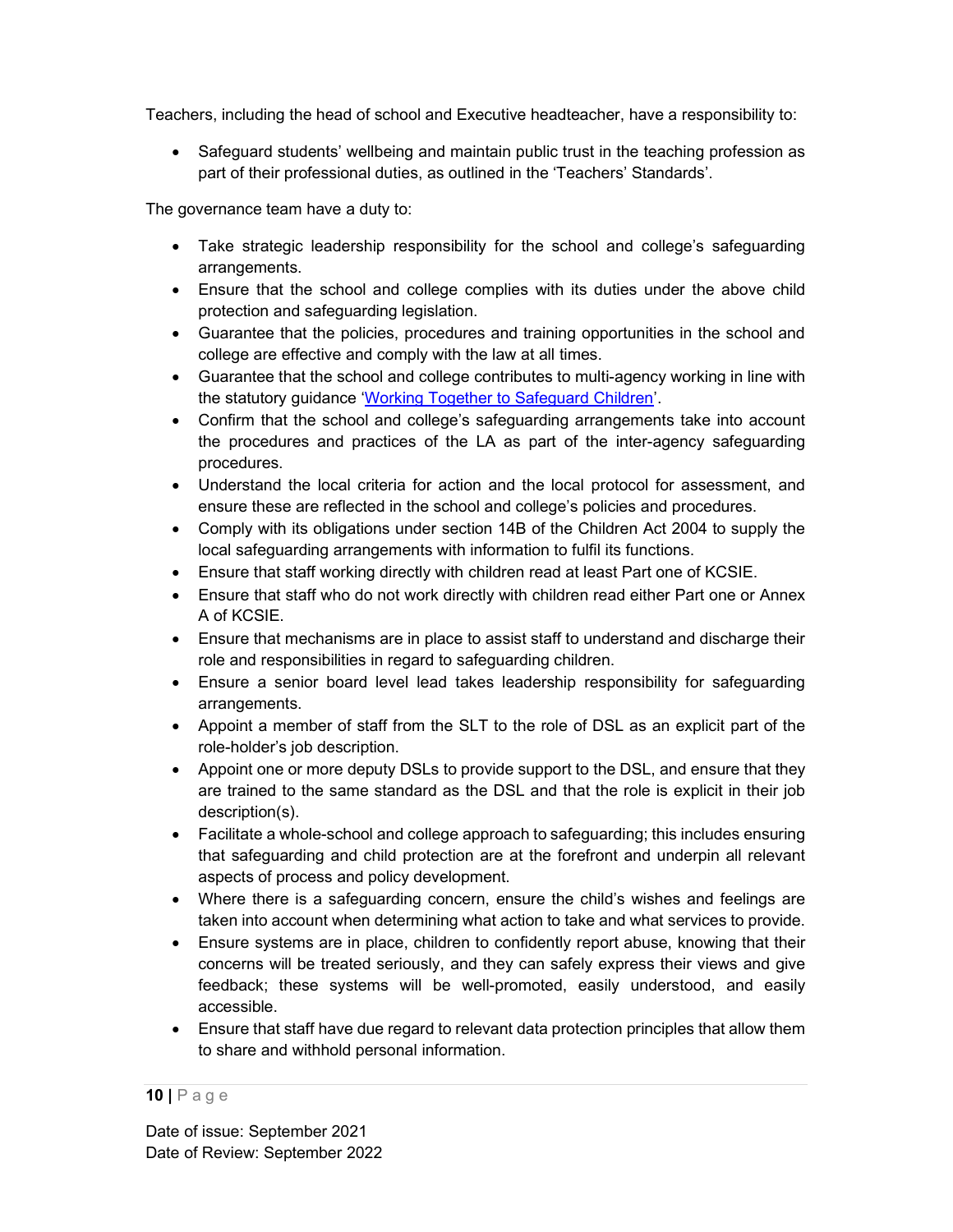- Ensure that a member of the governance team is nominated to liaise with the LA and/or partner agencies on issues of child protection and in the event of allegations of abuse made against the headteacher or another governor.
- Guarantee that there are effective and appropriate policies and procedures in place.
- Ensure all relevant persons are aware of the school and college's local safeguarding arrangements, including the governance team itself, the SLT and DSL.
- Make sure that students are taught about safeguarding, including protection against dangers online (including when they are online at home), through teaching and learning opportunities, as part of providing a broad and balanced curriculum.
- Adhere to statutory responsibilities by conducting pre-employment checks on staff who work with children, taking proportionate decisions on whether to ask for any checks beyond what is required.
- Ensure that staff are appropriately trained to support students to be themselves at school and college, e.g. if they are LGBTQ+.
- Ensure the school and college has clear systems and processes in place for identifying possible mental health problems in students, including clear routes to escalate concerns and clear referral and accountability systems.
- Guarantee that volunteers are appropriately supervised.
- Make sure that at least one person on any appointment panel has undertaken safer recruitment training.
- Ensure that all staff receive safeguarding and child protection training updates, e.g. emails, as required, but at least annually.
- Certify that there are procedures in place to handle allegations against staff, supply staff, volunteers and contractors.
- Confirm that there are procedures in place to make a referral to the DBS and the Teaching Regulation Agency (TRA), where appropriate, if a person in regulated activity has been dismissed or removed due to safeguarding concerns or would have been had they not resigned.
- Guarantee that there are procedures in place to handle students' allegations against other students.
- Ensure that appropriate disciplinary procedures are in place, as well as policies pertaining to the behaviour of students and staff.
- Ensure that procedures are in place to eliminate unlawful discrimination, harassment and victimisation, including those in relation to peer-on-peer abuse.
- Guarantee that there are systems in place for students to express their views and give feedback.
- Establish an early help procedure and ensure all staff understand the procedure and their role in it.
- Introduce mechanisms to assist staff in understanding and discharging their roles and responsibilities.
- Make sure that staff members have the skills, knowledge and understanding necessary to keep LAC safe, particularly with regard to the student's legal status, contact details and care arrangements.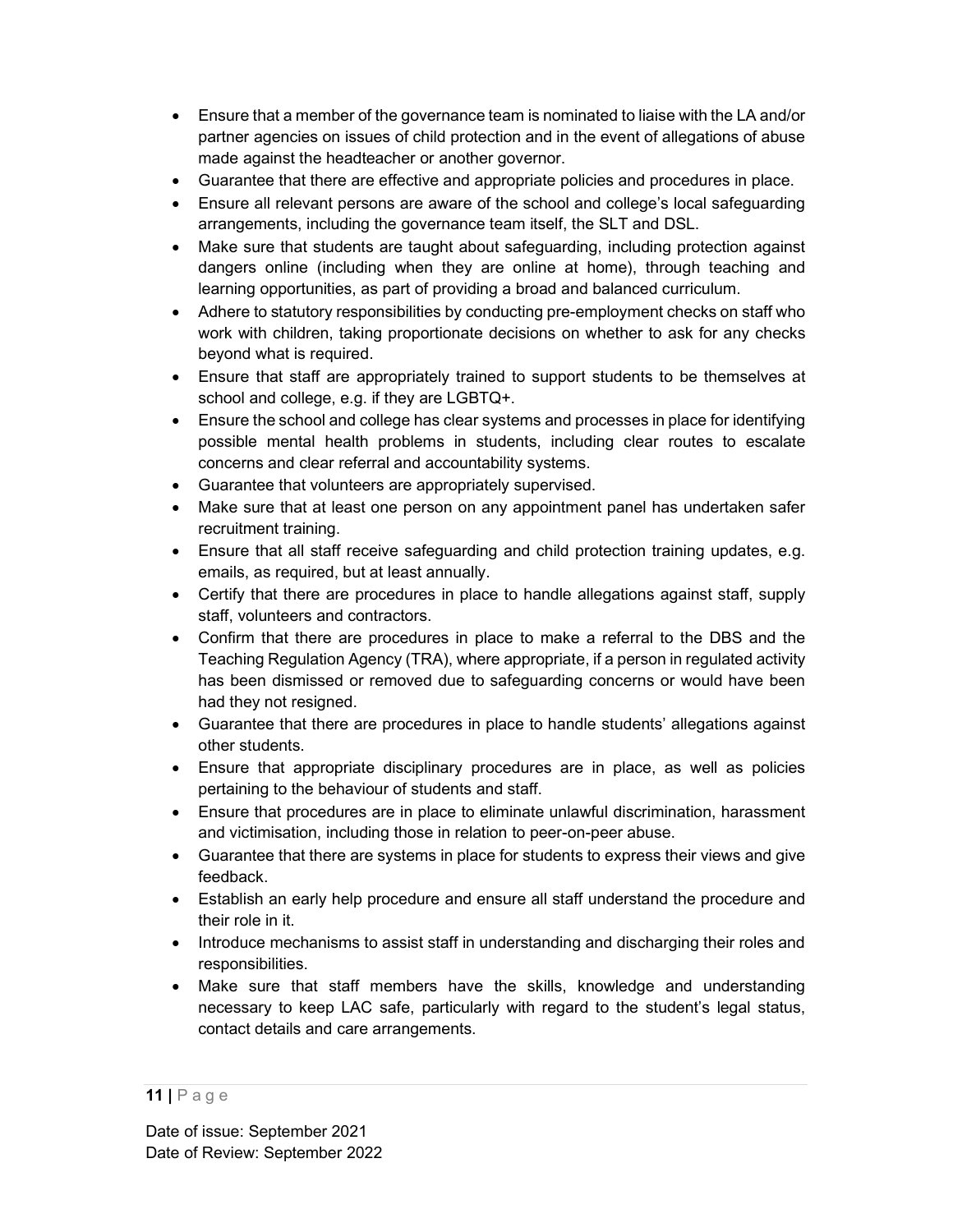- Put in place appropriate safeguarding responses for students who go missing from school and college, particularly on repeat occasions, to help identify any risk of abuse, neglect or exploitation, and prevent the risk of their disappearance in future.
- Ensure that all members of the governance team have been subject to an enhanced DBS check.
- Create a culture where staff are confident to challenge senior leaders over any safeguarding concerns.

The head of school has a duty to:

- Ensure that the policies and procedures adopted by the governance team, particularly concerning referrals of cases of suspected abuse and neglect, are followed by staff.
- Provide staff with the appropriate policies and information upon induction.

The DSL has a duty to:

- Take lead responsibility for safeguarding and child protection, including online safety.
- Provide advice and support to other staff on child welfare, safeguarding and child protection matters.
- Take part in strategy discussions and inter-agency meetings, and/or support other staff to do so.
- Contribute to the assessment of children, and/or support other staff to do so.
- During term time, be available during school and college hours for staff to discuss any safeguarding concerns.
- Arrange, alongside the school and college, adequate and appropriate cover for any activities including Outreach, and outside of school and college hours or terms.
- Refer cases:
	- To CSCS where abuse and neglect are suspected, and support staff who make referrals CSCS.
	- To the Channel programme where radicalisation concerns arise, and support staff who make referrals to the Channel programme.
	- To the DBS where a person is dismissed or has left due to harm, or risk of harm, to a child.
	- To the police where a crime may have been committed, in line with the National Police Chiefs' Council (NPCC) guidance.
- Act as a source of support, advice and expertise for all staff.
- Act as a point of contact with the safeguarding partners.
- Liaise with the Executive headteacher to inform them of issues, especially regarding ongoing enquiries under section 47 of the Children Act 1989 and police investigations.
- Liaise with the company DSL to ensure effective safeguarding outcomes.
- Liaise with the case manager and the LA designated officer(s) (LADO Warrington 01925 443400, Warrington Out of Hours - -01925 444400) for child protection concerns in cases concerning staff.
- Liaise with staff on matters of safety, safeguarding and welfare, including online and digital safety.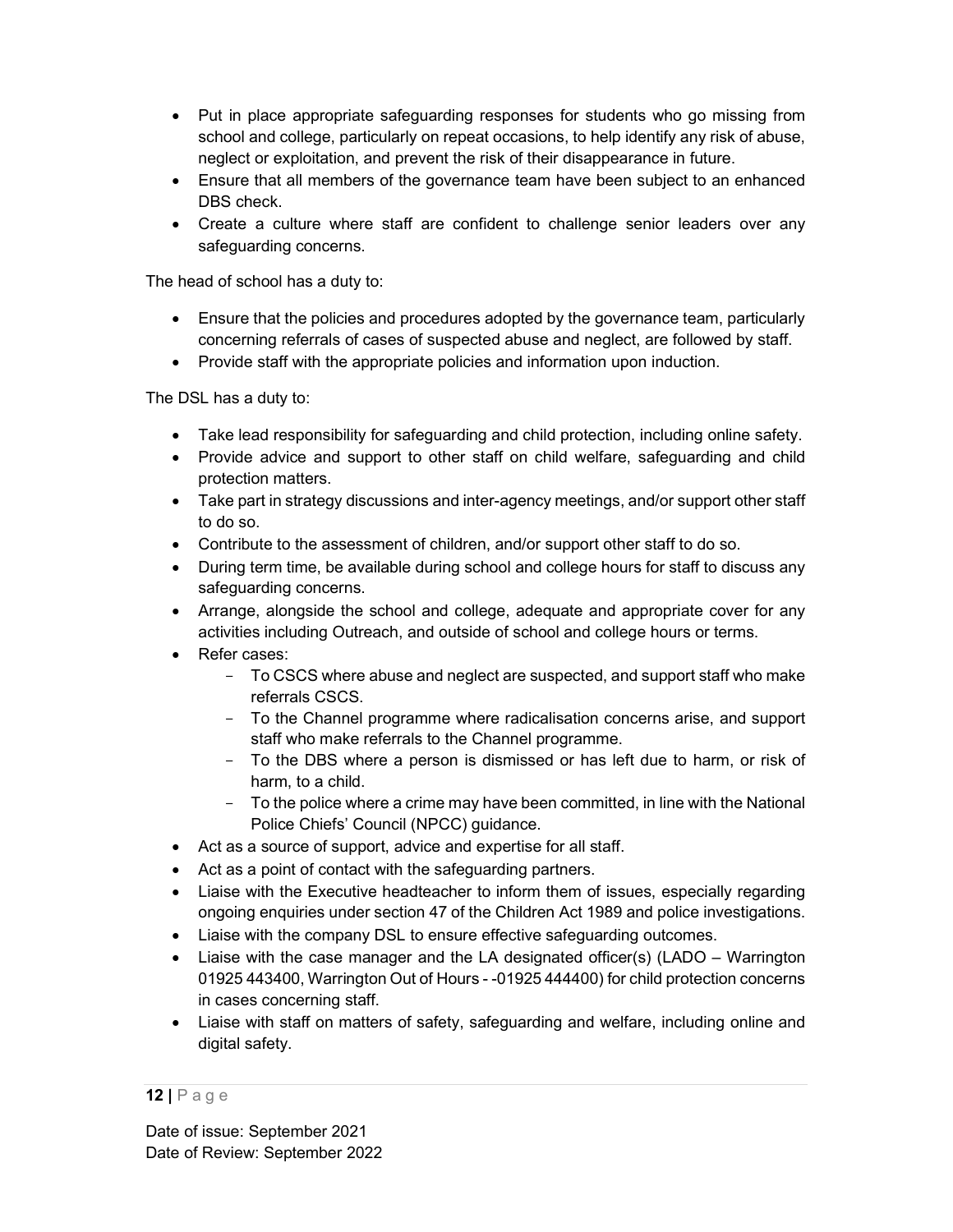- Liaise with staff when deciding whether to make a referral by liaising with relevant agencies so that children's needs are considered holistically.
- Liaise with the Positive Behaviour team or senior mental health lead and, where available, the Mental Health Support Team, where safeguarding concerns are linked to mental health.
- Promote supportive engagement with parents in safeguarding and promoting the welfare of children, including where families may be facing challenging circumstances.
- Work with the head of school and relevant strategic leads, taking lead responsibility for promoting educational outcomes by knowing the welfare, safeguarding and child protection issues that children in need are experiencing, or have experienced, and identifying the impact that these issues might be having on their attendance, engagement and achievement at school and college. This includes:
	- Ensuring that the school and college knows which students have or had a social worker.
	- Understanding the academic progress and attainment of these students.
	- Maintaining a culture of high aspirations for these students.
	- Supporting teachers to provide additional academic support or reasonable adjustments to help these students reach their potential.
	- Helping to promote educational outcomes by sharing the information about the welfare, safeguarding and child protection issues these students are experiencing with teachers and the SLT.
- Ensure that child protection files are kept up-to-date and only accessed by those who need to do so.
- Ensure that a student's child protection file is transferred as soon as possible, and within five days, when transferring to a new school and college, and consider any additional information that should be shared.
- Ensure each member of staff has access to and understands the school and college's Child Protection and Safeguarding Policy and procedures – this will be discussed during the staff induction process.
- Work with the governance team to ensure the school and college's Child Protection and Safeguarding Policy is reviewed annually, and the procedures are updated and reviewed regularly.
- Ensure the school and college's Child Protection and Safeguarding Policy is available publicly, and parents are aware that the school and college may make referrals for suspected cases of abuse or neglect, as well as the role the school and college plays in these referrals.
- Link with safeguarding partner arrangements to make sure that staff are aware of the training opportunities available and the latest local policies on safeguarding.
- Undergo training, and update this training at least every two years.
- Obtain access to resources and attend any relevant or refresher training courses.
- Encourage a culture of listening to children and taking account of their wishes and feelings; this includes understanding the difficulties students may have in approaching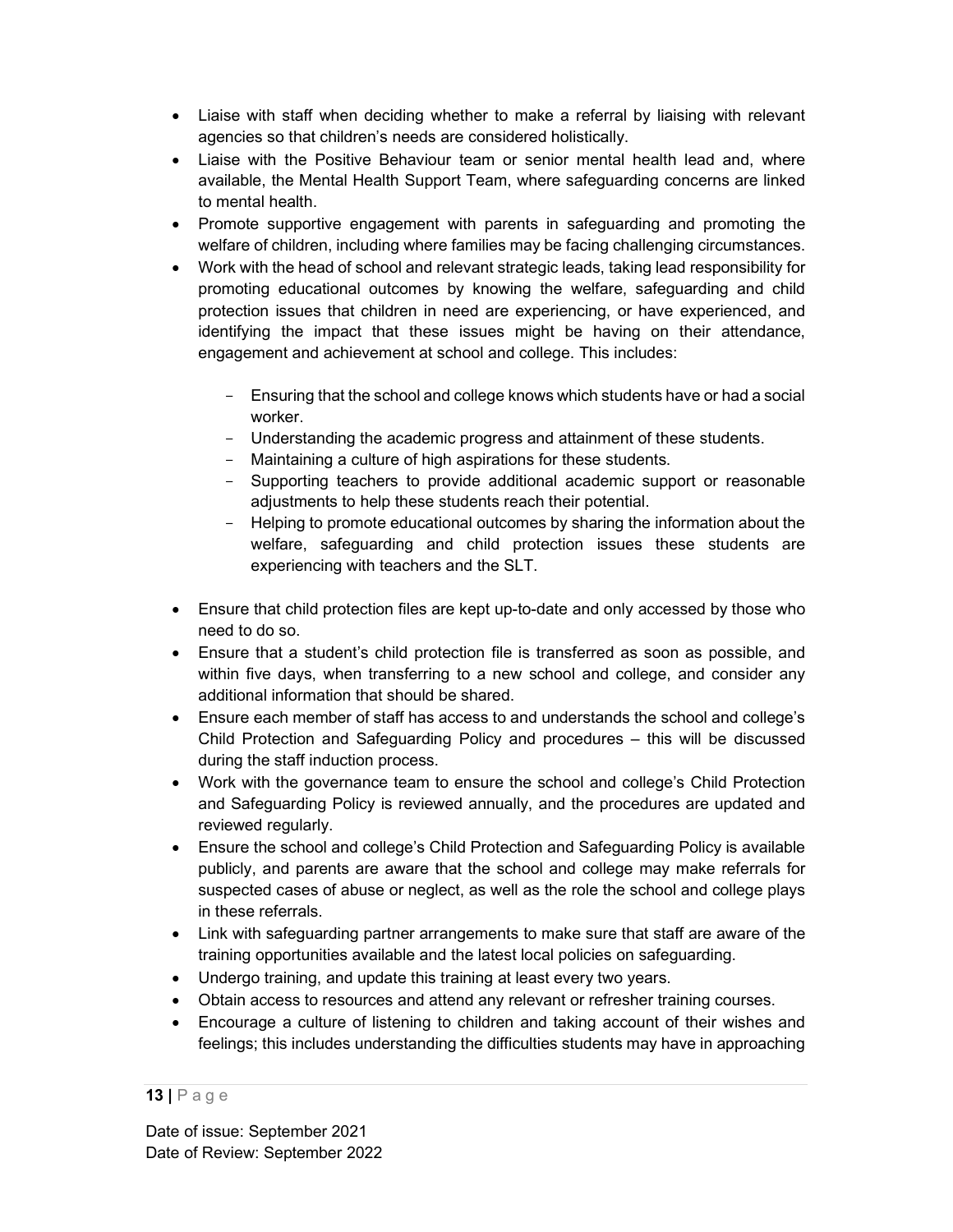staff about their circumstances and considering how to build trusted relationships that facilitate communication.

- Support and advise staff and help them feel confident on welfare, safeguarding and child protection matters: specifically, to ensure that staff are supported during the referrals processes; and to support staff to consider how safeguarding, welfare and educational outcomes are linked, including to inform the provision of academic and pastoral support.
- Understand the importance of information sharing, including within school and college, with other school and colleges, and with the safeguarding partners, other agencies, organisations and practitioners.
- Understand relevant data protection legislation and regulations, especially the Data Protection Act 2018 and the UK GDPR.
- Keep detailed, accurate, secure written records of concerns and referrals, and understand the purpose of this record-keeping.

The designated teacher has a responsibility for promoting the educational achievement of LAC and previously LAC (PLAC), and for children who have left care through adoption, special guardianship, or child arrangement orders or who were adopted from state care outside England and Wales.

## 4. Multi-agency working

The school and college contribute to multi-agency working as part of its statutory duty. The school and college are aware of and will follow the local safeguarding arrangements.

The school and college will be fully engaged, involved, and included in local safeguarding arrangements. Once the school and college are named as a relevant agency by local safeguarding partners, it will follow its statutory duty to cooperate with the published arrangements in the same way as other relevant agencies. The school and college will act in accordance with the safeguarding arrangements.

The school and college will work with CSCS, the police, health services and other services to protect the welfare of its students, through the early help process and by contributing to multiagency plans to provide additional support.

Where a need for early help is identified, the school and college will allow access for CSCS from the host LA and, where appropriate, a placing LA, for that LA to conduct (or consider whether to conduct) a section 17 or 47 assessment.

The school and college also recognise the particular importance of inter-agency working in identifying and preventing CSE.

#### Information sharing

The school and college recognise the importance of proactive information sharing between professionals and local agencies in order to effectively meet students' needs and identify any need for early help.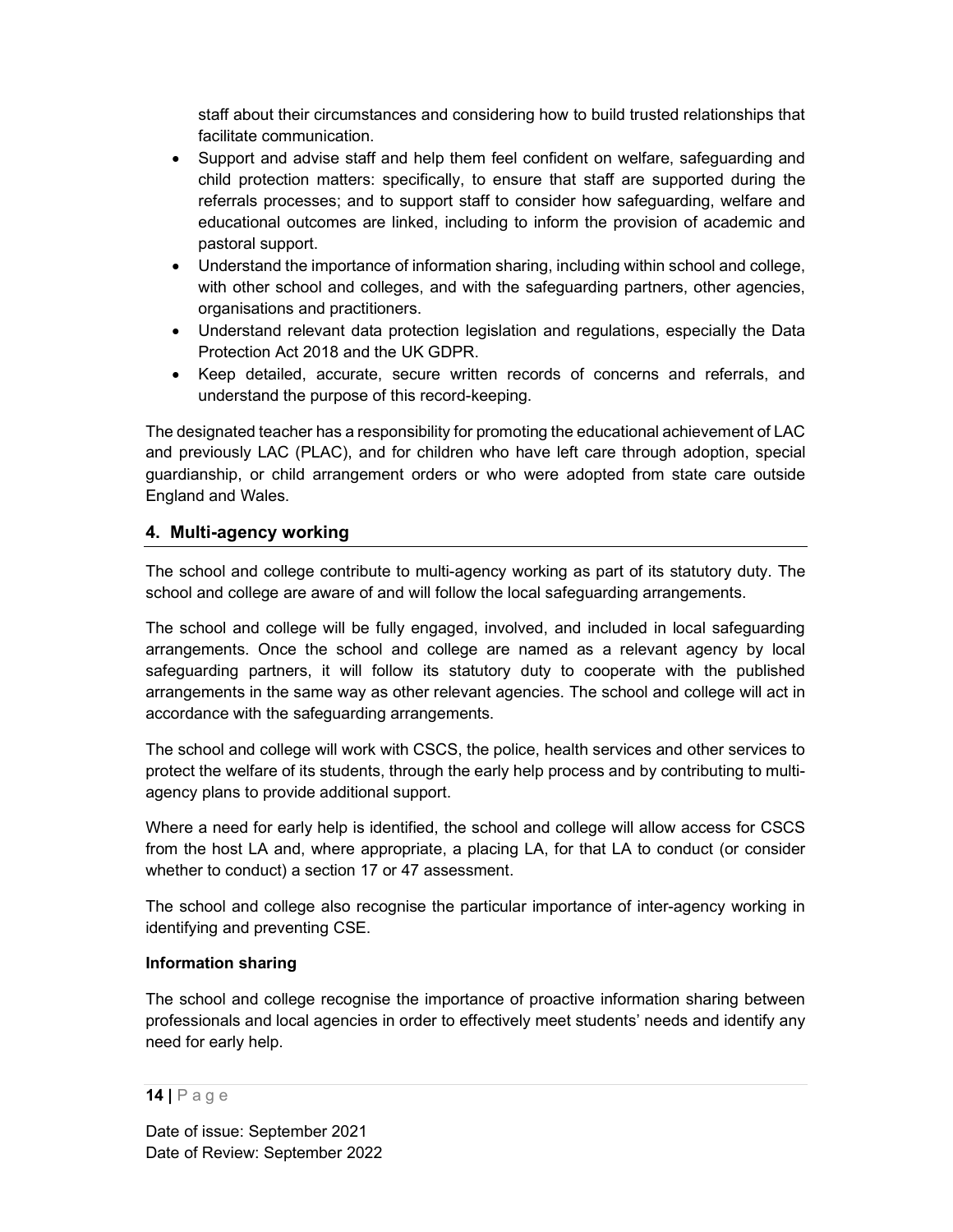Considering the above, staff will be aware that whilst the UK GDPR and the Data Protection Act 2018 place a duty on school and colleges to process personal information fairly and lawfully, they also allow for information to be stored and shared for safeguarding purposes – data protection regulations do not act as a barrier to sharing information where failure to do so would result in the student being placed at risk of harm.

Staff members will ensure that fear of sharing information does not stand in the way of their responsibility to promote the welfare and safety of students. If staff members are in doubt about sharing information, they will speak to the DSL or deputy DSL(s).

## 5. Early help

Early help means providing support as soon as a problem emerges, at any point in a child's life. Any student may benefit from early help, but in particular, staff will be alert to the potential need for early help for students who:

- Are disabled, have certain health conditions, or have specific additional needs.
- Have SEND, regardless of whether they have a statutory EHC plan.
- Have mental health needs.
- Are young carers.
- Show signs of being drawn into anti-social or criminal behaviour, including gang involvement and association with organised crime groups or county lines.
- Are frequently missing or going missing from care or from home.
- Are at risk of modern slavery, trafficking, or sexual or criminal exploitation.
- Are at risk of being radicalised or exploited.
- Have family members in prison or are affected by parental offending.
- Are in a family circumstance presenting challenges for them, such as drug and alcohol misuse, adult mental health problems, or domestic abuse.
- Misuse drugs or alcohol.
- Have returned home to their family from care.
- Are at risk of HBA, such as FGM or forced marriage.
- Are privately fostered.
- Are persistently absent from education, including persistent absences for part of the school and college day.
- Show early signs of abuse and/or neglect in other ways.

The DSL will take the lead where early help is appropriate. This includes liaising with other agencies and setting up an inter-agency assessment as appropriate. The local early help process will be followed as required.

Staff may be required to support other agencies and professionals in an early help assessment, in some cases acting as the lead practitioner. Any such cases will be kept under constant review and consideration given to a referral to CSCS for assessment for statutory services if the student's situation is not improving or is worsening.

## 6. Abuse and neglect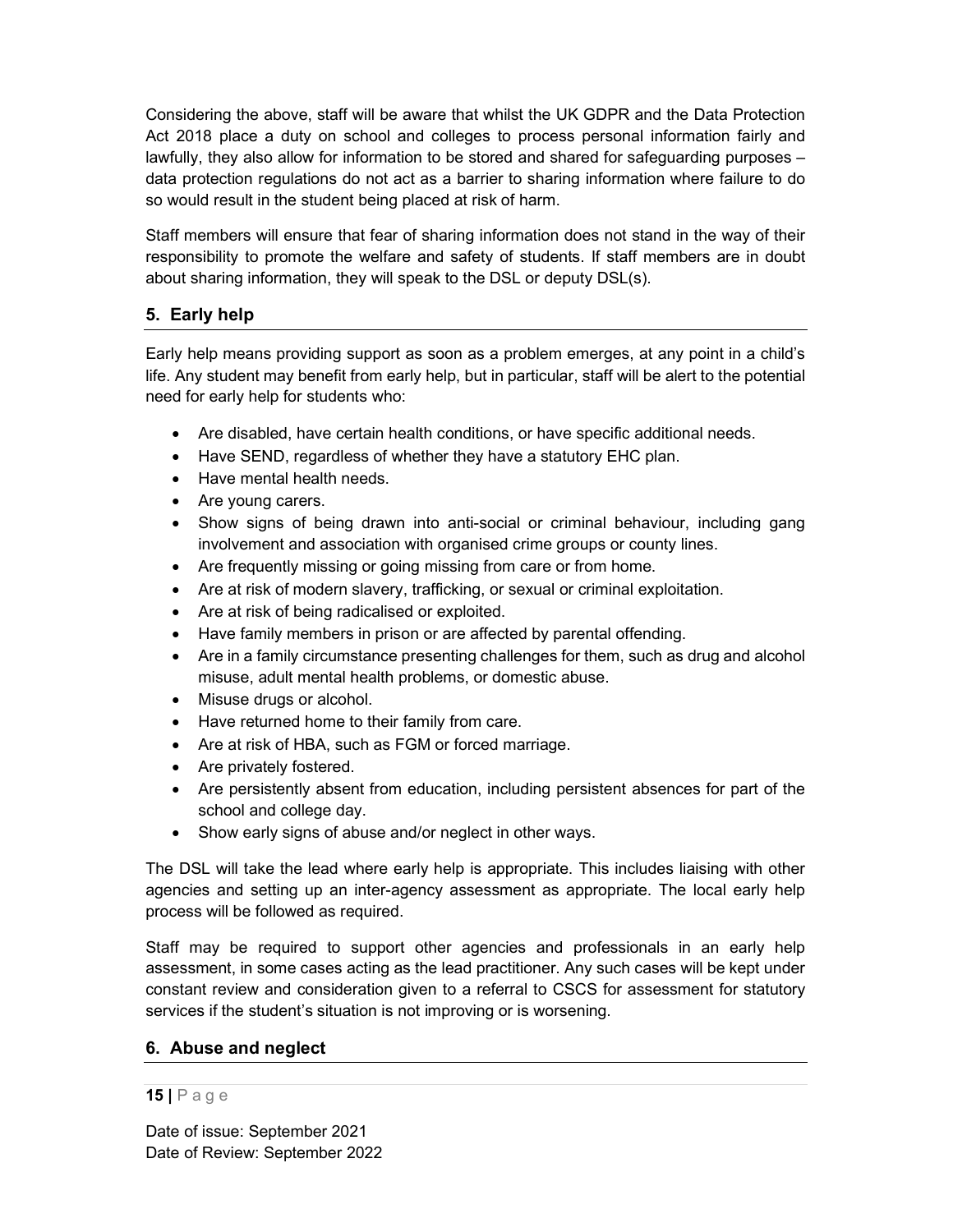For the purposes of this policy, "**abuse**" is defined as a form of maltreatment of a child which involves inflicting harm or failing to act to prevent harm. Children may be abused in a family, institutional or community setting by those known to them or by others, e.g. via the internet. Abuse can take place wholly online, or technology may be used to facilitate offline abuse. Children may be abused by one or multiple adults or other children.

For the purposes of this policy, "**physical abuse**" is defined as a form of abuse which may involve actions such as hitting, shaking, throwing, poisoning, burning or scalding, drowning, suffocating, or otherwise causing physical harm to a child. Physical abuse can also be caused when a parent fabricates the symptoms of, or deliberately induces, illness in a child.

For the purposes of this policy, "emotional abuse" is defined as the persistent emotional maltreatment of a child such as to cause severe and adverse effects on the child's emotional development. This may involve conveying to a child that they are worthless, unloved, inadequate, or valued only insofar as they meet the needs of another person. It may include not giving the child the opportunities to express their views, deliberately silencing them, 'making fun' of what they say or how they communicate. It may feature age or developmentally inappropriate expectations being imposed on children, such as interactions that are beyond their developmental capability, overprotection and limitation of exploration and learning, or preventing the child from participating in normal social interaction. It may involve seeing or hearing the ill-treatment of another. It may involve serious bullying, including cyberbullying, causing the child to frequently feel frightened or in danger, or the exploitation or corruption of children. Some level of emotional abuse is involved in all types of maltreatment of a child, but it may also occur alone.

For the purposes of this policy, "sexual abuse" is defined as abuse that involves forcing or enticing a child to take part in sexual activities, not necessarily involving violence, and regardless of whether the child is aware of what is happening. This may involve physical contact, including assault by penetration, or non-penetrative acts, such as masturbation, kissing, rubbing, and touching outside of clothing. It may also include non-contact activities, such as involving children in looking at, or in the production of, sexual images, encouraging children to behave in sexually inappropriate ways, or grooming a child in preparation for abuse. Sexual abuse can be perpetrated by people of any gender and age.

For the purposes of this policy, "neglect" is defined as the persistent failure to meet a child's basic physical and/or psychological needs, likely to result in serious impairment of a child's health or development. This may involve a parent or carer failing to provide a child with adequate food, clothing or shelter (including exclusion from home or abandonment); failing to protect a child from physical or emotional harm or danger; failing to ensure adequate supervision (including through the use of inappropriate caregivers); or failing to ensure access to appropriate medical care or treatment. It may also include neglect of, or unresponsiveness to, a child's basic emotional needs.

All staff will be aware of the indicators of abuse and neglect. All staff will be aware that abuse, neglect and other safeguarding issues are rarely standalone events that can be given a specific label, and multiple issues often overlap one another; therefore, staff will be vigilant and always raise concerns with the DSL. All staff, especially the DSL and deputy DSL(s), will

16 | P a g e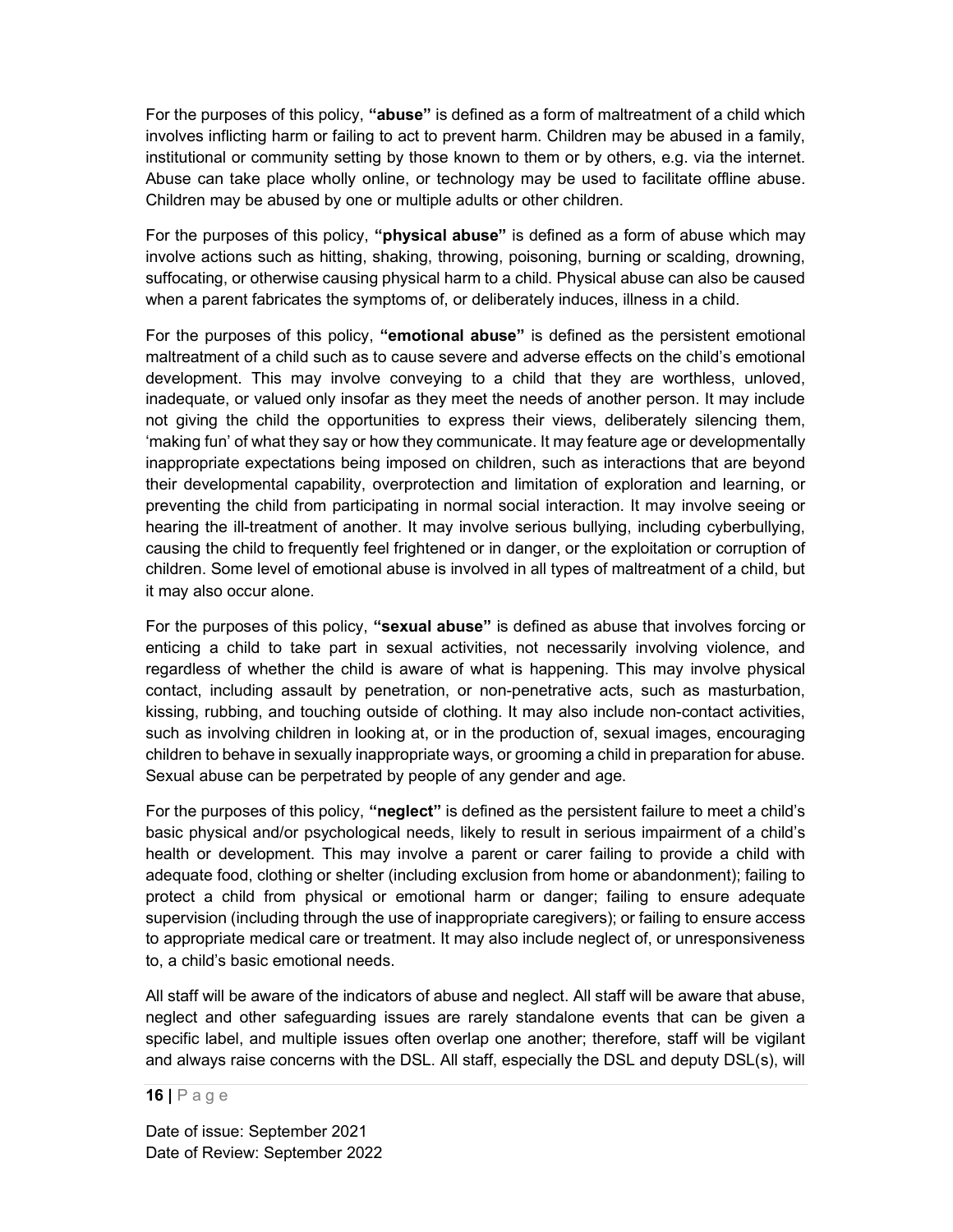be aware that safeguarding incidents and/or behaviours can be associated with factors outside the school and college and/or can occur between children outside of these environments; this includes being aware that students can at risk of abuse or exploitation in situations outside their families (extra-familial harms). All staff will be aware of the appropriate action to take following a student being identified as at potential risk of abuse and, in all cases, will speak to the DSL if they are unsure.

All staff will be aware that technology is a significant component in many safeguarding and wellbeing issues, including online abuse, cyberbullying, and the sharing of indecent images.

#### 7. Domestic abuse

For the purposes of this policy, and in line with the Domestic Abuse Act 2021, "domestic abuse" is defined as abusive behaviour of a person towards another person (including conduct directed at someone else, e.g. the person's child) where both are aged 16 or over and are personally connected. "Abusive behaviour" includes physical or sexual abuse, violent or threatening behaviour, controlling or coercive behaviour, economic abuse, psychological or emotional abuse, or another form of abuse. "Personally connected" includes people who:

- Are, have been, or have agreed to be married to each other.
- Are, have been, or have agreed to be in a civil partnership with each other.
- Are, or have been, in an intimate personal relationship with each other.
- Each have, or had, a parental relationship towards the same child.
- Are relatives.

The school and college will recognise the impact of domestic abuse on children, as victims in their own right, if they see, hear or experience the effects of domestic abuse. All staff will be aware of the signs of domestic abuse and follow the appropriate safeguarding procedures where concerns arise.

#### 8. Homelessness

The DSL and company DSL will be aware of the contact details and referral routes into the Local Housing Authority so that concerns over homelessness can be raised as early as possible.

Indicators that a family may be at risk of homelessness include:

- Household debt.
- Rent arrears.
- Domestic abuse.
- Anti-social behaviour.
- Any mention of a family moving home because "they have to".

Referrals to the Local Housing Authority do not replace referrals to CSCS where a child is being harmed or at risk of harm. For 16- and 17-year-olds, homelessness may not be familybased and referrals to CSCS will be made as necessary where concerns are raised.

17 | P a g e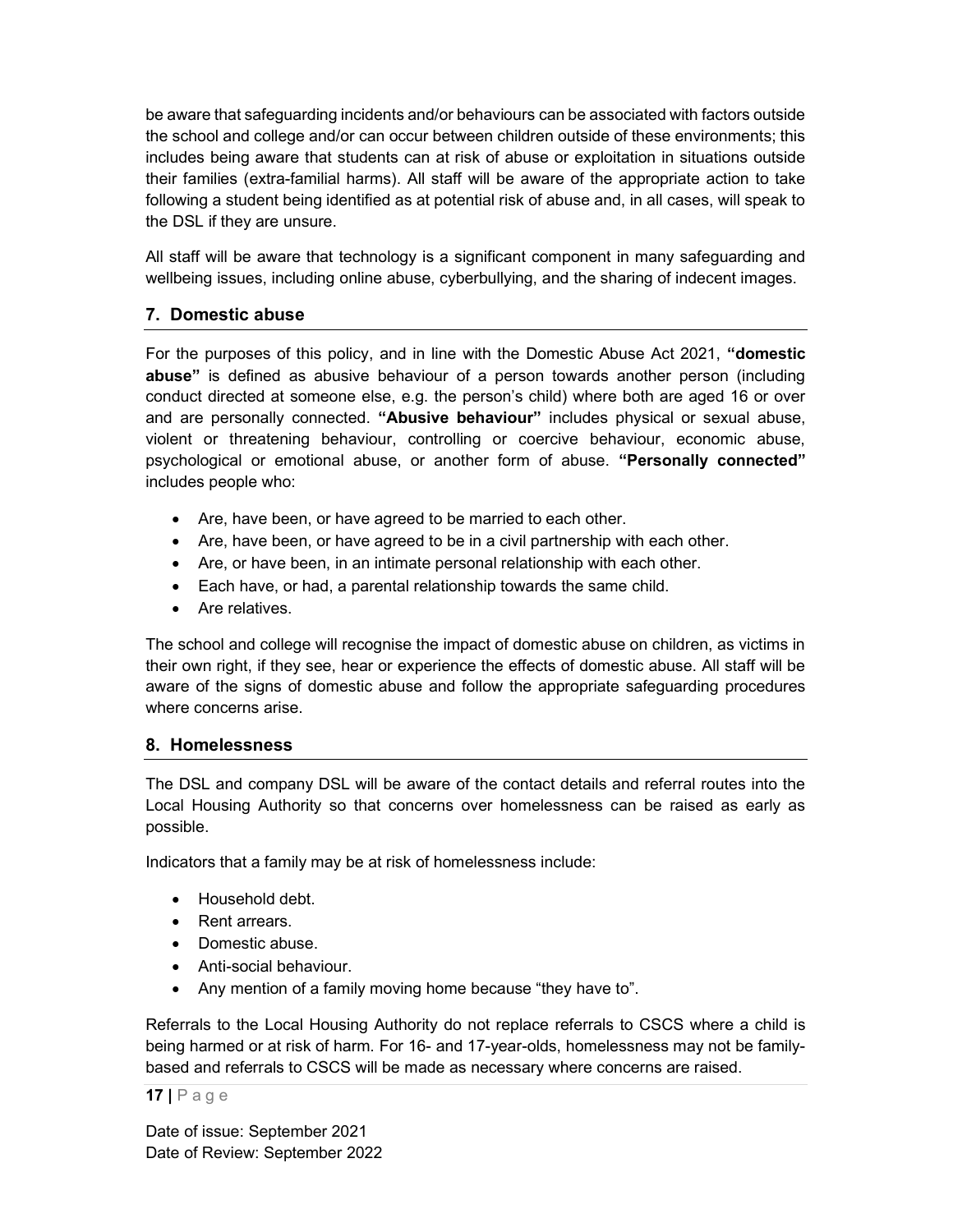## 9. Children missing from education

A child going missing from school and college is a potential indicator of abuse or neglect and, as such, these children are increasingly at risk of being victims of harm, exploitation or radicalisation. Staff will monitor students that go missing from the school and college, particularly on repeat occasions, and report them to the DSL following normal safeguarding procedures, in accordance with the Children Missing Education Policy. The school and college will inform the appropriate LA of any student who fails to attend regularly or has been absent without the school and college's permission for a continuous period of 10 school and college days or more.

### Admissions register

Students are placed on the admissions register at the beginning of the first day that is agreed by the school and college, or when the school and college has been notified that the student will first be attending. The school and college will notify the appropriate LA within 5 days of when a student's name is added to the admissions register.

The school and college will ensure that the admissions register is kept up-to-date and accurate at all times and will inform parents when any changes occur. Two emergency contact details will be held for each student where possible. Staff will monitor students who do not attend the school and college on the agreed date and will notify the LA at the earliest opportunity.

If a parent notifies the school and college that their child will live at a different address, the school and college will record the following information on the admissions register:

- The full name of the parent with whom the student will live
- The new address
- The date from when the student will live at that address

If a parent notifies the school and college that their child will be attending a different school and college, or is already registered at a different school and college, the following information will be recorded on the admissions register:

- The name of the new school and college
- The date on which the student first attended, or is due to attend, that school and college

Where a student moves to a new school and college, the school and college will use a secure internet system to securely transfer students' data.

To ensure accurate data is collected to allow effective safeguarding, the school and college will inform the LA of any student who is going to be deleted from the admission register, in accordance with the Education (Student Registration) (England) Regulations 2006 (as amended), where they:

- Have been taken out of the school and college by their parents, and are being educated outside the national education system, e.g. home education.
- Have ceased to attend the school and college, and no longer live within a reasonable distance of the premises.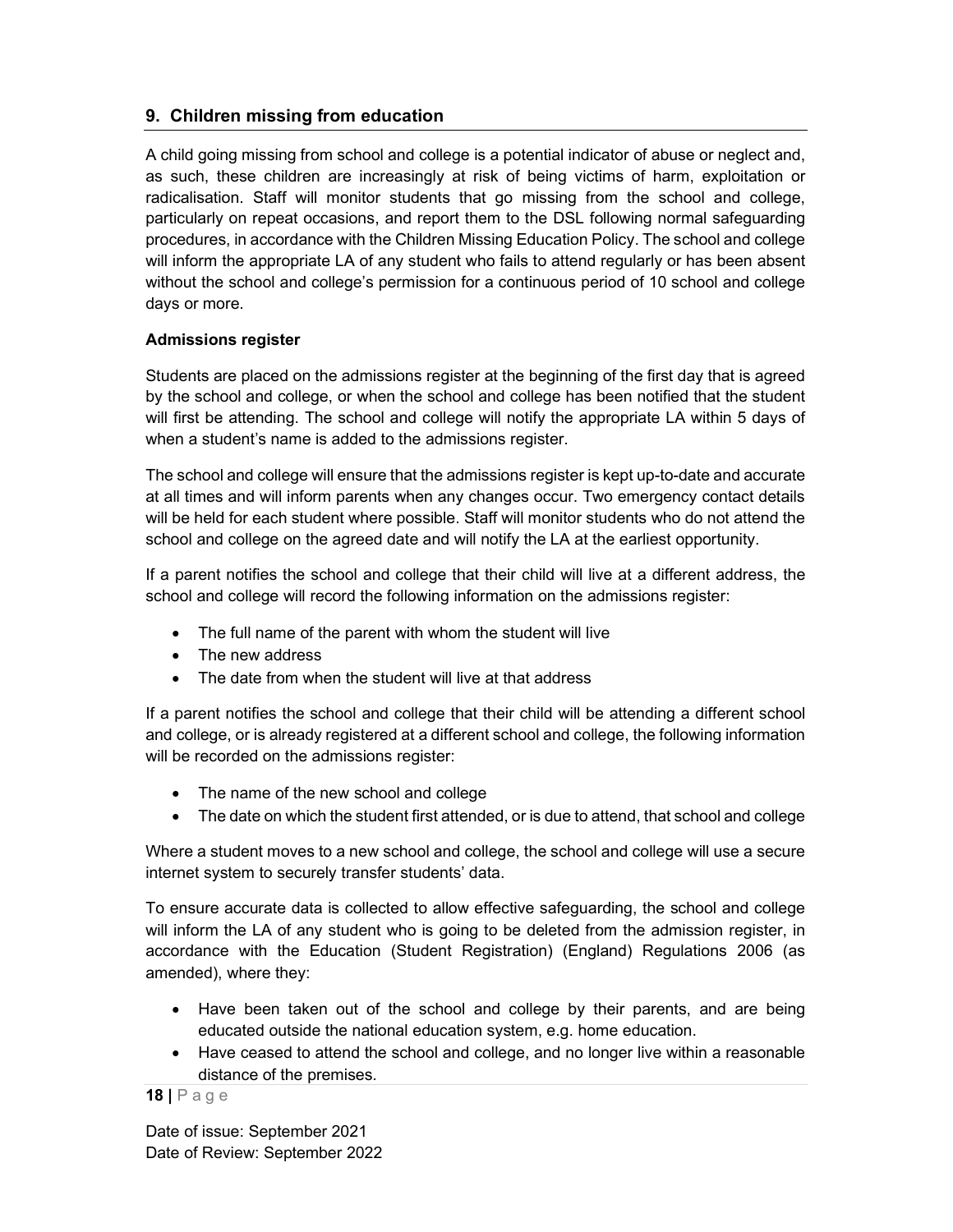- Have been certified by the school and college's medical officer as unlikely to be in a fit state of health to attend, before ceasing to be of compulsory school and college age, and their parent has not indicated the intention to the student continuing to attend school and college after ceasing to be of compulsory school and college age.
- Have been in custody for a period of more than four months due to a final court order and the school and college does not reasonably believe they will be returning to the school and college at the end of that period.
- Have been permanently excluded.

The school and college will also remove a student from the admissions register where the school and college and appropriate LA has been unable to establish the student's whereabouts after making reasonable enquiries into their attendance.

If a student is to be removed from the admissions register, the school and college will provide the appropriate LA with the following information:

- The full name of the student
- The full name and address of any parent with whom the student lives
- At least one telephone number of the parent with whom the student lives
- The full name and address of the parent with whom the student is going to live, and the date that the student will start living there, if applicable
- The name of the student's new school and college and the student's expected start date there, if applicable
- The grounds for removal from the admissions register under regulation 8 of the Education (Student Registration) (England) Regulations 2006 (as amended)

The school and college will work with the appropriate LA to establish methods of making returns for students back into the school and college. The school and college will highlight to the appropriate LA where they have been unable to obtain necessary information from parents, e.g. where an address is unknown. The school and college will also highlight any other necessary contextual information, including safeguarding concerns.

## 10. Child abduction and community safety incidents

For the purposes of this policy, "child abduction" is define as the unauthorised removal or retention of a child from a parent or anyone with legal responsibility for the child. Child abduction can be committed by parents and other relatives, other people known to the victim, and strangers.

All staff will be alert to community safety incidents taking place in the vicinity of the school and college that may raise concerns regarding child abduction, e.g., people loitering nearby or unknown adults conversing with students.

Students will be provided with practical advice and lessons to ensure they can keep themselves safe outdoors.

## 11. Child criminal exploitation (CEE)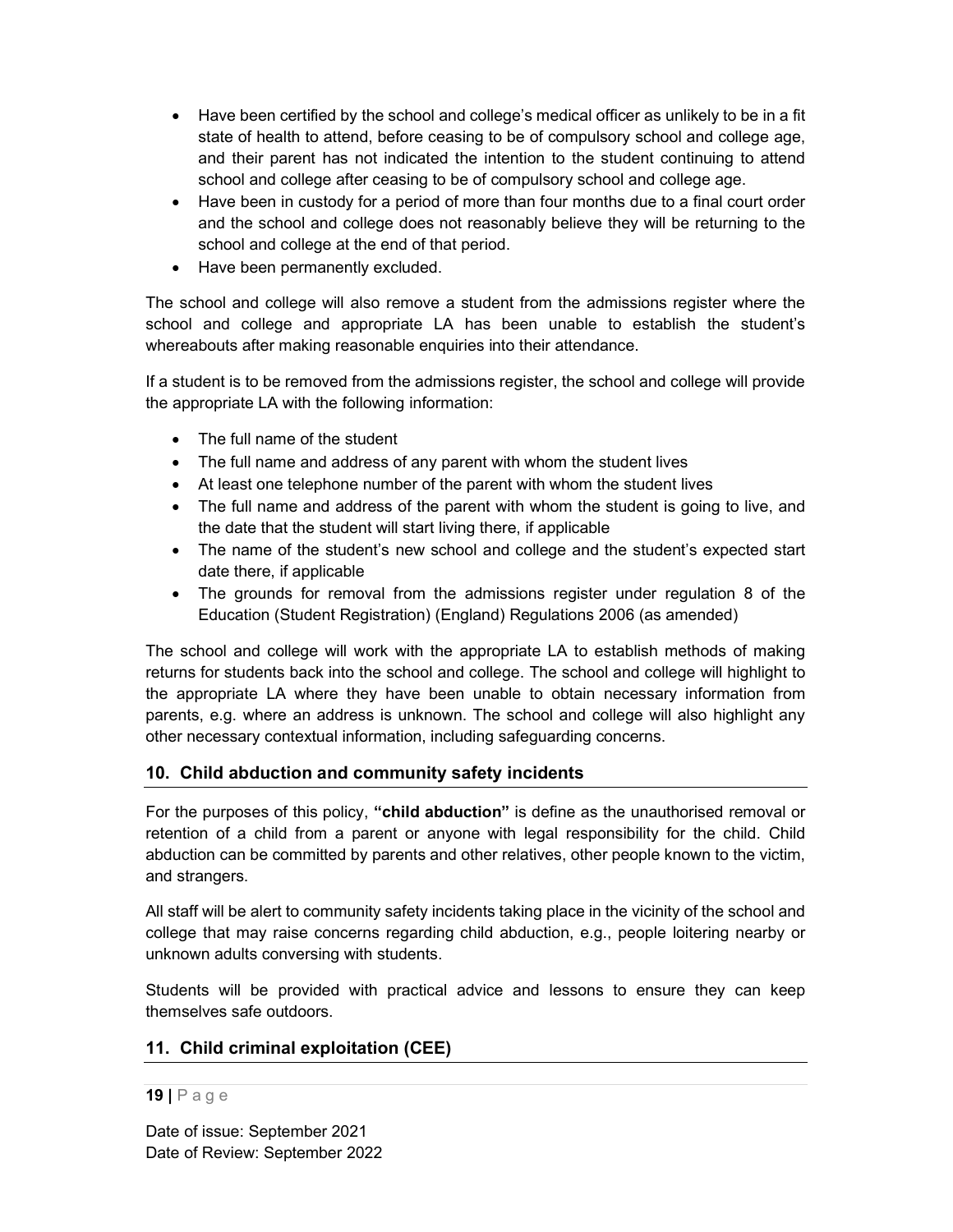For the purposes of this policy, "child criminal exploitation" is defined as a form of abuse where an individual or group takes advantage of an imbalance of power to coerce, manipulate or deceive a child into taking part in criminal activity, for any of the following reasons:

- In exchange for something the victim needs or wants
- For the financial advantage or other advantage of the perpetrator or facilitator
- Through violence or the threat of violence

Specific forms of CCE can include:

- Being forced or manipulated into transporting drugs or money through county lines.
- Working in cannabis factories.
- Shoplifting or pickpocketing.
- Committing vehicle crime.
- Committing, or threatening to commit, serious violence to others.

The school and college will recognise that students involved in CCE are victims themselves, regardless of whether they have committed crimes, and even if the criminal activity appears consensual. The school and college will also recognise that students of any gender are at risk of CCE.

School and college staff will be aware of the indicators that a student is the victim of CCE, including:

- Appearing with unexplained gifts, money, or new possessions.
- Associating with other children involved in exploitation.
- Suffering from changes in emotional wellbeing.
- Misusing drugs or alcohol.
- Going missing for periods of time or regularly coming home late.
- Regularly missing school and college or education or not taking part.

#### County lines

For the purposes of this policy, "county lines" refers to gangs and organised criminal networks exploiting children to move, store or sell drugs and money into one or more areas, locally and/or across the UK.

As well as the general indicators for CCE, school and college staff will be aware of the specific indicators that a student may be involved in county lines, including:

- Going missing and subsequently being found in areas away from their home.
- Having been the victim or perpetrator of serious violence, e.g. knife crime.
- Receiving requests for drugs via a phone line.
- Moving drugs.
- Handing over and collecting money for drugs.

#### 20 | P a g e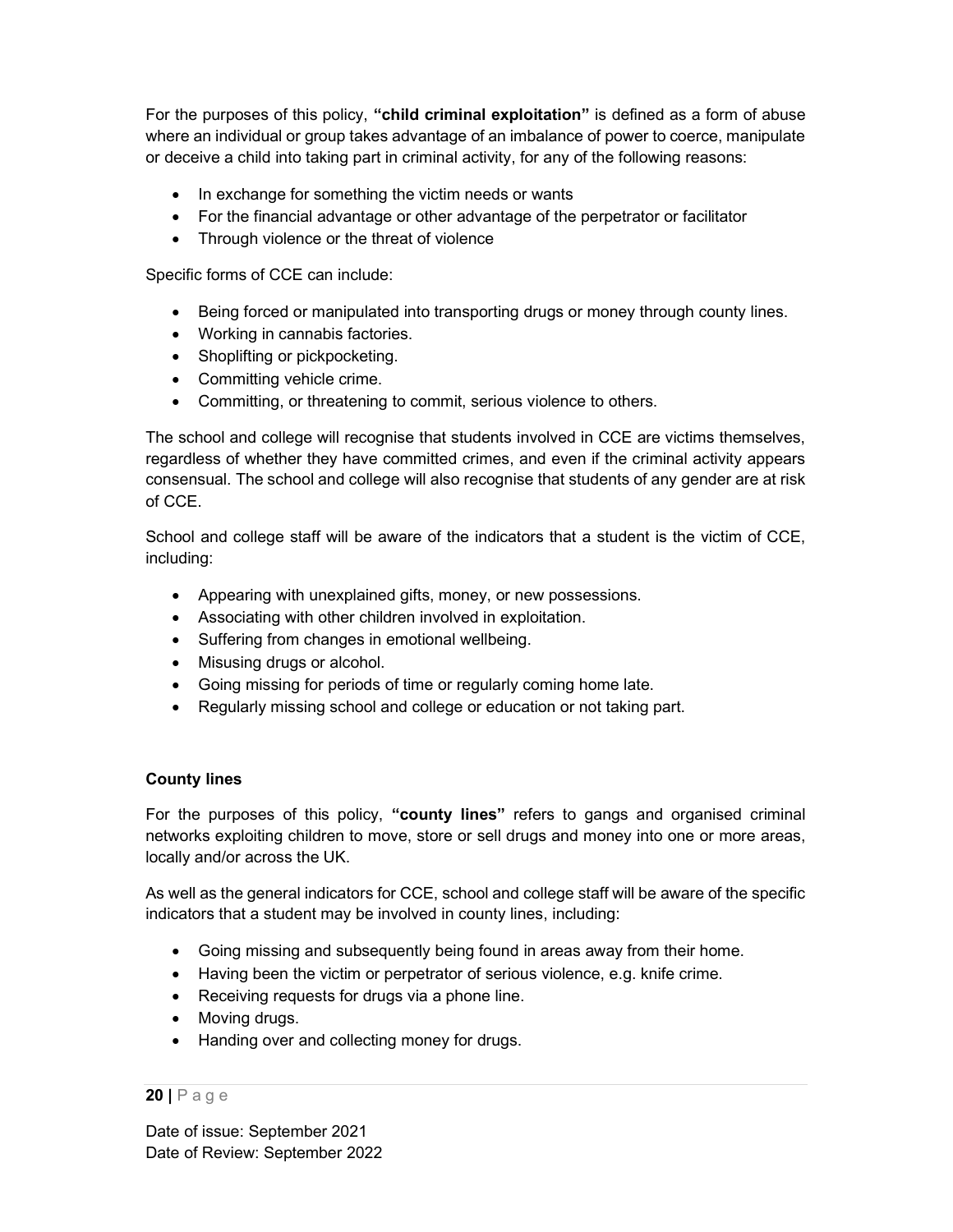- Being exposed to techniques such as 'plugging', where drugs are concealed internally to avoid detection.
- Being found in accommodation they have no connection with or a hotel room where there is drug activity.
- Owing a 'debt bond' to their exploiters.
- Having their bank account used to facilitate drug dealing.

Staff will be made aware of students with missing episodes who may have been trafficked for the purpose of transporting drugs. Staff members who suspect a student may be vulnerable to, or involved in, county lines activity will immediately report all concerns to the DSL.

The DSL will consider referral to the National Referral Mechanism on a case-by-case basis and consider involving local services and providers who offer support to victims of county lines exploitation.

## 12. Cyber-crime

For the purposes of this policy, "cyber-crime" is defined as criminal activity committed using computers and/or the internet. This includes 'cyber-enabled' crimes, i.e. crimes that can happen offline but are enabled at scale and at speed online, and 'cyber-dependent' crimes, i.e. crimes that can be committed only by using a computer. Crimes include:

- Unauthorised access to computers, known as 'hacking'.
- Denial of Service attacks, known as 'booting'.
- Making, supplying or obtaining malicious software, or 'malware', e.g. viruses, spyware, ransomware, botnets and Remote Access Trojans with the intent to commit further offence.

All staff will be aware of the signs of cyber-crime and follow the appropriate safeguarding procedures where concerns arise. This may include the DSL referring students to the National Crime Agency's Cyber Choices programme.

### 13. Child sexual exploitation (CSE)

For the purposes of this policy, "child sexual exploitation" is defined as a form of sexual abuse where an individual or group takes advantage of an imbalance of power to coerce, manipulate or deceive a child into sexual activity, for any of the following reasons:

- In exchange for something the victim needs or wants
- For the financial advantage, increased status or other advantage of the perpetrator or facilitator
- Through violence or the threat of violence

The school and college will recognise that CSE can occur over time or be a one-off occurrence, and may happen without the student's immediate knowledge, e.g. through others sharing videos or images of them on social media. The school and college will recognise that CSE

#### $21$  | P a g e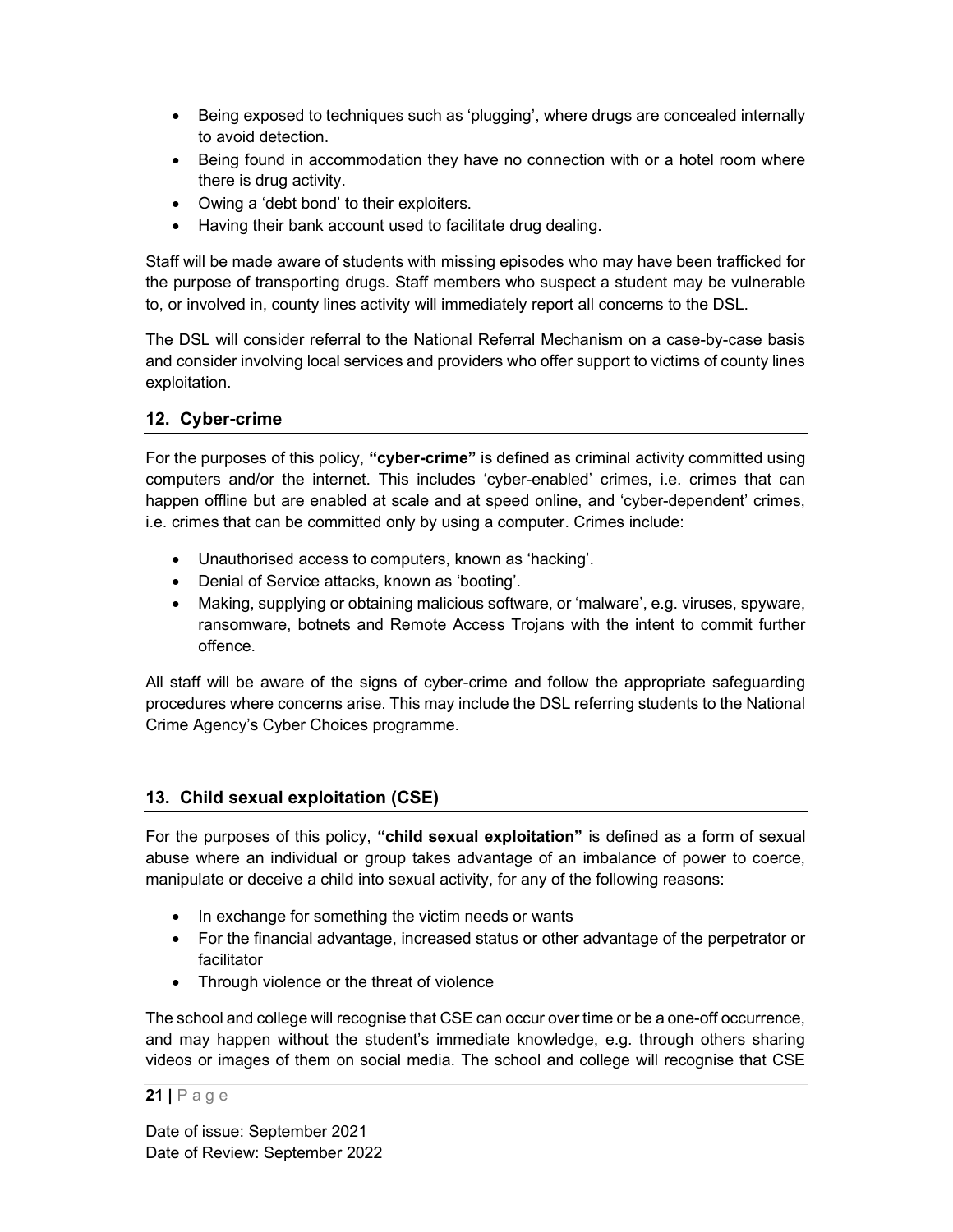can affect any student who has been coerced into engaging in sexual activities, even if the activity appears consensual; this includes students aged 16 and above who can legally consent to sexual activity. The school and college will also recognise that students may not realise they are being exploited e.g. they believe they are in a genuine romantic relationship.

School and college staff will be aware of the key indicators that a student is the victim of CSE, including:

- Appearing with unexplained gifts, money or new possessions.
- Associating with other children involved in exploitation.
- Suffering from changes in emotional wellbeing.
- Misusing drugs or alcohol.
- Going missing for periods of time or regularly coming home late.
- Regularly missing school and college or education or not taking part.
- Having older boyfriends or girlfriends.
- Suffering from sexually transmitted infections.
- Displaying sexual behaviours beyond expected sexual development.
- Becoming pregnant.

All concerns related to CSE will be managed in line with the school and college's Child Sexual Exploitation (CSE) Policy.

Where CSE, or the risk of it, is suspected, staff will discuss the case with the DSL. If after discussion a concern remains, local safeguarding procedures will be triggered, including referral to the appropriate LA. The LA and all other necessary authorities will then handle the matter to conclusion. The school and college will cooperate as needed.

### 14. Modern slavery

For the purposes of this policy, "modern slavery" encompasses human trafficking and slavery, servitude, and forced or compulsory labour. This can include CCE, CSE, and other forms of exploitation.

All staff will be aware of and alert to the signs that a student may be the victim of modern slavery. Staff will also be aware of the support available to victims of modern slavery and how to refer them to the National Referral Mechanism.

### 15. FGM

For the purposes of this policy, "FGM" is defined as all procedures involving the partial or total removal of the external female genitalia or other injury to the female genital organs. FGM is illegal in the UK and a form of child abuse with long-lasting harmful consequences.

All staff will be alert to the possibility of a student being at risk of FGM, or already having suffered FGM. If staff are worried about someone who is at risk of FGM or who has been a victim of FGM, they are required to share this information with CSCS and/or the police. The school and college's procedures relating to managing cases of FGM and protecting students will reflect multi-agency working arrangements.

 $22$  | P a g e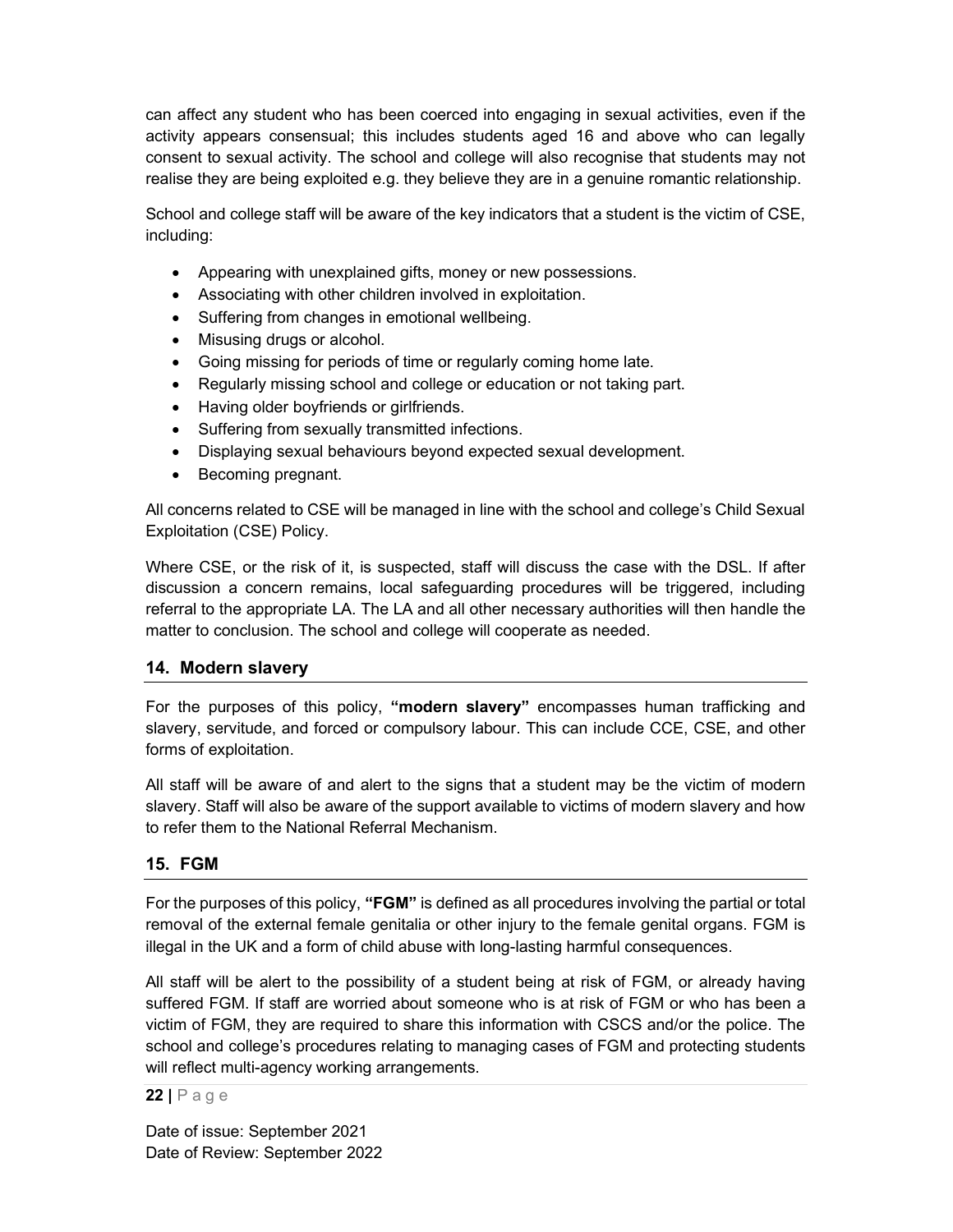As outlined in Section 5B of the Female Genital Mutilation Act 2003 (as inserted by section 74 of the Serious Crime Act 2015), teachers are legally required to report to the police any discovery, whether through disclosure by the victim or visual evidence, of FGM on a student under the age of 18. Teachers failing to report such cases may face disciplinary action. Teachers will not examine students, and so it is rare that they will see any visual evidence, but they must personally report to the police where an act of FGM appears to have been carried out. Unless the teacher has a good reason not to, they should also consider and discuss any such case with the DSL and involve CSCS as appropriate. NB: This does not apply to any suspected or at-risk cases, nor if the individual is over the age of 18. In such cases, local safeguarding procedures will be followed.

All staff will be aware of the indicators that students may be at risk of FGM. While some individual indicators they may not indicate risk, the presence of two or more indicators could signal a risk to the student. It is important to note that the student may not yet be aware of the practice or that it may be conducted on them, so staff will be sensitive when broaching the subject.

Indicators that a student may be at heightened risk of undergoing FGM include:

- The socio-economic position of the family and their level of integration into UK society.
- The student coming from a community known to adopt FGM.
- Any girl with a mother or sister who has been subjected to FGM.
- Any girl withdrawn from PSHE.

Indicators that FGM may take place soon include:

- When a female family elder is visiting from a country of origin.
- A girl confiding that she is to have a 'special procedure' or a ceremony to 'become a woman'.
- A girl requesting help from a teacher if she is aware or suspects that she is at immediate risk.
- A girl, or her family member, talking about a long holiday to her country of origin or another country where FGM is prevalent.

All staff will be vigilant to the signs that FGM has already taken place so that help can be offered, enquiries can be made to protect others, and criminal investigations can begin. Indicators that FGM may have already taken place include the student:

- Having difficulty walking, sitting or standing.
- Spending longer than normal in the bathroom or toilet.
- Spending long periods of time away from a classroom during the day with bladder or menstrual problems.
- Having prolonged or repeated absences from school and college, followed by withdrawal or depression.
- Being reluctant to undergo normal medical examinations.
- Asking for help, but not being explicit about the problem due to embarrassment or fear.

#### 23 | P a g e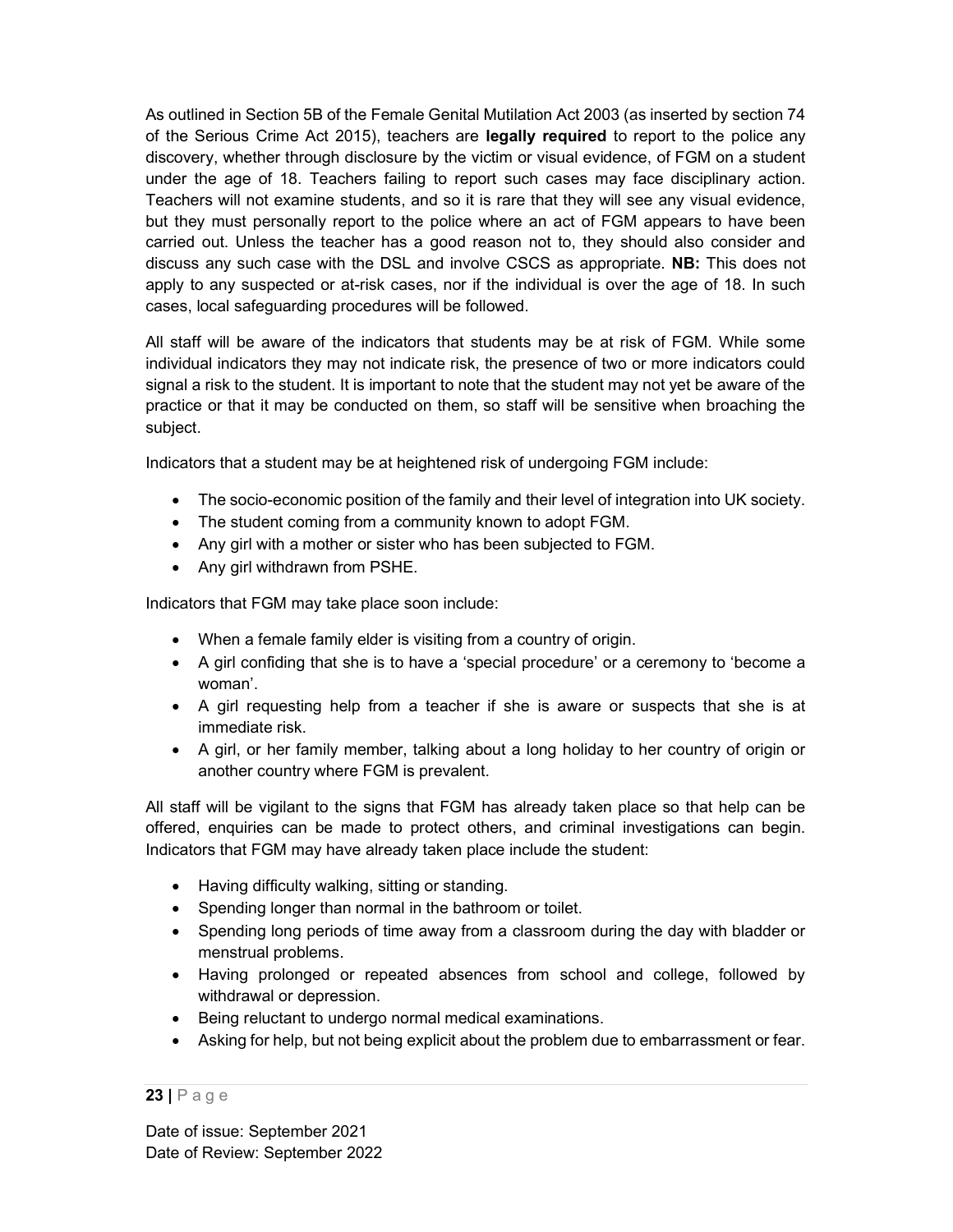FGM is included in the definition of "'honour-based' abuse (HBA)", which involves crimes that have been committed to defend the honour of the family and/or community. All forms of HBA are forms of abuse and will be treated and escalated as such. Staff will be alert to the signs of HBA, including concerns that a child is at risk of HBA, or has already suffered from HBA, and will consult with the DSL who will activate local safeguarding procedures if concerns arise.

## 16. Forced marriage

For the purposes of this policy, a "forced marriage" is defined as a marriage that is entered into without the full and free consent of one or both parties, and where violence, threats or any other form of coercion is used to cause a person to enter into the marriage. Threats can be physical, emotional, or psychological. A lack of full and free consent can be where a person does not consent or where they cannot consent, e.g. due to some forms of SEND. Forced marriage is a crime in the UK and a form of HBA.

All staff will be alert to the indicators that a student is at risk of, or has undergone, forced marriage, including, but not limited to, the student:

- Becoming anxious, depressed and emotionally withdrawn with low self-esteem.
- Showing signs of mental health disorders and behaviours such as self-harm or anorexia.
- Displaying a sudden decline in their educational performance, aspirations or motivation.
- Regularly being absent from school and college.
- Displaying a decline in punctuality.
- An obvious family history of older siblings leaving education early and marrying early.

Staff who have any concerns regarding a student who may have undergone, is currently undergoing, or is at risk of forced marriage will speak to the DSL and local safeguarding procedures will be followed – this could include referral to CSCS, the police or the Forced Marriage Unit.

### 17. Radicalisation

For the purposes of this policy, "extremism" refers to the vocal or active opposition to fundamental British values, including democracy, the rule of law, individual liberty, and the mutual respect and tolerance of different faiths and beliefs. Extremism also includes calling for the death of members of the armed forces.

For the purposes of this policy, "radicalisation" refers to the process by which a person comes to support terrorism and extremist ideologies associated with terrorist groups.

For the purposes of this policy, "terrorism" refers to an action that endangers or causes serious violence to a person or people, serious damage to property, or seriously interferes with or disrupts an electronic system. The use or threat of these actions must be designed to influence the government or intimidate the public, and be made for the purpose of advancing a political, religious or ideological cause.

 $24$  | Page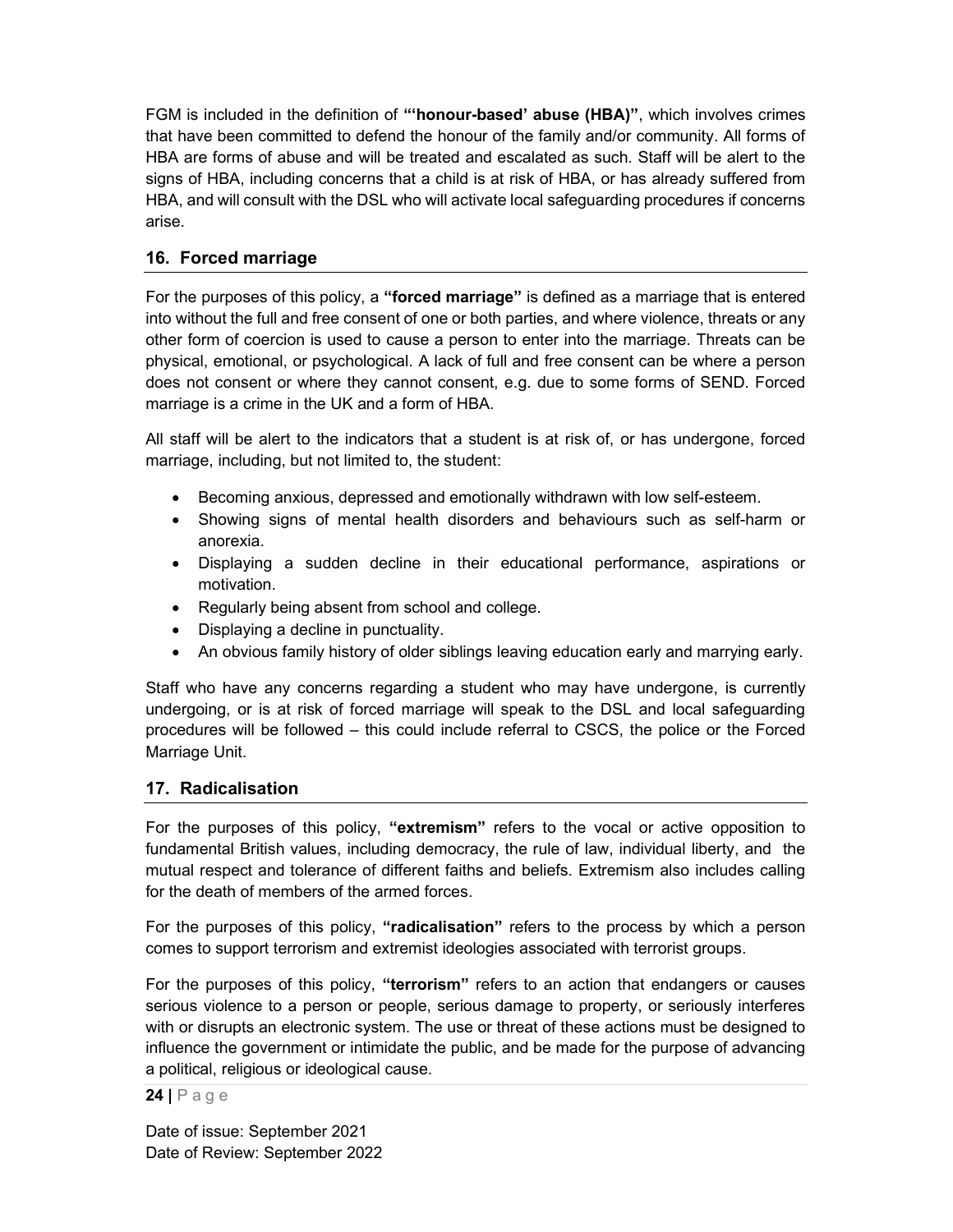Protecting students from the risk of radicalisation is part of the school and college's wider safeguarding duties. The school and college will actively assess the risk of students being radicalised and drawn into extremism and/or terrorism. Staff will be alert to changes in students' behaviour which could indicate that they may need help or protection. Staff will use their professional judgement to identify students who may be at risk of radicalisation and act appropriately, which may include contacting the DSL or making a Prevent referral. The school and college will work with local safeguarding arrangements as appropriate.

The school and college will ensure that they engage with parents and families, as they are in a key position to spot signs of radicalisation. In doing so, the school and college will assist and advise family members who raise concerns and provide information for support mechanisms. Any concerns over radicalisation will be discussed with the student's parents, unless the school and college have reason to believe that the child would be placed at risk as a result.

The DSL will undertake Prevent awareness training to be able to provide advice and support to other staff on how to protect students against the risk of radicalisation. The DSL will hold formal training sessions with all members of staff to ensure they are aware of the risk indicators and their duties regarding preventing radicalisation.

#### The Prevent duty

Under section 26 of the Counter-Terrorism and Security Act 2015, all school and colleges are subject to a duty to have "due regard to the need to prevent people from being drawn into terrorism", known as "the Prevent duty". The Prevent duty will form part of the school and college's wider safeguarding obligations.

The school and college's procedures for carrying out the Prevent duty, including how it will engage and implement the Channel programme, are outline in the Prevent Duty Policy.

### 18. Students with family members in prison

Students with a family member in prison will be offered pastoral support as necessary. They will receive a copy of 'Are you a young person with a family member in prison?' from Action for Prisoners' Families where appropriate and allowed the opportunity to discuss questions and concerns.

### 19. Students required to give evidence in court

Students required to give evidence in criminal courts, either for crimes committed against them or crimes they have witnessed, will be offered appropriate pastoral support.

Students will be provided with the booklet '**Going to Court'** from HMCTS where appropriate and allowed the opportunity to discuss questions and concerns.

Post 16 - Students will be provided with the booklet 'Going to Court and being a witness' from HMCTS where appropriate and allowed the opportunity to discuss questions and concerns.

#### 20. Mental health

#### $25$  | P a g e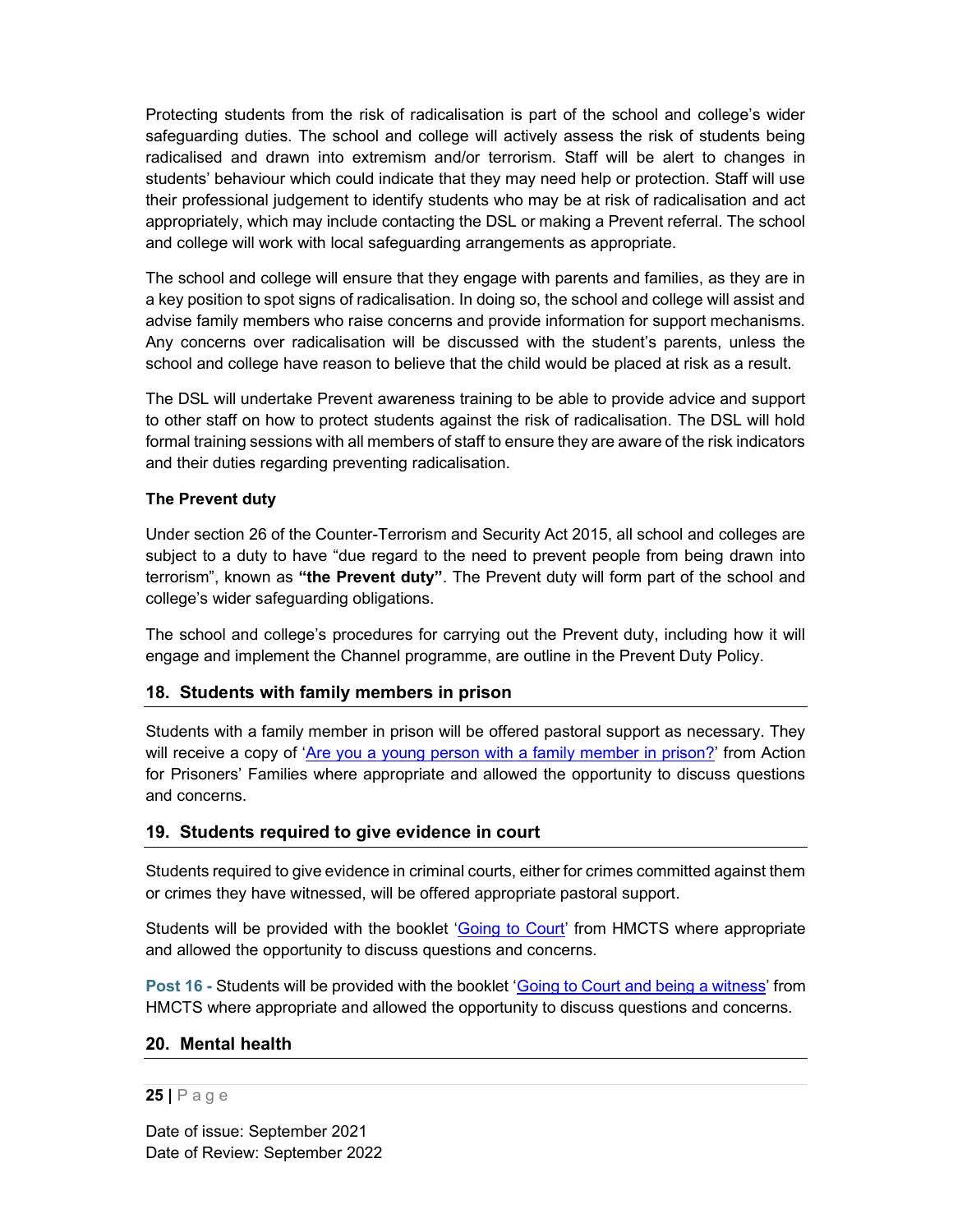All staff will be made aware that mental health problems can, in some cases, be an indicator that a student has suffered, or is at risk of suffering, abuse, neglect or exploitation.

Staff will not attempt to make a diagnosis of mental health problems – the school and college will ensure this is done by a trained mental health professional. Staff will, however, be encouraged to identify students whose behaviour suggests they may be experiencing a mental health problem or may be at risk of developing one. Staff will also be aware of how students' experiences can impact on their mental health, behaviour, and education.

Staff who have a mental health concern about a student that is also a safeguarding concern will act in line with this policy and speak to the DSL or company DSL.

The school and college will access a range of advice to help them identify students in need of additional mental health support, including working with external agencies.

## 21. Peer-on-peer abuse

For the purposes of this policy, "peer-on-peer abuse" is defined as abuse between children.

The school and college have a zero-tolerance approach to abuse, including peer-on-peer abuse, as confirmed in the Child Protection and Safeguarding Policy's statement of intent.

All staff will be aware that peer-on-peer abuse can occur between students of any age and gender, both inside and outside of school and college, as well as online. All staff will be aware of the indicators of peer-on-peer abuse, how to identify it, and how to respond to reports. All staff will also recognise that even if no cases have been reported, this is not an indicator that peer-on-peer abuse is not occurring. All staff will speak to the DSL if they have any concerns about peer-on-peer abuse.

All staff will understand the importance of challenging inappropriate behaviour between peers, and will not tolerate abuse as "banter" or "part of growing up".

Peer-on-peer abuse can be manifested in many different ways, including:

- Bullying, including cyberbullying and prejudice-based or discriminatory bullying.
- Abuse in intimate personal relationships between peers.
- Physical abuse this may include an online element which facilitates, threatens and/or encourages physical abuse.
- Sexual violence this may include an online element which facilitates, threatens and/or encourages sexual violence.
- Sexual harassment, including online sexual harassment, which may be standalone or part of a broader pattern of abuse.
- Causing someone to engage in sexual activity without consent.
- The consensual and non-consensual sharing of nude and semi-nude images and/or videos.
- Upskirting.

<sup>26 |</sup> P a g e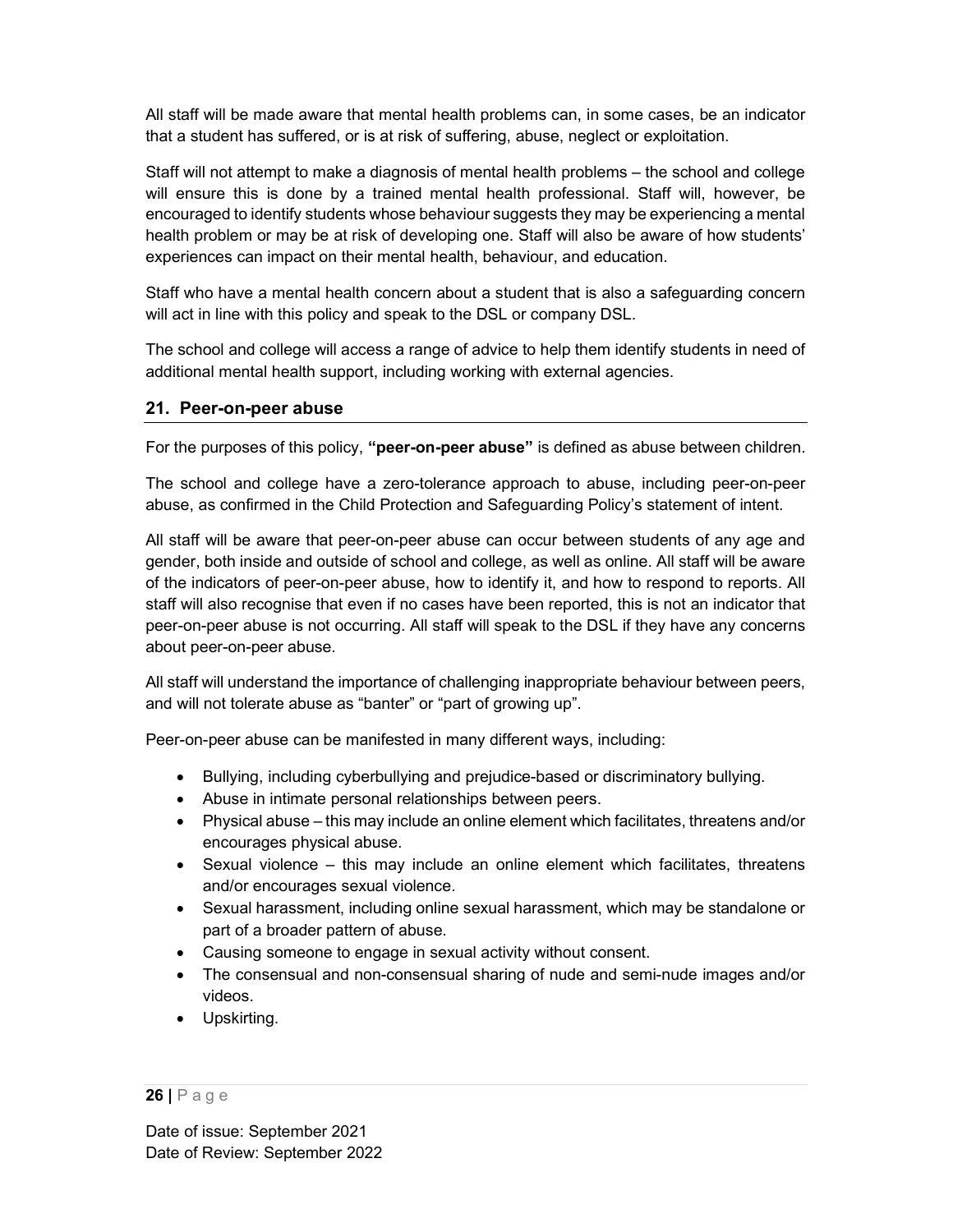• Initiation- and hazing-type violence and rituals, which can include activities involving harassment, abuse or humiliation used as a way of initiating a person into a group, and may also include an online element.

All staff will be clear as to the school and college's policy and procedures regarding peer-onpeer abuse and the role they have to play in preventing it and responding where they believe a child may be at risk from it.

All staff will be made aware of the heightened vulnerability of our students with SEND, who evidence suggests are more likely to be abused than their peers. Staff will not assume that possible indicators of abuse relate to the student's SEND and will always explore indicators further.

All staff will be made aware of the heightened vulnerability of LGBTQ+ students, who evidence suggests are also more likely to be targeted by their peers. In some cases, students who are perceived to be LGBTQ+, regardless of whether they are LGBTQ+, can be just as vulnerable to abuse as LGBTQ+ students. The school and college's response to sexual violence and sexual harassment between students of the same sex will be equally as robust as it is for incidents between children of the opposite sex.

Students will be made aware of how to raise concerns or make a report and how any reports will be handled. This includes the process for reporting concerns about friends or peers. Students will also be reassured that they will be taken seriously, be supported, and kept safe.

The school and college's procedures for managing allegations of peer-on-peer abuse are outlined in the Peer-on-Peer Abuse Policy. Staff will follow these procedures, as well as the procedures outlined in the school and college's Anti-Bullying Policy and Exclusion Policy, where relevant.

## 22. Serious violence

Through training, all staff will be made aware of the indicators which may signal a student is at risk from, or is involved with, serious violent crime. These indicators include, but are not limited to:

- Increased absence from school and college.
- A change in friendships.
- Relationships with older individuals or groups.
- A significant decline in academic performance.
- Signs of self-harm.
- A significant change in wellbeing.
- Signs of assault.
- Unexplained injuries.
- Unexplained gifts or new possessions.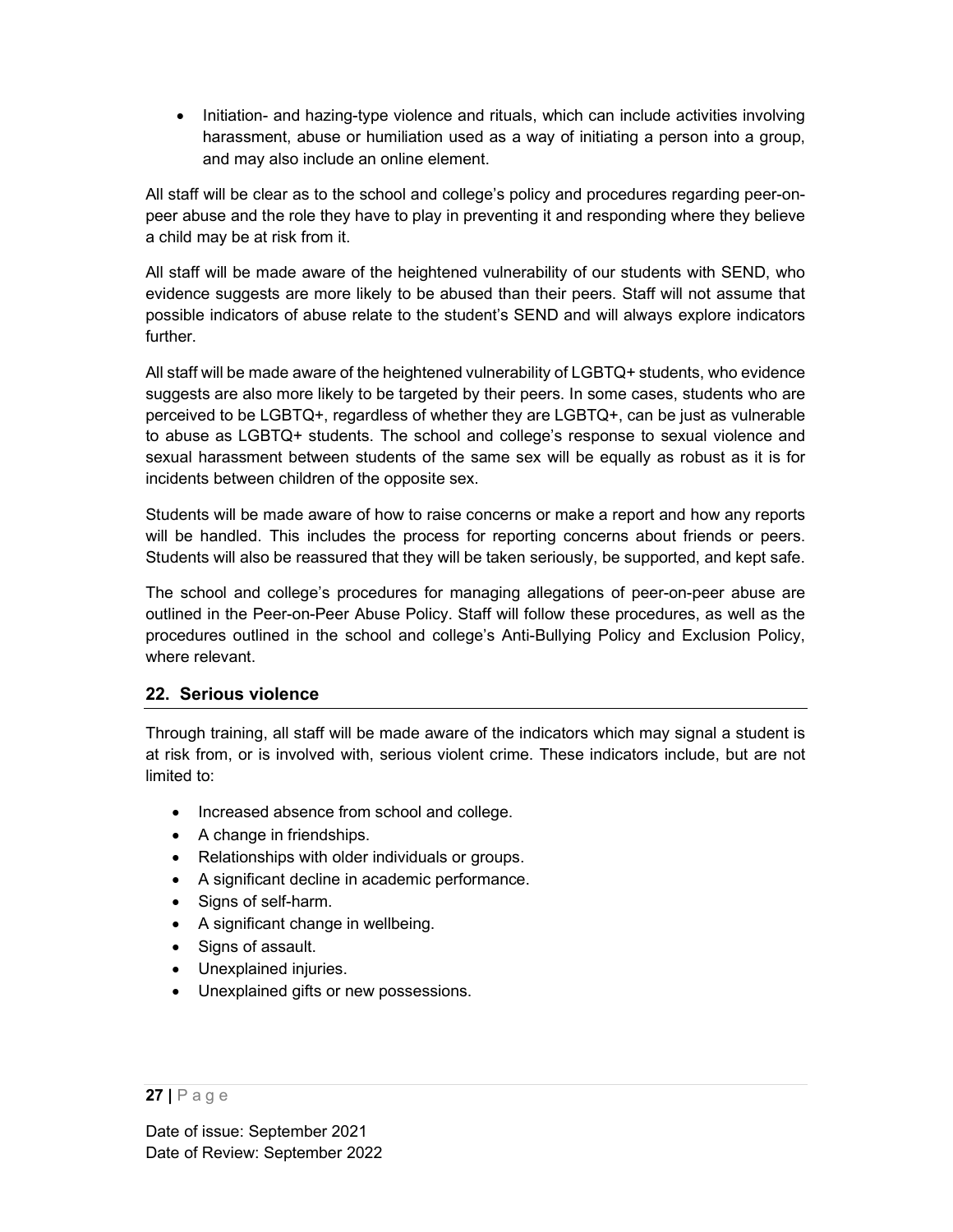Staff will be made aware of some of the most significant risk factors that could increase a student's vulnerability to becoming involved in serious violence. These risk factors include, but are not limited to:

- Being male.
- Having been frequently absent from school and college.
- Having been permanently excluded from school and college.
- Having experienced child maltreatment.
- Having been involved in offending, such as theft or robbery.

Staff members who suspect a student may be vulnerable to, or involved in, serious violent crime will immediately report their concerns to the DSL.

## 23. Online safety and personal electronic devices

The school and college will adhere to the Online Safety Policy at all times.

As part of a broad and balanced curriculum, all students will be made aware of online risks and taught how to stay safe online.

Through training, all staff members will be made aware of:

- Student attitudes and behaviours which may indicate they are at risk of potential harm online.
- The procedure to follow when they have a concern regarding a student's online activity.

The school and college will ensure that suitable filtering systems are in place on ICT equipment to prevent children accessing inappropriate material, in accordance with the school and college's Data and Cyber-security Breach Prevention and Management Plan. The school and college will, however, ensure that the use of filtering and monitoring systems does not cause "over blocking", which may lead to unreasonable restrictions as to what students can be taught online.

Further information regarding the school and college's approach to online safety can be found in the Online Safety Policy.

### Reviewing online safety

The school and college will carry out an annual review of its approach to online safety, supported by an annual risk assessment that considers and reflects the risks faced by students.

#### Personal electronic devices

The use of personal electronic devices, including mobile phones and cameras, by staff and students is closely monitored by the school and college, in accordance with the Personal Electronic Devices Policy.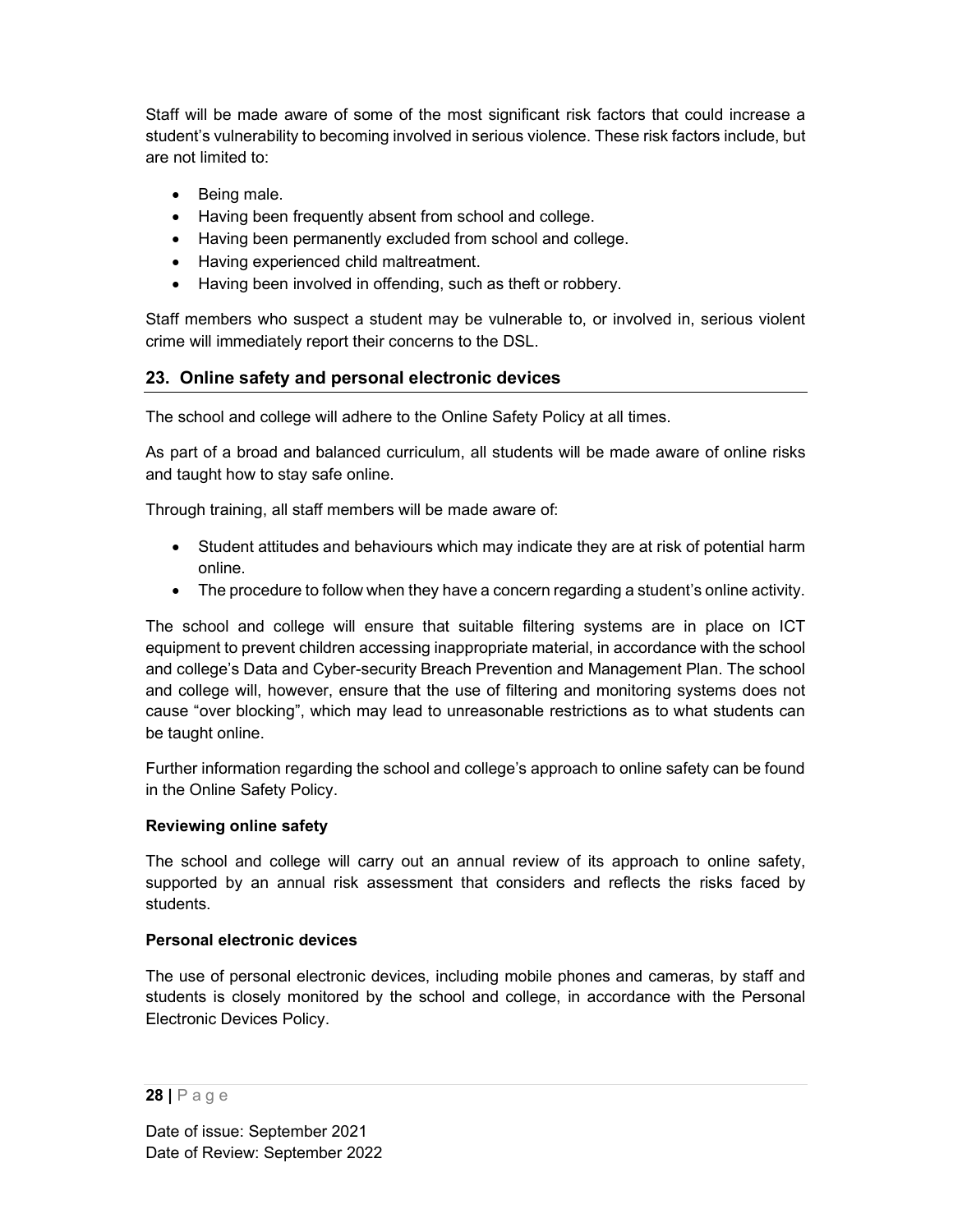Photographs and videos of students will be carefully planned before any activity with particular regard to consent and adhering to the school and college's Data Protection Policy and Photography Policy. The DPO will oversee the planning of any events where photographs and videos will be taken.

Where photographs and videos will involve students who are LAC, adopted students, or students for whom there are security concerns, the head of school will liaise with the DSL to determine the steps involved. The DSL will, in known cases of students who are LAC or who have been adopted, liaise with the students' social workers, carers or adoptive parents to assess the needs and risks associated with the students.

Staff will report any concerns about students' or other staff members' use of personal electronic devices to the DSL, following the appropriate procedures.

#### Upskirting

Under the Voyeurism (Offences) Act 2019, it is an offence to operate equipment for the purpose of upskirting. "Operating equipment" includes enabling, or securing, activation by another person without that person's knowledge, e.g. a motion-activated camera.

Upskirting will not be tolerated by the school and college. Any incidents of upskirting will be reported to the DSL, who will then decide on the next steps to take, which may include police involvement.

#### 24. Sexting and the sharing of indecent images

The school and college will ensure that staff are aware to treat the sharing of indecent images, including through sexting, as a safeguarding concern.

Staff will receive appropriate training regarding child sexual development and will understand the difference between sexual behaviour that is considered normal and expected for the age of the student, and sexual behaviour that is inappropriate and harmful. Staff will receive appropriate training around how to deal with instances of sexting in the school and college community, including understanding motivations, assessing risks posed to students depicted in the images, and how and when to report instances of sexting.

Staff will be aware that creating, possessing, and distributing indecent imagery of children is a criminal offence, regardless of whether the imagery is created, possessed, and distributed by the individual depicted; however, staff will ensure that students are not unnecessarily criminalised.

Where a member of staff becomes aware of an incidence of sexting that involves indecent images of a student, they will refer this to the DSL as soon as possible. Where a student confides in a staff member about the circulation of indecent imagery, depicting them or someone else, the staff member will:

- Refrain from viewing, copy, printing, sharing, storing or saving the imagery.
- Tell the DSL immediately if they accidentally view an indecent image and seek support.
- Explain to the student that the incident will need to be reported.

 $29$  | P a g e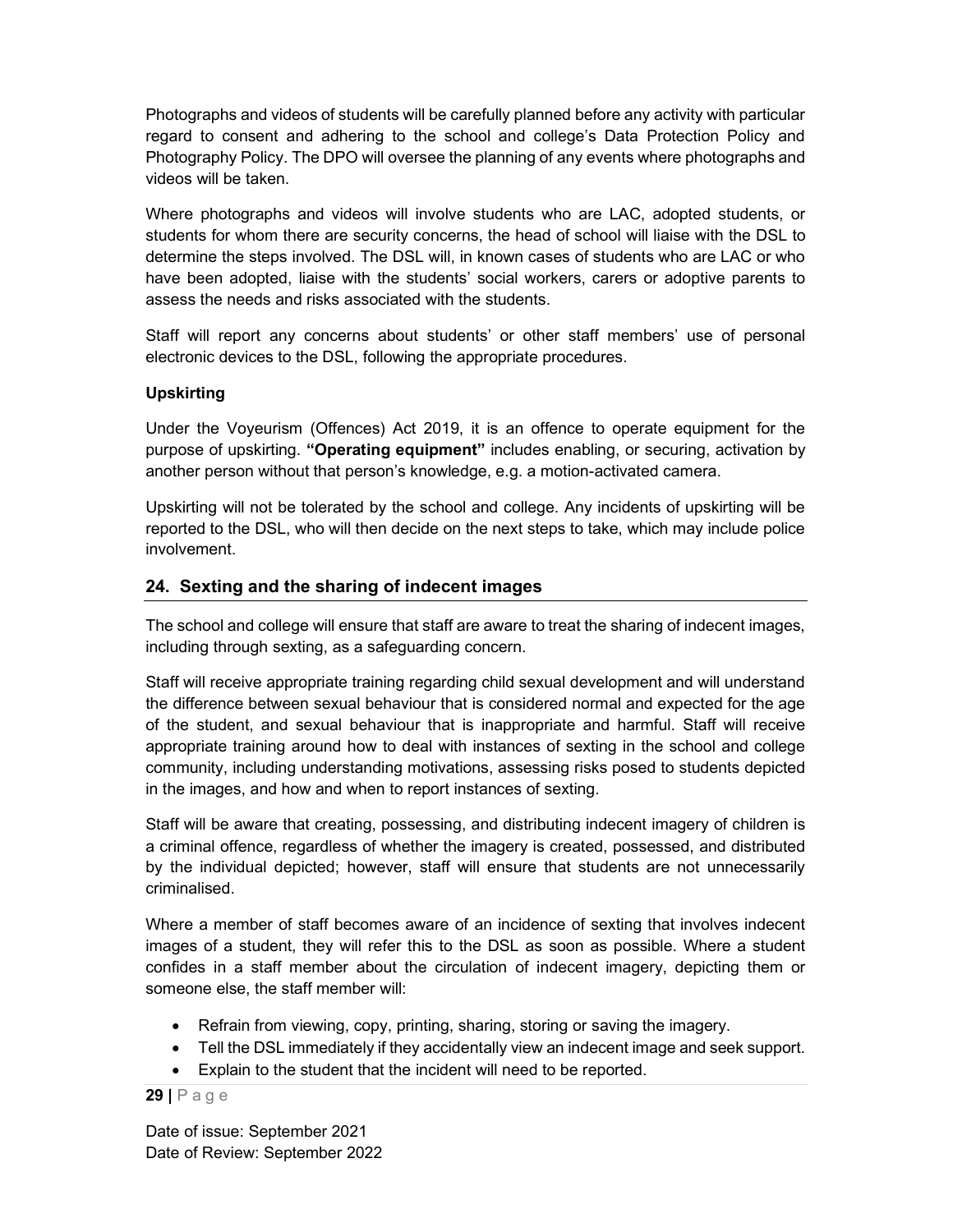- Respond positively to the student without blaming or shaming anyone involved and reassuring them that they can receive support from the DSL.
- Report the incident to the DSL.

The DSL will attempt to understand what the image contains without viewing it and the context surrounding its creation and distribution – they will categorise the incident into one of two categories:

- Aggravated: incidents which involve additional or abusive elements beyond the creation and distribution of indecent images of students, including where there is an adult involved, where there is an intent to harm the student depicted, or where the images are used recklessly.
- Experimental: incidents involving the creation and distribution of indecent images of students where there is no adult involvement or apparent intent to cause harm or embarrassment to the student.

Where it is necessary to view the imagery, e.g. if this is the only way to make a decision about whether to inform other agencies, the DSL should:

- Discuss this decision with the head of school or member of the SLT.
- Ensure the image is, where possible, viewed by someone of the same sex as the individual depicted.
- Ensure viewing takes place on school and college premises and with another member of staff present in the room – this staff member does not need to view the imagery.
- Record how and why the decision was made to view the imagery in accordance with the Records Management Policy.

Where the incident is categorised as 'aggravated', the situation will be managed in line with the school and college's Peer-on-Peer Abuse Policy. Where the incident is categorised as 'experimental', the students involved are supported to understand the implications of sharing indecent imagery and to move forward from the incident. Where there is reason to believe that indecent imagery being circulated will cause harm to a student, the DSL escalates the incident to CSCS. Where indecent imagery of a student has been shared publicly, the DSL will work with the student to report imagery to sites on which it has been shared and will reassure them of the support available.

## 25. Context of safeguarding incidents

Safeguarding incidents can occur outside of school and college and can be associated with outside factors. All staff, particularly the DSL and company DSL, will always consider the context of safeguarding incidents. Assessment of students' behaviour will consider whether there are wider environmental factors that are a threat to their safety and/or welfare. The school and college will provide as much contextual information as possible when making referrals to CSCS.

## 26. Students potentially at greater risk of harm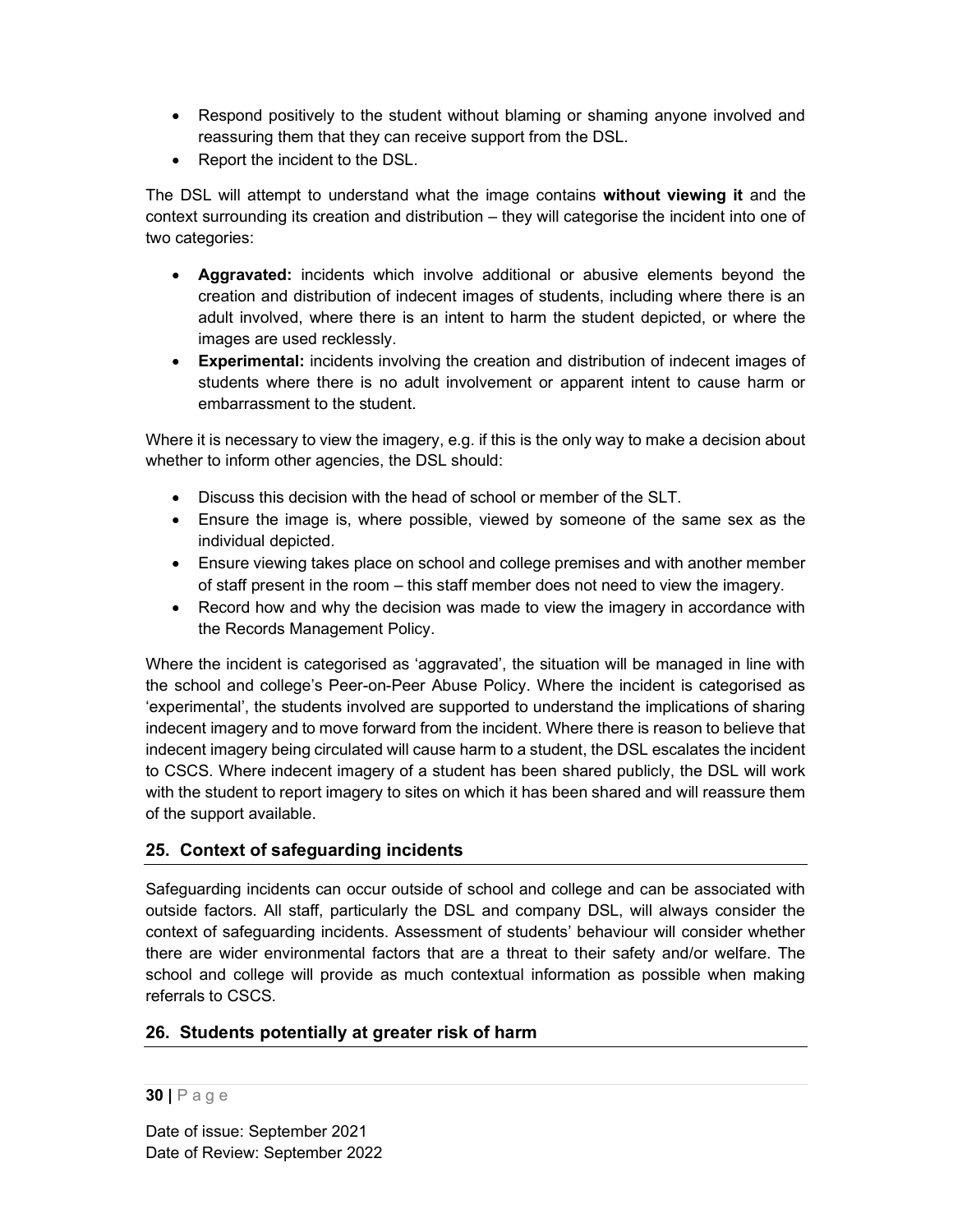The school and college recognises that some groups of students can face additional safeguarding challenges, and understands that further barriers may exist when determining abuse and neglect in these groups of students. Additional considerations for managing safeguarding concerns and incidents amongst these groups are outline below.

#### Students who need social workers

Students may need social workers due to safeguarding or welfare needs. These needs can leave students vulnerable to further harm and educational disadvantage.

As a matter of routine, the DSL will hold and use information from the appropriate LA about whether a student has a social worker in order to make decisions in the best interests of the student's safety, welfare, and educational outcomes.

Where a student needs a social worker, this will inform decisions about safeguarding, e.g. responding to unauthorised absence, and promoting welfare, e.g. considering the provision pastoral or academic support.

#### Home-educated children

Parents may choose elective home education (EHE) for their children. In some cases, EHE can mean that children are less visible to the services needed to safeguard and support them.

In line with the Education (Student Registration) (England) Regulations 2006, the school and college will inform the relevant LA of all deletions from the admissions register when a student is taken off roll.

Where a parent has expressed their intention to remove a student from school and college for EHE, the school and college, in collaboration with the relevant LA and other key professionals, will coordinate a meeting with the parent, where possible, before the final decision has been made, particularly if the student is vulnerable, and/or has a social worker.

### LAC and PLAC

Children most commonly become looked after because of abuse and/or neglect. Because of this, they can be at potentially greater risk in relation to safeguarding. PLAC, also known as care leavers, can also remain vulnerable after leaving care.

The governance team will ensure that staff have the skills, knowledge and understanding to keep LAC and PLAC safe. This includes ensuring that the appropriate staff have the information they need, such as:

- Looked after legal status, i.e. whether they are looked after under voluntary arrangements with consent of parents, or on an interim or full care order.
- Contact arrangements with parents or those with parental responsibility.
- Care arrangements and the levels of authority delegated to the carer by the authority looking after the student.

#### 31 | P a g e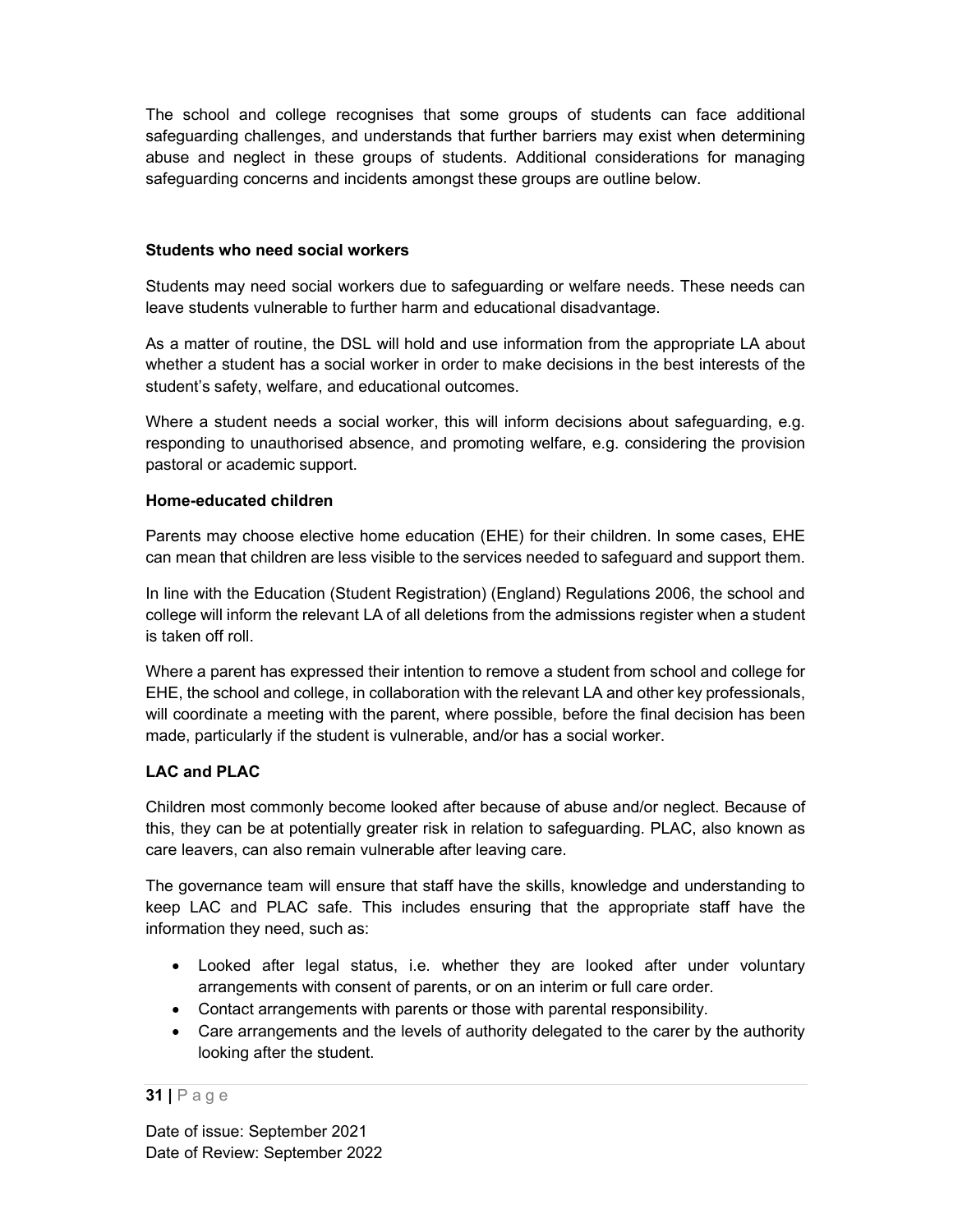The DSL will be provided with the necessary details of students' social workers and the VSH, and, for PLAC, personal advisers.

#### Students with SEND

When managing safeguarding in relation to all our students, staff will be aware of the following:

- Certain indicators of abuse, such as behaviour, mood and injury, may relate to the student's disability without further exploration; however, it should never be assumed that a student's indicators relate only to their disability
- Students with SEND can be disproportionally impacted by issues such as bullying, without outwardly showing any signs
- Communication barriers may exist, as well as difficulties in overcoming these barriers

When reporting concerns or making referrals for all students, the above factors will always be taken into consideration. When managing a safeguarding issue relating to a student, the DSL will liaise with the school and college's EHCP Co-ordinator, as well as the student's parents where appropriate, to ensure that the student's needs are met effectively.

### 27. Extracurricular activities and Outreach

Extra-curricular activities and Outreach is always hosted by internal staff, who will work in collaboration with the school and college to effectively safeguard students and adhere to local safeguarding arrangements outside of school hours.

Staff and volunteers running extracurricular activities and clubs are aware of their safeguarding responsibilities and promote the welfare of students. Paid and volunteer staff understand how they should respond to child protection concerns and how to make a referral to CSCS or the police, if necessary.

All national governing bodies of sport that receive funding from either Sport England or UK Sport must aim to meet the Standards for Safeguarding and Protecting Children in Sport.

### 28. Alternative provision

The school and college will remain responsible for a student's welfare during their time at an alternative provider. When placing a student with an alternative provider, the school and college will obtain written confirmation that the provider has conducted all relevant safeguarding checks on staff. This includes students who are transitioning to another school.

#### 29. Work experience

When a student is sent on work experience, the school and college will ensure that the provider has appropriate safeguarding policies and procedures in place. Where the school and college have students conduct work experience at the school and college, an enhanced DBS check will be obtained if the student is over the age of 16.

### 30. Concerns about students

#### 32 | P a g e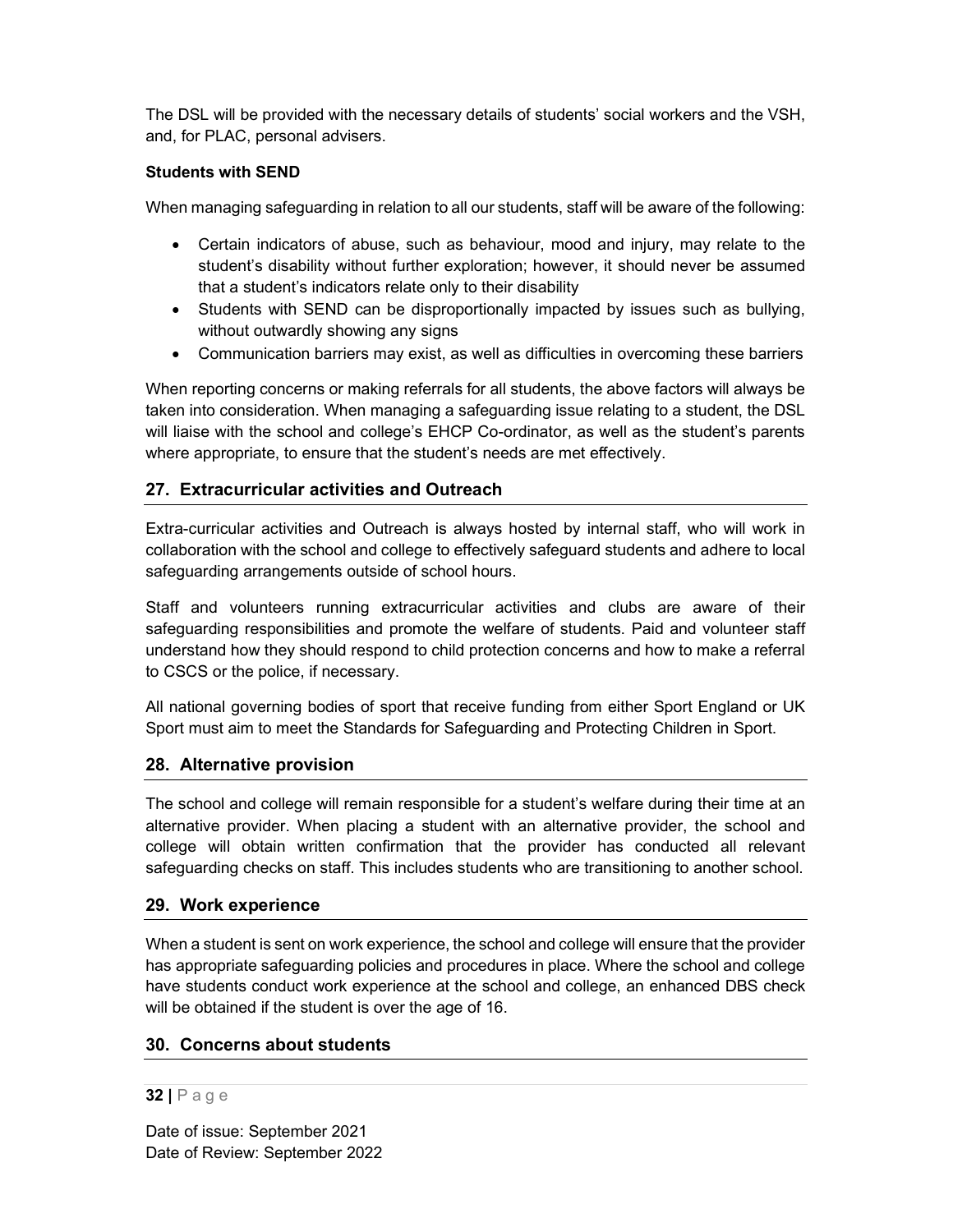If a member of staff has any concern about a student's welfare, they will act on them immediately by speaking to the DSL or company DSL. All staff members are aware of the procedure for reporting concerns and understand their responsibilities in relation to confidentiality and information sharing, as outlined in the communication and confidentiality section of this policy.

Where the DSL is not available to discuss the concern with, staff members will contact the company DSL with the matter. If a referral is made about a student by anyone other than the DSL, the DSL will be informed as soon as possible.

The appropriate LA will make a decision regarding what action is required within one working day of the referral being made and will notify the referrer. Staff are required to monitor a referral if they do not receive information from the LA regarding what action is necessary for the student. If the situation does not improve after a referral, the DSL will ask for reconsideration to ensure that their concerns have been addressed and that the situation improves for the student.

If early help is appropriate, the case will be kept under constant review. If the student's situation does not improve, a referral will be considered. All concerns, discussions and decisions made, as well as the reasons for making those decisions, will be recorded in writing by the DSL and kept securely in a locked cabinet in the school office.

If a student is in immediate danger, a referral will be made to CSCS and/or the police immediately. If a student has committed a crime, such as sexual violence, the police will be notified without delay.

Where there are safeguarding concerns, the school and college will ensure that the student's wishes are always taken into account, and that there are systems available for students to provide feedback and express their views. When responding to safeguarding concerns, staff members will act calmly and supportively, ensuring that the student feels like they are being listened to and believed.

An inter-agency assessment will be undertaken where a child and their family could benefit from coordinated support from more than one agency. These assessments will identify what help the child and family require in preventing needs escalating to a point where intervention would be needed.

### 31. Managing referrals

The reporting and referral process outlined in Appendix B will be followed accordingly.

All staff members, in particular the DSL, will be aware of the relevant LA's arrangements in place for managing referrals. The DSL will provide staff members with clarity and support where needed. When making a referral to CSCS or other external agencies, information will be shared in line with confidentiality requirements and will only be shared where necessary to do so.

33 | P a g e The DSL will work alongside external agencies, maintaining continuous liaison, including multi-agency liaison where appropriate, in order to ensure the wellbeing of the students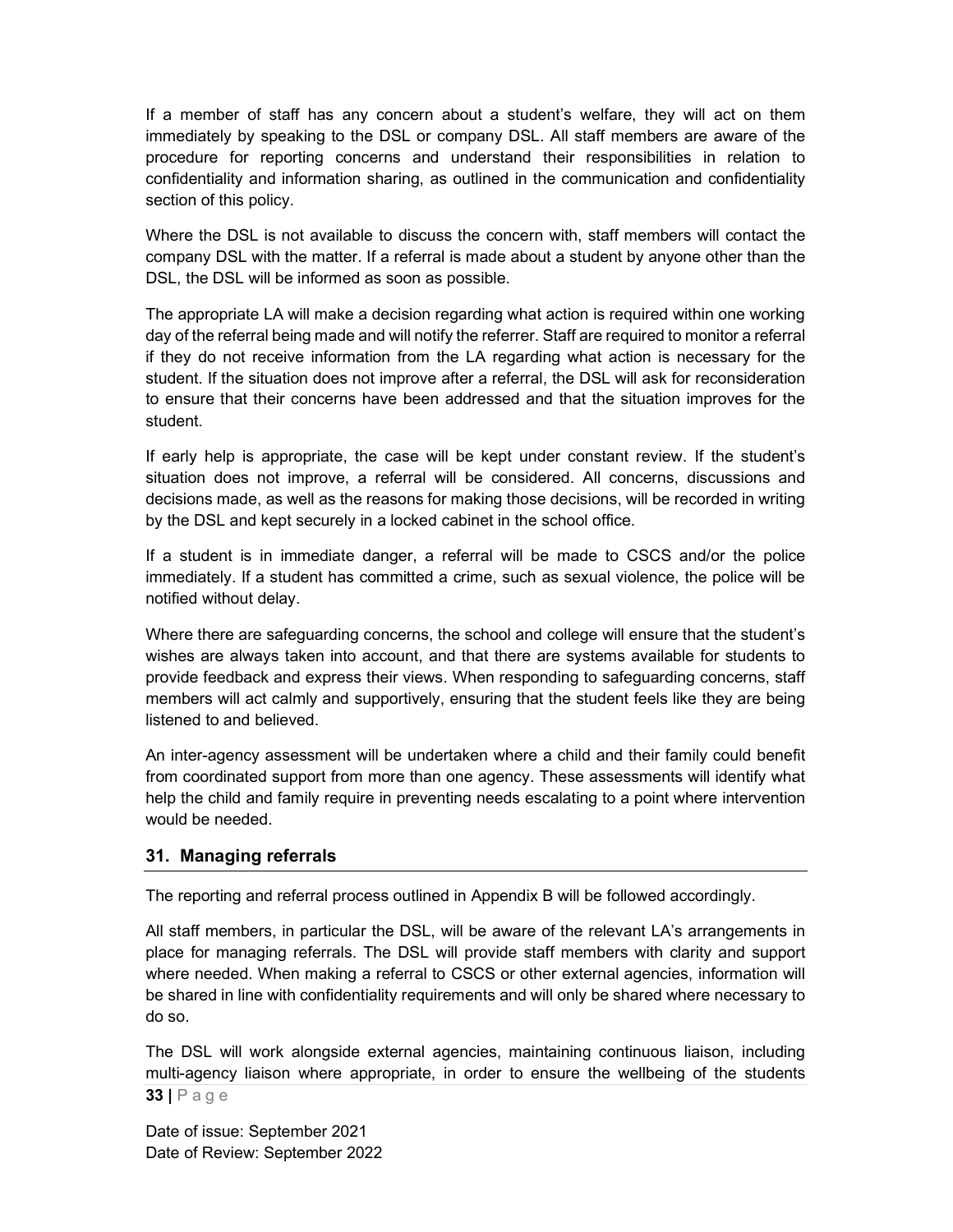involved. The DSL will work closely with the police to ensure the school and college does not jeopardise any criminal proceedings, and to obtain help and support as necessary.

Where a student has been harmed or is in immediate danger or at risk of harm, the referrer will be notified of the action that will be taken within one working day of a referral being made. Where this information is not forthcoming, the referrer will contact the assigned social worker for more information.

The school and college will not wait for the start or outcome of an investigation before protecting the victim and other students: this applies to criminal investigations as well as those made by CSCS. Where CSCS decide that a statutory investigation is not appropriate, the school and college will consider referring the incident again if it is believed that the student is at risk of harm. Where CSCS decide that a statutory investigation is not appropriate and the school and college agrees with this decision, the school and college will consider the use of other support mechanisms, such as early help and pastoral support.

At all stages of the reporting and referral process, the student will be informed of the decisions made, actions taken and reasons for doing so. Discussions of concerns with parents will only take place where this would not put the student or others at potential risk of harm. The school and college will work closely with parents to ensure that the student, as well as their family, understands the arrangements in place, such as in-school and college interventions, is effectively supported, and knows where they can access additional support.

## 32. Concerns about staff and safeguarding practices

If a staff member has concerns about another member of staff (including volunteers), it will be raised with the head of school. If the concern is with regards to the head of school, it will be referred to the Executive headteacher.

Any concerns regarding the safeguarding practices at the school and college will be raised with the SLT, and the necessary whistleblowing procedures will be followed, as outlined in the Whistleblowing Policy. If a staff member feels unable to raise an issue with the SLT, they should access other whistleblowing channels such as the company whistleblowing helpline displayed on posters around the premises or the NSPCC whistleblowing helpline (0800 028 0285).

### 33. Allegations of abuse against staff

All allegations against staff, volunteers and contractors will be managed in line with the school and college's Allegations of Abuse Against Staff Policy – a copy of which will be provided to, and understood by, all staff. The school and college will ensure all allegations against staff, including those who are not employees of the school and college, are dealt with appropriately and that the school and college liaises with the relevant parties.

When managing allegations against staff, the school and college will recognise the distinction between allegations that meet the harms threshold and allegations that do not, also known as "low-level concerns", as defined in the Allegations of Abuse Against Staff Policy. Allegations that meet the harms threshold include instances where staff have:

34 | P a g e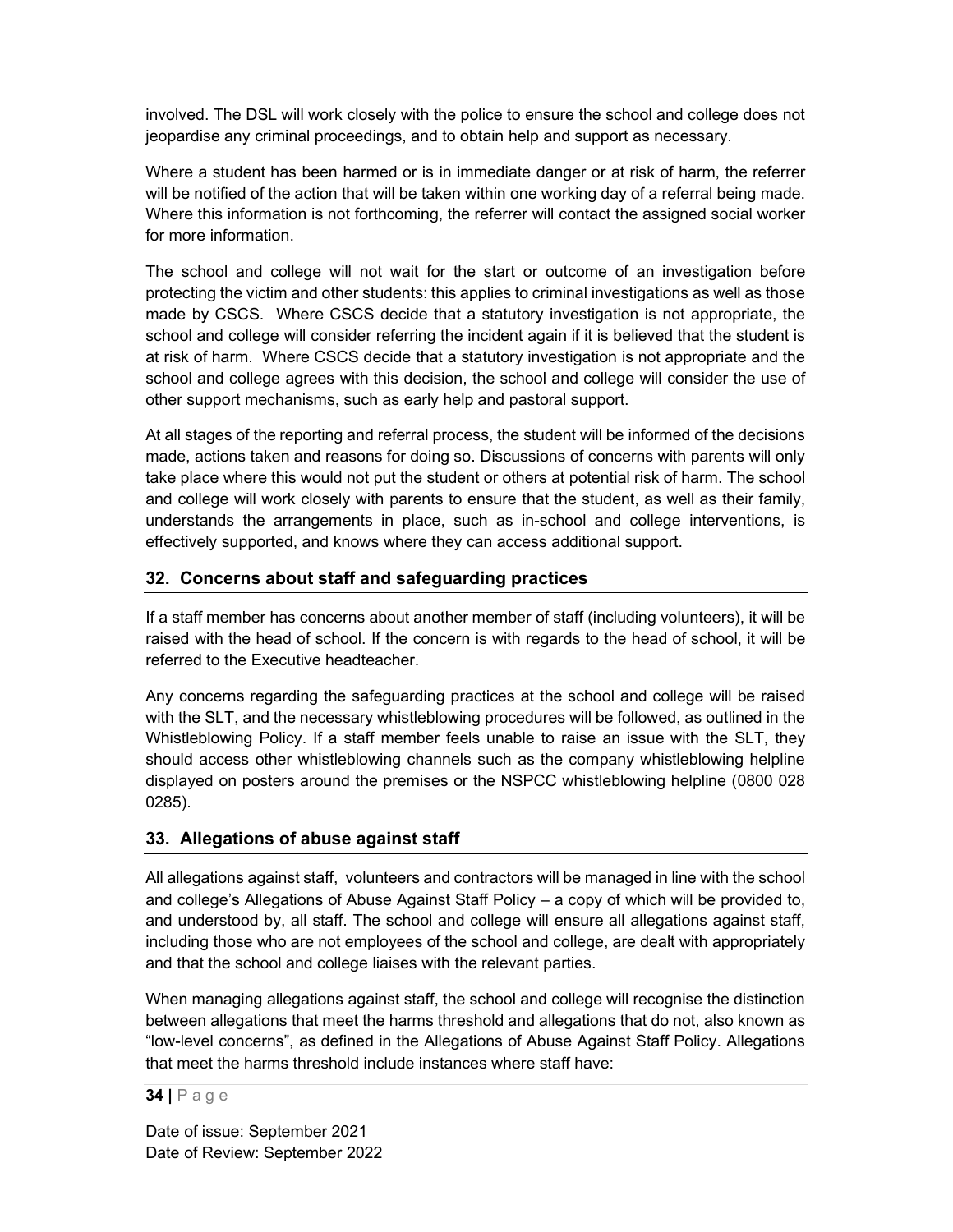- Behaved in a way that has harmed a child, or may have harmed a child.
- Committed or possibly committed a criminal offence against or related to a child.
- Behaved towards a child in a way that indicates they may pose a risk of harm to children.
- Behaved, or may have behaved, in a way that indicates they may not be suitable to work with children.

## 34. Communication and confidentiality

All child protection and safeguarding concerns will be treated in the strictest of confidence in accordance with school and college data protection policies.

Where there is an allegation or incident of sexual abuse or sexual violence, the victim is entitled to anonymity by law; therefore, the school and college will consult its policy and agree on what information will be disclosed to staff and others, in particular the alleged perpetrator and their parents. Where a report of sexual violence or sexual harassment is progressing through the criminal justice system, the school and college will do all it can to protect the anonymity of the students involved in the case.

Concerns will only be reported to those necessary for its progression and reports will only be shared amongst staff members and with external agencies on a need-to-know basis. During the disclosure of a concern by a student, staff members will not promise the student confidentiality and will ensure that they are aware of what information will be shared, with whom and why.

Where it is in the public interest, and protects students from harm, information can be lawfully shared without the victim's consent, e.g. if doing so would assist the prevention, detection or prosecution of a serious crime. Before doing so, the DSL will weigh the victim's wishes against their duty to protect the victim and others. Where a referral is made against the victim's wishes, it is done so carefully with the reasons for the referral explained to the victim and specialist support offered.

Depending on the nature of a concern, the DSL will discuss the concern with the parents and or/Registered manager of the students involved. Discussions with parents and or/Registered manager will not take place where they could potentially put a student at risk of harm. Discussion with the victim's parents and or/Registered manager will relate to the arrangements being put in place to safeguard the victim, with the aim of understanding their wishes in terms of support arrangements and the progression of the report. Discussion with the alleged perpetrator's parents and or/Registered manager will have regards to the arrangements that will impact their child, such as moving classes, with the reasons behind decisions being explained and the available support discussed. External agencies will be invited to these discussions where necessary.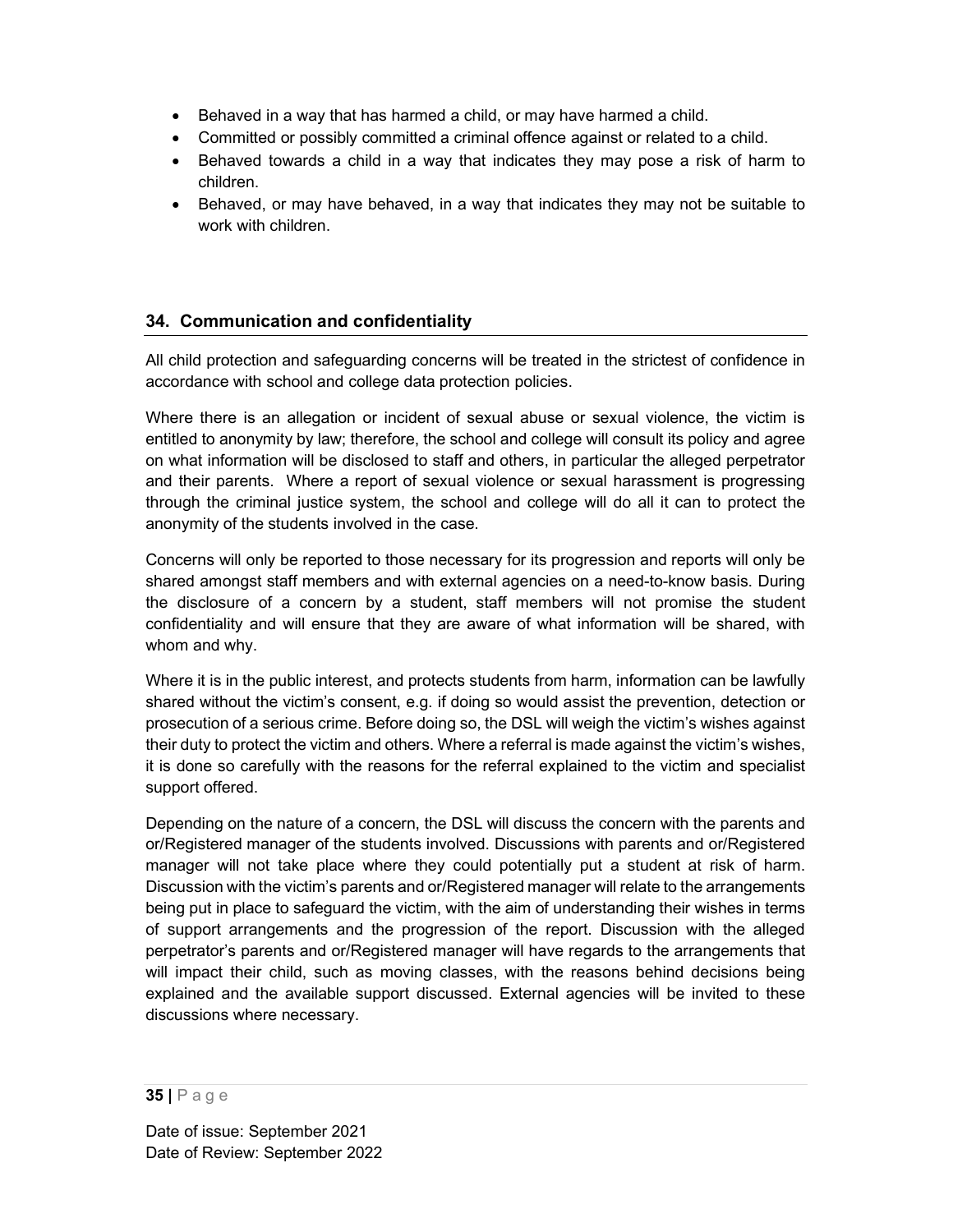Where confidentiality or anonymity has been breached, the school and college will implement the appropriate disciplinary procedures as necessary and will analyse how damage can be minimised and future breaches be prevented.

Where a student is leaving the school and college, the DSL will consider whether it is appropriate to share any information with the student's new provider, in addition to the child protection file, that will allow the new provider to support the student and arrange appropriate support for their arrival.

## 35. Safer recruitment

The school and college's full policy and procedures for safer recruitment are outlined in the Safer Recruitment Policy.

An enhanced DBS check with barred list information will be undertaken for all staff members engaged in regulated activity. A person will be considered to be in 'regulated activity' if, as a result of their work, they:

- Are responsible on a daily basis for the care or supervision of children.
- Regularly work in the school and/or college at times when children are on the premises.
- Regularly come into contact with children under 18 years of age.

The DfE's DBS Workforce Guides will be consulted when determining whether a position fits the child workforce criteria.

The governance team will conduct the appropriate pre-employment checks for al prospective employees, including internal candidates and candidates who have lived or worked outside the UK.

The appropriate DBS and suitability checks will be carried out for all external governors, volunteers, and contractors.

### Staff suitability

All places providing care for students under the age of eight must ensure that staff and volunteers working in these settings are not disqualified from doing so under the Childcare (Disqualification) and Childcare (Early Years Provision Free of Charge) (Extended Entitlement) (Amendment) Regulations 2018. A person may be disqualified if they:

- Have certain orders or other restrictions placed upon them.
- Have committed certain offences.

All staff members are required to sign the declaration form provided in the appendices of this policy confirming that they are not disqualified from working in a school and college environment. A disqualified person will not be permitted to continue working at the school and college, unless they apply for and are granted a waiver from Ofsted. The school and college will provide support with this process.

### Ongoing suitability

#### 36 | P a g e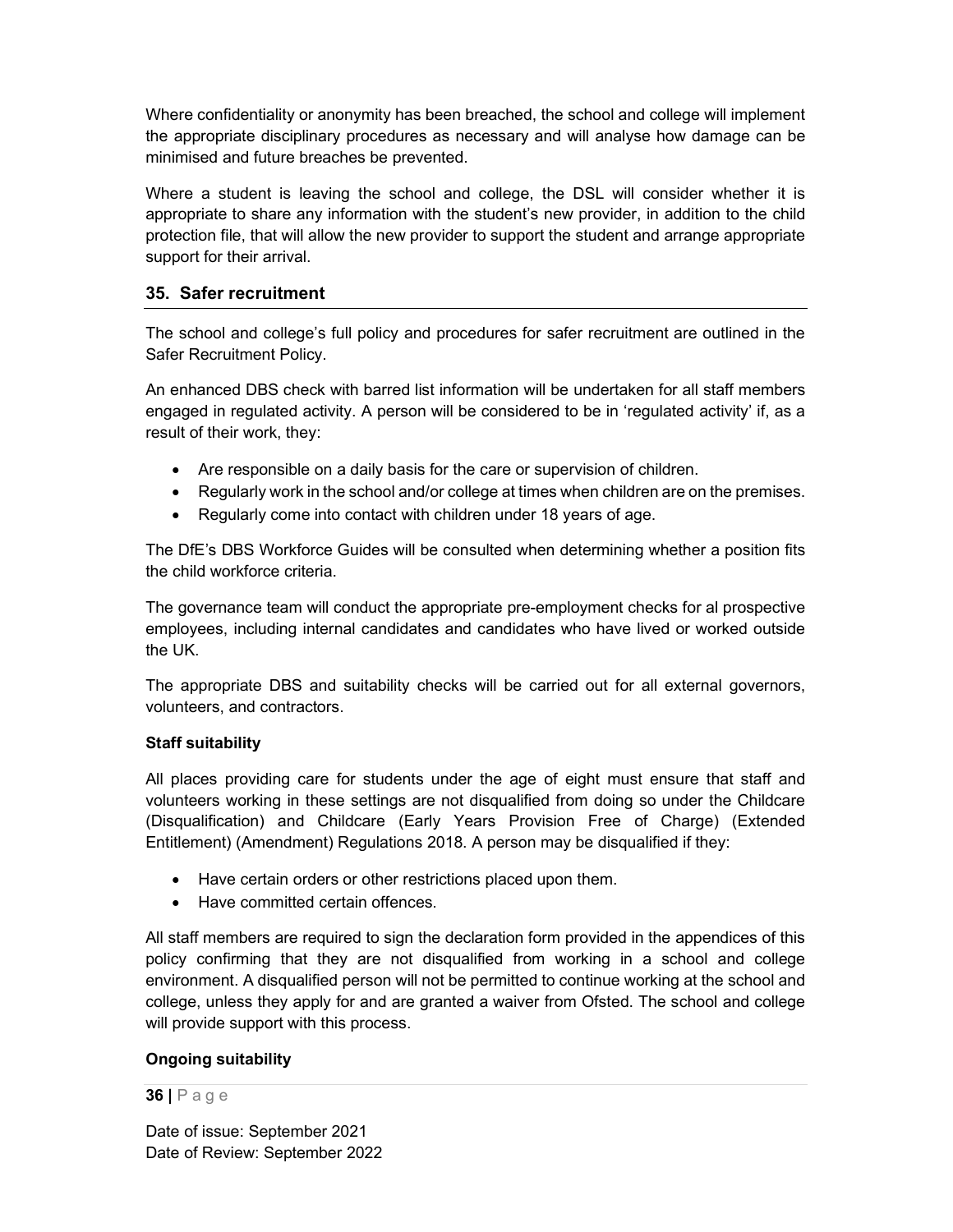Following appointment, consideration will be given to staff and volunteers' ongoing suitability – to prevent the opportunity for harm to children or placing children at risk.

### Referral to the DBS

The school and college will refer to the DBS anyone who has harmed a child or poses a risk of harm to a child, or if there is reason to believe the member of staff has committed an offence and has been removed from working in regulated activity. The duty will also apply in circumstances where an individual is deployed to another area of work that is not in regulated activity or they are suspended.

## 36. Single central record (SCR)

The school and college keeps an SCR which records all staff, including agency and third-party staff, and teacher trainees on salaried routes, who work at the school and college.

All members of the proprietor body are also recorded on the SCR.

The following information is recorded on the SCR:

- An identity check
- A barred list check
- An enhanced DBS check
- A prohibition from teaching check
- A check of professional qualifications, where required
- A check to determine the individual's right to work in the UK
- Additional checks for those who have lived or worked outside of the UK
- Whether the employee's position involves relevant activity, i.e. regularly caring for, training, supervising or being solely in charge of persons aged under 18
- A section 128 check for those in management positions

For agency and third-party staff, the school and college will also record whether written confirmation from the employment business supplying the member of staff has been received which indicates that all the necessary checks have been conducted and the date that confirmation was received.

If any checks have been conducted for volunteers, this will also be recorded on the SCR. If risk assessments are conducted to assess whether a volunteer should be subject to an enhanced DBS check, the risk assessment will be recorded.

Written confirmation that supply agencies have completed all relevant checks will also be included.

The school and college are free to record any other information it deems relevant.

The details of an individual will be removed from the SCR once they no longer work at the school and college.

### 37. Training

#### 37 | P a g e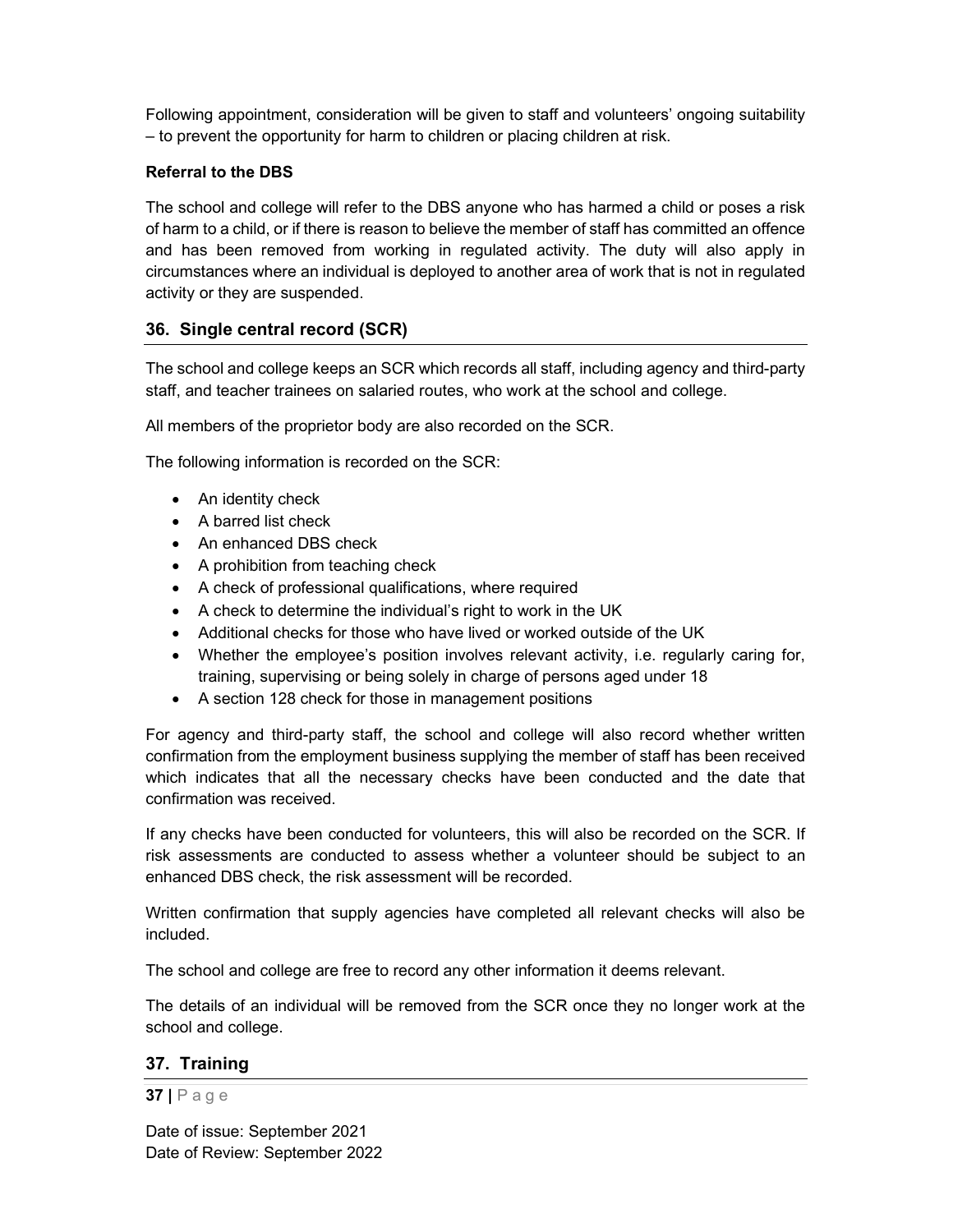Staff members will undergo safeguarding and child protection training at induction, which will be updated on an annual basis and/or whenever there is a change in legislation.

The induction training will cover:

- The Child Protection and Safeguarding Policy.
- The Peer-on-Peer Abuse Policy and procedures.
- The Staff Code of Conduct.
- Part one of 'Keeping children safe in education' (KCSIE) (or Annex A, if appropriate).
- The Behavioural Policy.
- The Children Missing Education Policy, including the safeguarding response to children who go missing from education.
- Appropriate child protection and safeguarding training, including online safety training.
- Information about the role and identity of the DSL and company DSL.

All staff members will also receive regular safeguarding and child protection updates as required, but at least annually. Training will cover, at a minimum:

- The issues surrounding sexual violence and sexual harassment.
- Contextual safeguarding.
- How to keep LAC and PLAC safe.
- CCE and the need to refer cases to the National Referral Mechanism.
- Updated online safety training.

Staff will receive opportunities to contribute towards and inform the safeguarding arrangements in the school and college.

The DSL and company DSL will undergo child protection and safeguarding training, and update this training at least every two years. The DSL and company DSL will also obtain access to resources and attend any relevant or refresher training courses, ensuring they keep up-to-date with any developments relevant to their role. This will include training to understand:

- The assessment process for providing early help and statutory intervention, including local criteria for action and CSCS referral arrangements.
- How LAs conduct child protection case conferences and a child protection review conferences, to enable the DSL to attend and contribute to these effectively when required.
- The importance of providing information and support to CSCS.
- The lasting impact that adversity and trauma can have.
- How to be alert to the specific needs of children in need, students with SEND and/or relevant health conditions, and young carers.
- The importance of internal and external information sharing.
- The Prevent duty.
- The risks associated with online safety, including the additional risks faced online by students with SEND.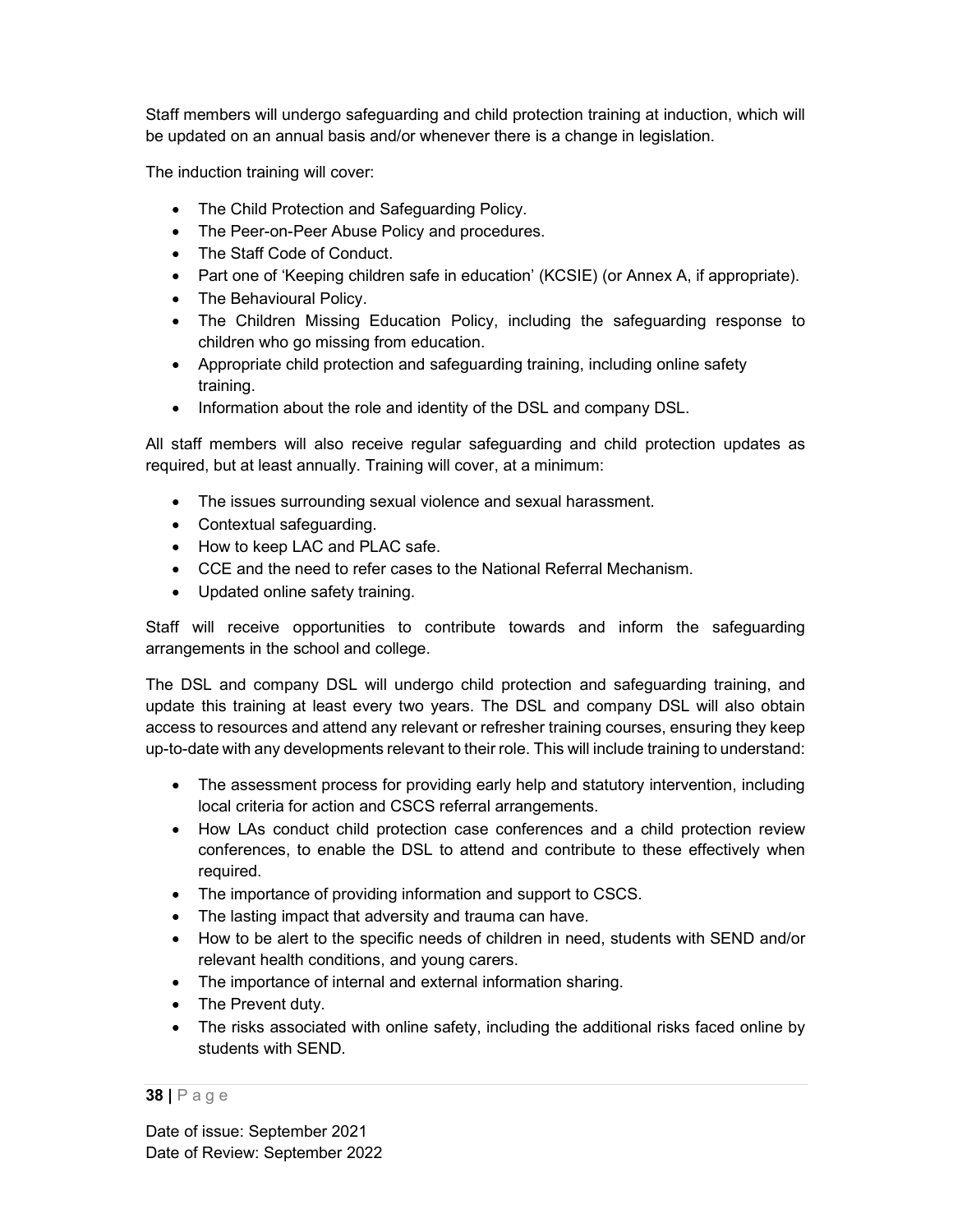## 38. Monitoring and review

This policy is reviewed at least annually by the DSL and the head of school. This policy will be updated as needed to ensure it is up-to-date with safeguarding issues as they emerge and evolve, including any lessons learnt.

Any changes made to this policy will be communicated to all members of staff. All members of staff are required to familiarise themselves with all processes and procedures outlined in this policy as part of their induction programme. The next scheduled review date for this policy is September 2022.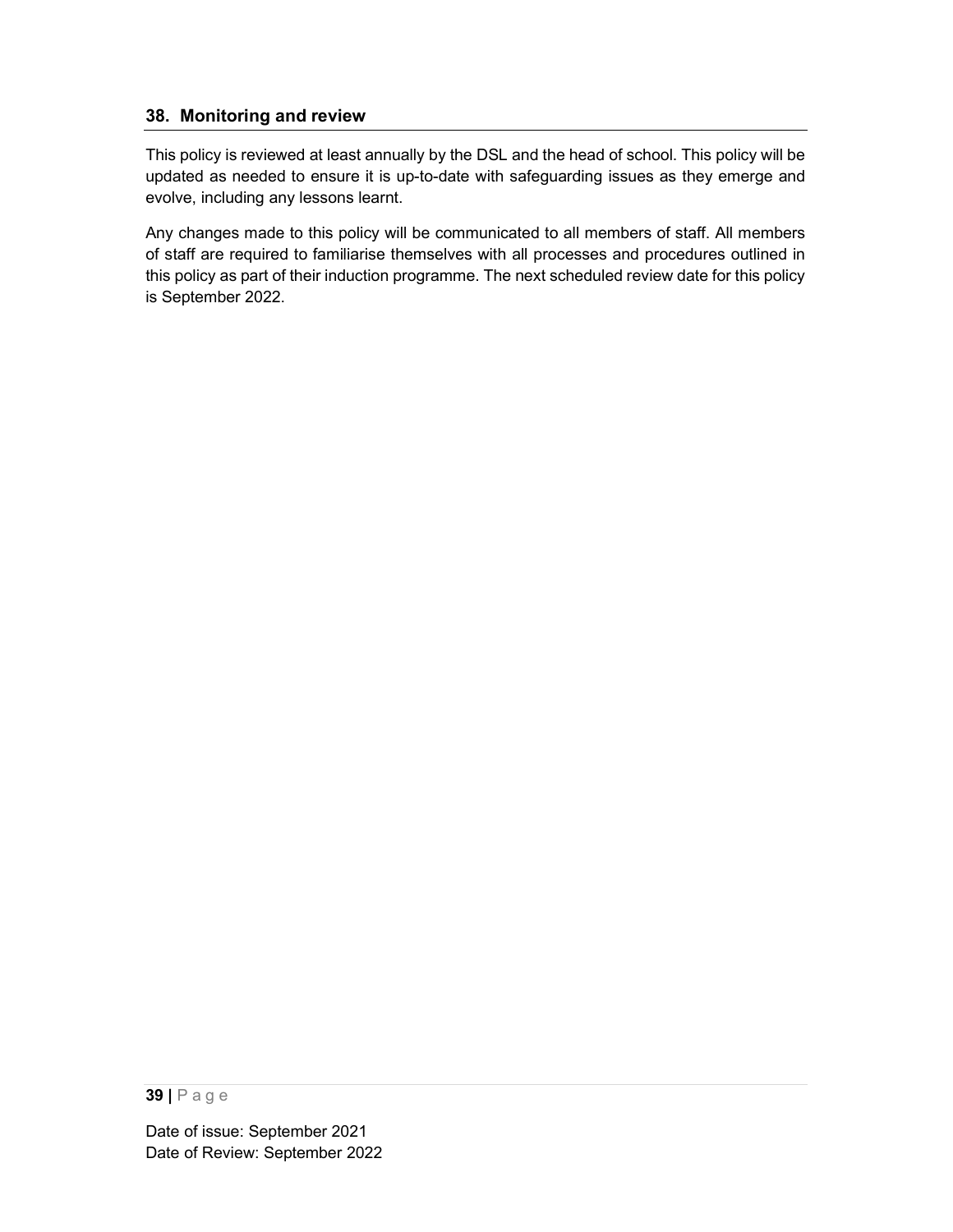# Staff Disqualification Declaration



| Date:                                                                                                                                                             |                                                                     |                                                                                 |                                                                                                                 |  |  |  |
|-------------------------------------------------------------------------------------------------------------------------------------------------------------------|---------------------------------------------------------------------|---------------------------------------------------------------------------------|-----------------------------------------------------------------------------------------------------------------|--|--|--|
| Name of staff member:                                                                                                                                             |                                                                     | Position:                                                                       |                                                                                                                 |  |  |  |
|                                                                                                                                                                   | <b>Orders and other restrictions</b>                                |                                                                                 | Yes/No                                                                                                          |  |  |  |
| Have any orders or other determinations related to childcare been made                                                                                            |                                                                     |                                                                                 |                                                                                                                 |  |  |  |
| in respect of you?                                                                                                                                                |                                                                     |                                                                                 |                                                                                                                 |  |  |  |
|                                                                                                                                                                   |                                                                     | Have any orders or other determinations related to childcare been made          |                                                                                                                 |  |  |  |
|                                                                                                                                                                   | in respect of a child in your care?                                 |                                                                                 |                                                                                                                 |  |  |  |
|                                                                                                                                                                   | Have any orders or other determinations been made which prevent you |                                                                                 |                                                                                                                 |  |  |  |
|                                                                                                                                                                   |                                                                     | from being registered in relation to childcare, children's homes or             |                                                                                                                 |  |  |  |
| fostering?                                                                                                                                                        |                                                                     |                                                                                 |                                                                                                                 |  |  |  |
|                                                                                                                                                                   |                                                                     | Are there any other relevant orders, restrictions or prohibitions in respect    |                                                                                                                 |  |  |  |
|                                                                                                                                                                   |                                                                     | of you as set out in Schedule 1 of the Childcare (Disqualification) and         |                                                                                                                 |  |  |  |
|                                                                                                                                                                   | Childcare (Early Years Provision Free of                            | Charge) (Extended                                                               |                                                                                                                 |  |  |  |
|                                                                                                                                                                   | Entitlement) (Amendment) Regulations 2018?                          |                                                                                 |                                                                                                                 |  |  |  |
|                                                                                                                                                                   | Are you barred from working with children by the DBS?               |                                                                                 |                                                                                                                 |  |  |  |
|                                                                                                                                                                   | Are you prohibited from teaching?                                   |                                                                                 |                                                                                                                 |  |  |  |
|                                                                                                                                                                   | <b>Specified and statutory offences</b>                             |                                                                                 |                                                                                                                 |  |  |  |
|                                                                                                                                                                   |                                                                     | Have you ever been cautioned, reprimanded, given a warning for or convicted of: |                                                                                                                 |  |  |  |
| $\bullet$                                                                                                                                                         | Any offence against or involving a child?                           |                                                                                 |                                                                                                                 |  |  |  |
| $\bullet$                                                                                                                                                         | Any violent or sexual offence against an adult?                     |                                                                                 |                                                                                                                 |  |  |  |
| $\bullet$                                                                                                                                                         | Any offence under The Sexual Offences Act 2003?                     |                                                                                 |                                                                                                                 |  |  |  |
| $\bullet$                                                                                                                                                         | Any other relevant offence?                                         |                                                                                 |                                                                                                                 |  |  |  |
|                                                                                                                                                                   |                                                                     | Have you ever been cautioned, reprimanded for or convicted of a similar         |                                                                                                                 |  |  |  |
| offence in another country?                                                                                                                                       |                                                                     |                                                                                 |                                                                                                                 |  |  |  |
| <b>Provision of information</b>                                                                                                                                   |                                                                     |                                                                                 |                                                                                                                 |  |  |  |
|                                                                                                                                                                   |                                                                     |                                                                                 | If you have answered yes to any of the questions above, provide details below. You may provide this information |  |  |  |
|                                                                                                                                                                   | separately, but you must do so without delay.                       |                                                                                 |                                                                                                                 |  |  |  |
|                                                                                                                                                                   | Details of the order restriction, conviction or caution:            |                                                                                 |                                                                                                                 |  |  |  |
|                                                                                                                                                                   |                                                                     |                                                                                 |                                                                                                                 |  |  |  |
| The date(s) of the above:                                                                                                                                         |                                                                     |                                                                                 |                                                                                                                 |  |  |  |
| The relevant court(s) or                                                                                                                                          |                                                                     |                                                                                 |                                                                                                                 |  |  |  |
| body/bodies):                                                                                                                                                     |                                                                     |                                                                                 |                                                                                                                 |  |  |  |
|                                                                                                                                                                   |                                                                     |                                                                                 |                                                                                                                 |  |  |  |
| You should also provide a copy of the relevant order, caution, conviction, etc. In relation to cautions<br>and/or convictions, a DBS certificate may be provided. |                                                                     |                                                                                 |                                                                                                                 |  |  |  |
| <b>Declaration</b>                                                                                                                                                |                                                                     |                                                                                 |                                                                                                                 |  |  |  |
| In signing this form, I confirm that the information provided is true to the best of my knowledge and that:                                                       |                                                                     |                                                                                 |                                                                                                                 |  |  |  |
| I understand my responsibilities to safeguard children.                                                                                                           |                                                                     |                                                                                 |                                                                                                                 |  |  |  |
| I understand that I must notify the headteacher immediately of anything that affects my suitability to work<br>$\bullet$                                          |                                                                     |                                                                                 |                                                                                                                 |  |  |  |
| within the school and college. This includes any cautions, warnings, convictions, orders or other                                                                 |                                                                     |                                                                                 |                                                                                                                 |  |  |  |
| determinations made in respect of me that would render me disqualified from working with children.                                                                |                                                                     |                                                                                 |                                                                                                                 |  |  |  |
| Signed:                                                                                                                                                           |                                                                     |                                                                                 |                                                                                                                 |  |  |  |
| Print name:                                                                                                                                                       |                                                                     |                                                                                 |                                                                                                                 |  |  |  |
| Date:                                                                                                                                                             |                                                                     |                                                                                 |                                                                                                                 |  |  |  |
|                                                                                                                                                                   | ADIP209                                                             |                                                                                 |                                                                                                                 |  |  |  |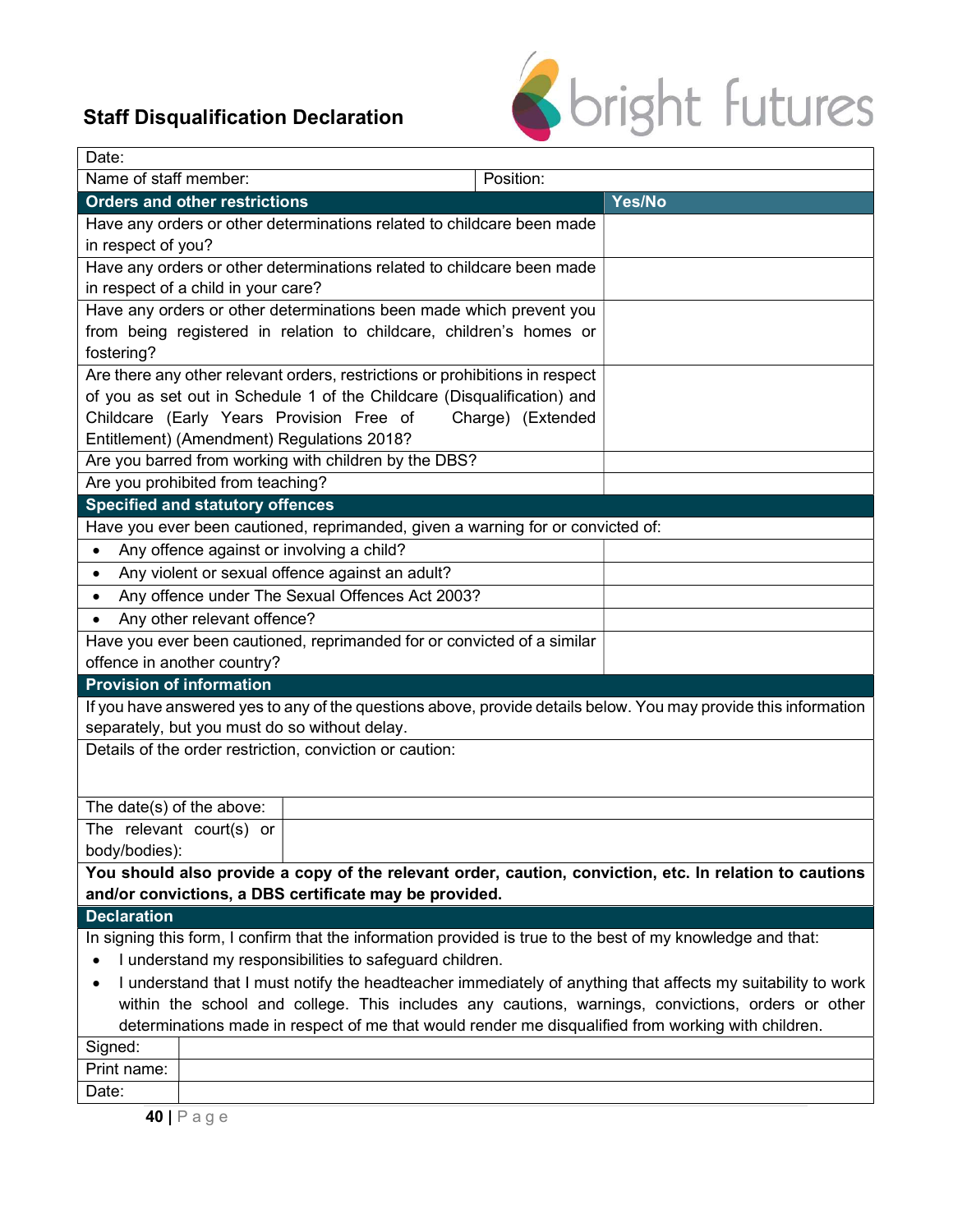

The process outlined within the first section should be followed where a staff member has a safeguarding concern about a child. Where a referral has been made, the process outlined in the 'After a referral is made' section should be followed.

The actions taken by the school and college are outlined in yellow, whereas actions taken by another agency are outlined in blue.

### Before a referral is made